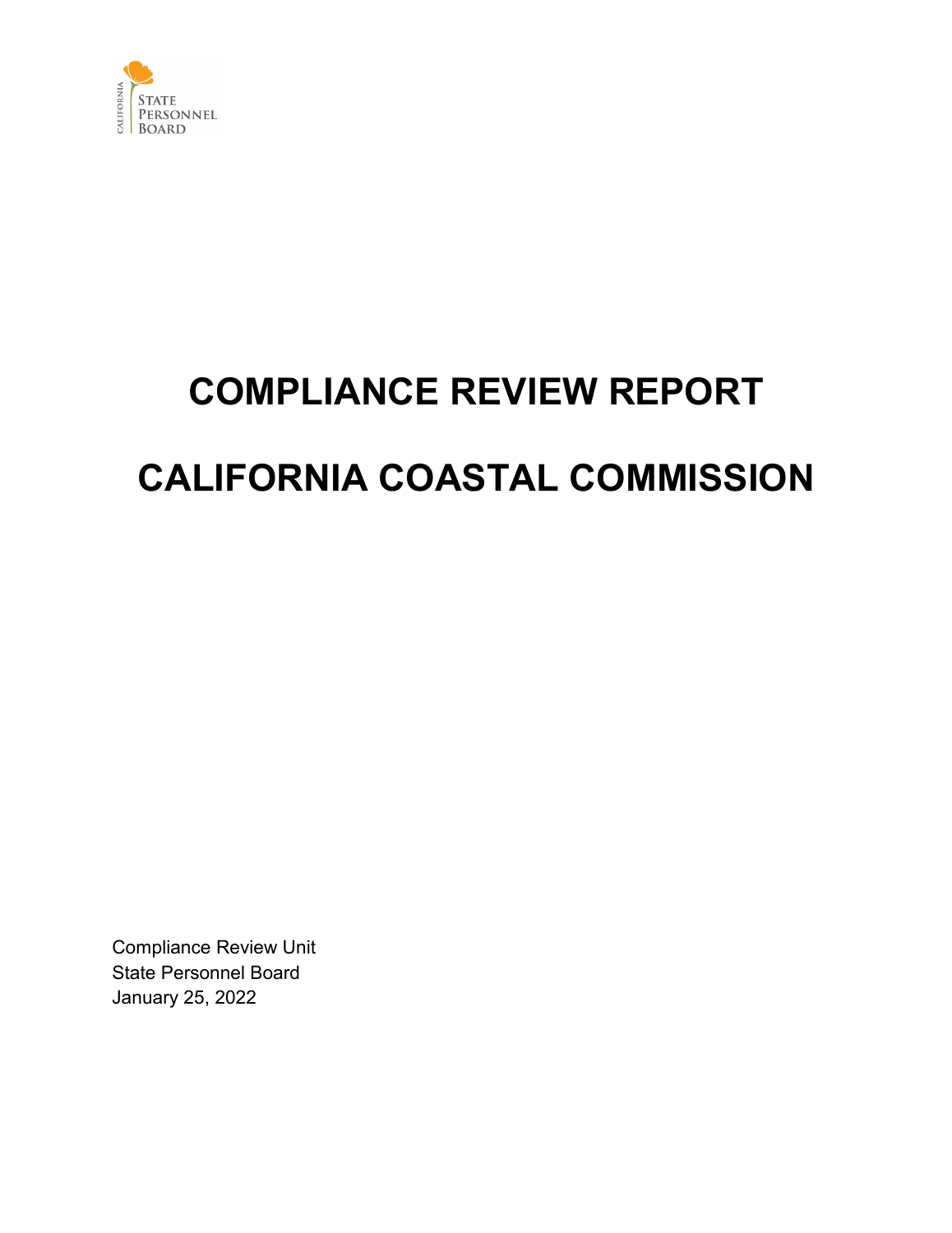## **TABLE OF CONTENTS**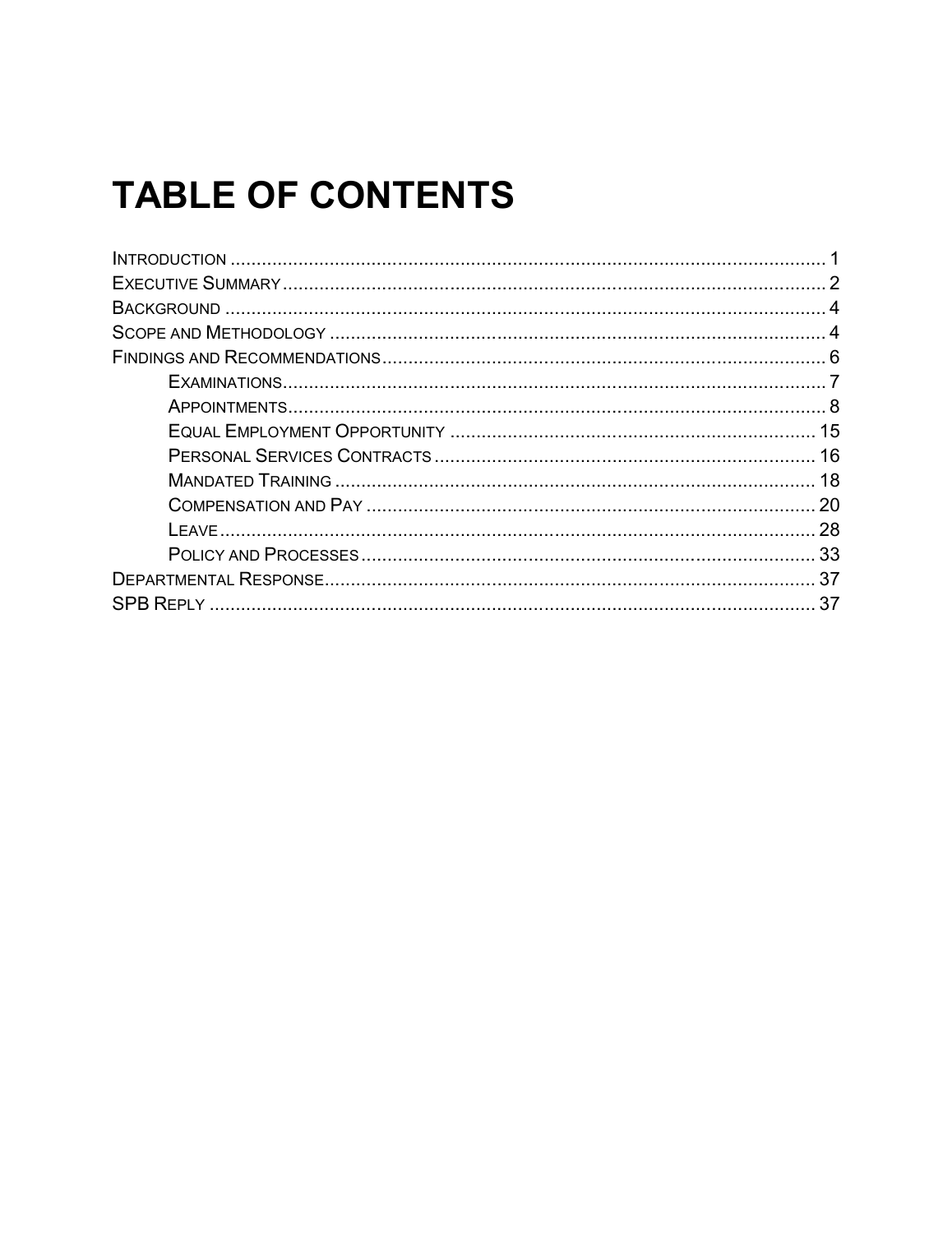#### **INTRODUCTION**

<span id="page-2-0"></span>Established by the California Constitution, the State Personnel Board (the SPB or Board) is charged with enforcing and administering the civil service statutes, prescribing probationary periods and classifications, adopting regulations, and reviewing disciplinary actions and merit-related appeals. The SPB oversees the merit-based recruitment and selection process for the hiring of over 200,000 state employees. These employees provide critical services to the people of California, including but not limited to, protecting life and property, managing emergency operations, providing education, promoting the public health, and preserving the environment. The SPB provides direction to departments through the Board's decisions, rules, policies, and consultation.

Pursuant to Government Code section 18661, the SPB's Compliance Review Unit (CRU) conducts compliance reviews of appointing authorities' personnel practices in five areas: examinations, appointments, equal employment opportunity (EEO), personal services contracts (PSC's), and mandated training, to ensure compliance with civil service laws and Board regulations. The purpose of these reviews is to ensure state agencies are in compliance with merit related laws, rules, and policies and to identify and share best practices identified during the reviews.

Pursuant to Government Code section 18502, subdivision (c), the SPB and the California Department of Human Resources (CalHR) may "delegate, share, or transfer between them responsibilities for programs within their respective jurisdictions pursuant to an agreement." SPB and CalHR, by mutual agreement, expanded the scope of program areas to be audited to include more operational practices that have been delegated to departments and for which CalHR provides policy direction. Many of these delegated practices are cost drivers to the state and were not being monitored on a statewide basis.

As such, SPB also conducts compliance reviews of appointing authorities' personnel practices to ensure that state departments are appropriately managing the following nonmerit-related personnel functions: compensation and pay, leave, and policy and processes. These reviews will help to avoid and prevent potential costly litigation related to improper personnel practices, and deter waste, fraud, and abuse.

The SPB conducts these reviews on a three-year cycle.

The CRU may also conduct special investigations in response to a specific request or when the SPB obtains information suggesting a potential merit-related violation.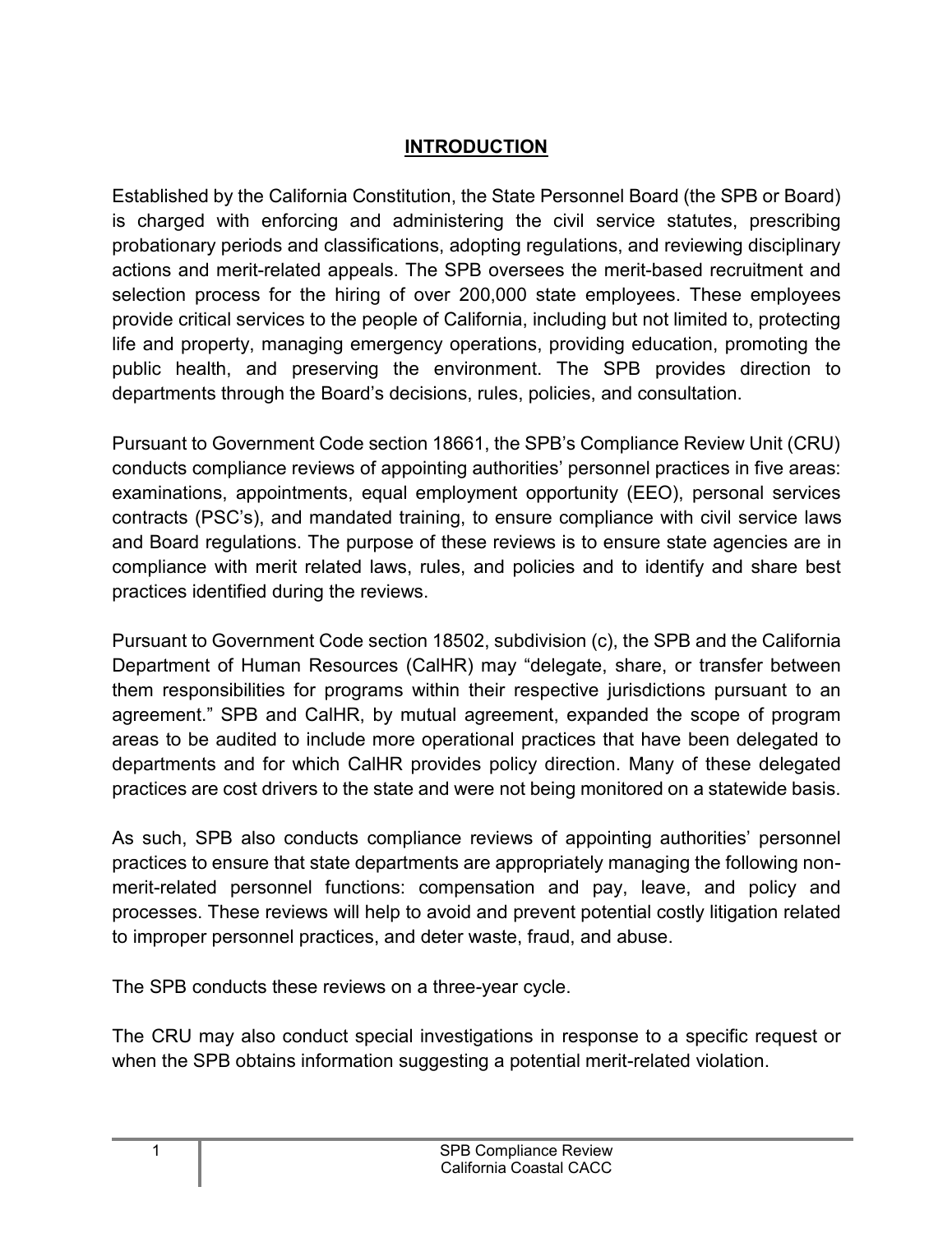It should be noted that this report only contains findings from this hiring authority's compliance review. Other issues found in SPB appeals and special investigations as well as audit and review findings by other agencies such as the CalHR and the California State Auditor are reported elsewhere.

#### **EXECUTIVE SUMMARY**

<span id="page-3-0"></span>The CRU conducted a routine compliance review of the California Coastal Commission's (CACC's) personnel practices in the areas of examinations, appointments, EEO, PSC's, mandated training, compensation and pay, leave, and policy and processes. The following table summarizes the compliance review findings.

| Area                                   | Severity<br>Finding |                                                                                                                     |
|----------------------------------------|---------------------|---------------------------------------------------------------------------------------------------------------------|
| Examinations                           | In Compliance       | <b>Examinations Complied with Civil Service</b><br><b>Laws and Board Rules</b>                                      |
| Appointments                           | <b>Serious</b>      | <b>Probationary Evaluations Were Not</b><br>Provided for All Appointments Reviewed <sup>1</sup>                     |
| Appointments                           | <b>Technical</b>    | <b>Appointment Documentation Was Not</b><br>Kept for the Appropriate Amount of Time                                 |
| Appointments                           | <b>Very Serious</b> | <b>Equal Employment Opportunity</b><br>Questionnaires Were Not Separated from<br>Applications                       |
| Appointments                           | <b>Very Serious</b> | <b>Unlawful Appointment</b>                                                                                         |
| <b>Equal Employment</b><br>Opportunity | In Compliance       | <b>Equal Employment Opportunity Program</b><br>Complied with All Civil Service Laws and<br><b>Board Rules</b>       |
| <b>Personal Services</b><br>Contracts  | Serious             | Union Was Not Notified of Personal<br><b>Services Contract</b>                                                      |
| <b>Mandated Training</b>               | <b>Very Serious</b> | Ethics Training Was Not Provided for All<br><b>Filers</b>                                                           |
| <b>Mandated Training</b>               | <b>Very Serious</b> | <b>Sexual Harassment Prevention Training</b><br>Was Not Provided for All Supervisors                                |
| Compensation and<br>Pay                | In Compliance       | Salary Determinations Complied with Civil<br>Service Laws, Board Rules, and CalHR<br><b>Policies and Guidelines</b> |

<span id="page-3-1"></span><sup>1</sup> Repeat finding. The April 12, 2019, CACC's Compliance Review Report identified that 11 probationary reports were not provided.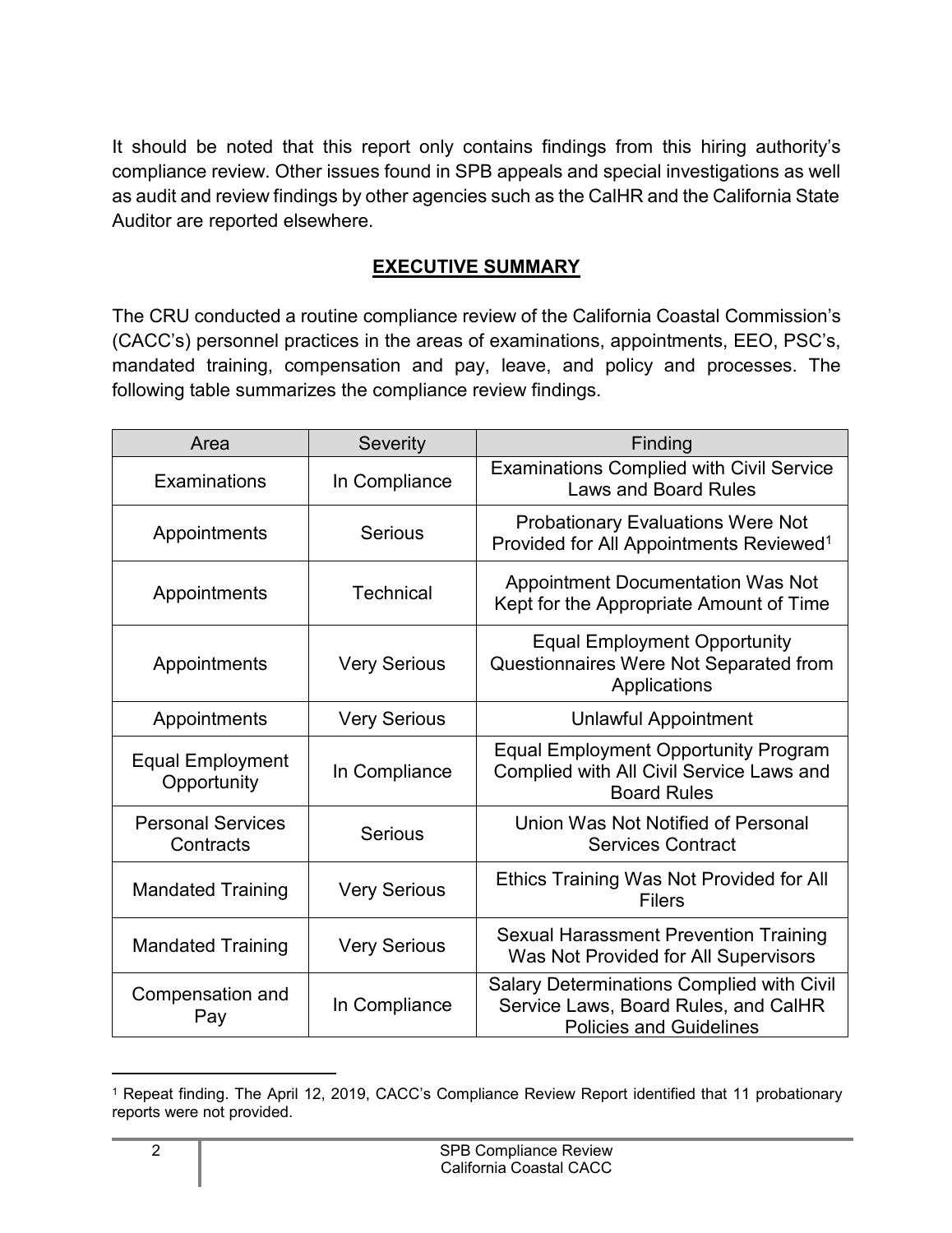| Area                    | Severity            | Finding                                                                                                                                           |
|-------------------------|---------------------|---------------------------------------------------------------------------------------------------------------------------------------------------|
| Compensation and<br>Pay | In Compliance       | <b>Alternate Range Movements Complied</b><br>with Civil Service Laws, Board Rules,<br>and/or CalHR Policies and Guidelines                        |
| Compensation and<br>Pay | In Compliance       | Hire Above Minimum Requests Complied<br>with Civil Service Laws, Board Rules,<br>and/or CalHR Policies and Guidelines                             |
| Compensation and<br>Pay | <b>Very Serious</b> | Incorrect Authorization of Bilingual Pay                                                                                                          |
| Compensation and<br>Pay | In Compliance       | Pay Differential Authorizations Complied<br>with Civil Service Laws, Board Rules, and<br><b>CalHR Policies and Guidelines</b>                     |
| Compensation and<br>Pay | In Compliance       | Out of Class Pay Authorizations Complied<br>with Civil Service Laws, Board Rules, and<br><b>CalHR Policies and Guidelines</b>                     |
| Leave                   | In Compliance       | Positive Paid Employees' Tracked Hours<br><b>Complied with Civil Service Laws, Board</b><br>Rules, and/or CalHR Policies and<br><b>Guidelines</b> |
| Leave                   | In Compliance       | <b>Administrative Time Off Authorizations</b><br>Complied with Civil Service Laws, Board<br>Rules, and/or CalHR Policies and<br><b>Guidelines</b> |
| Leave                   | In Compliance       | Leave Auditing and Timekeeping<br>Complied with Civil Service Laws, Board<br>Rules, and/or CalHR Policies and<br><b>Guidelines</b>                |
| Leave                   | In Compliance       | Service and Leave Transactions Complied<br>with Civil Service Laws, Board Rules,<br>and/or CalHR Policies and Guidelines                          |
| Policy                  | In Compliance       | <b>Nepotism Policy Complied with Civil</b><br>Service Laws, Board Rules, and/or CalHR<br><b>Policies and Guidelines</b>                           |
| Policy                  | In Compliance       | <b>Workers' Compensation Process</b><br><b>Complied with Civil Service Laws, Board</b><br>Rules, and/or CalHR Policies and<br><b>Guidelines</b>   |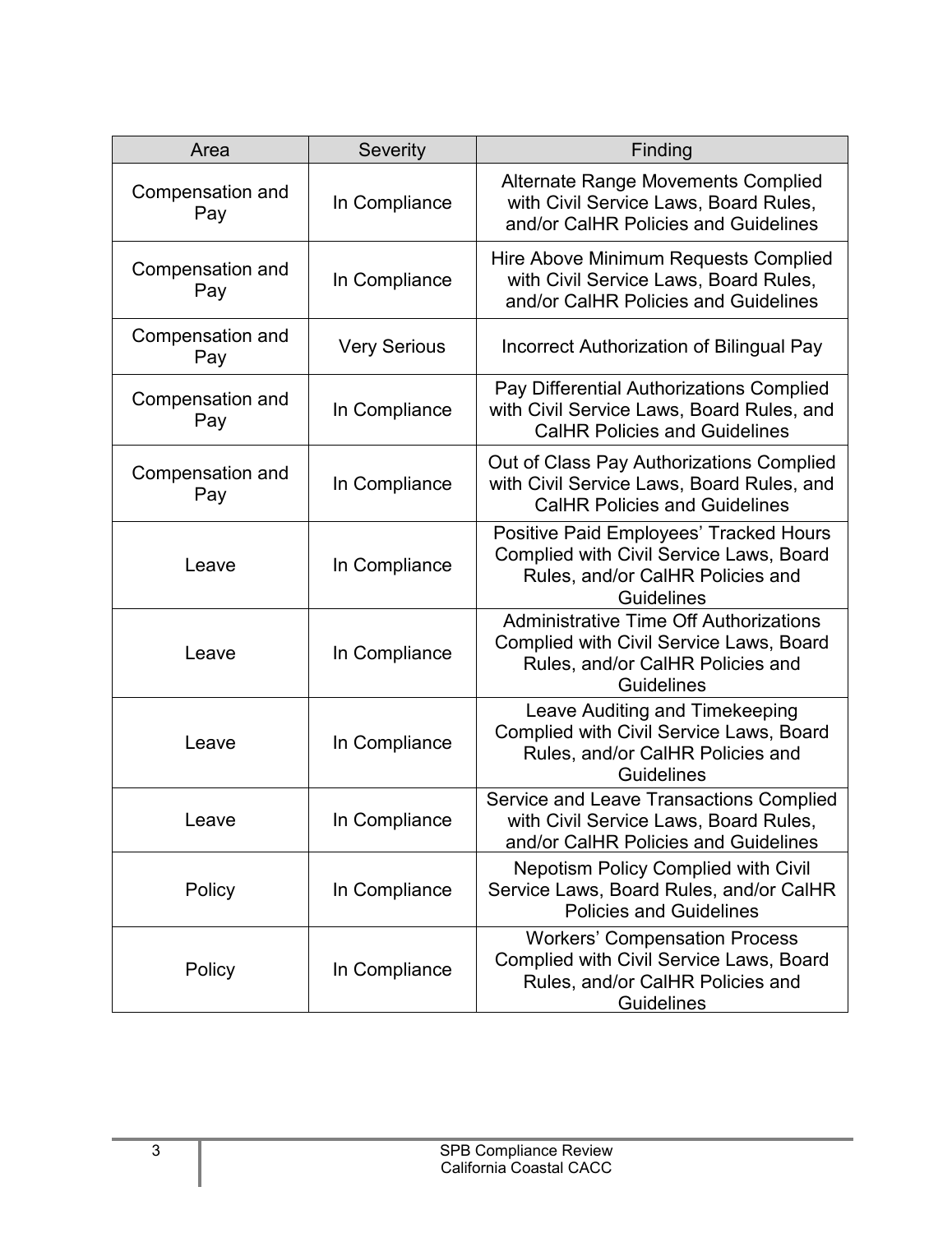| Area   | <b>Severity</b> | Finding                                                                   |
|--------|-----------------|---------------------------------------------------------------------------|
| Policy | <b>Serious</b>  | Performance Appraisals Were Not<br>Provided to All Employees <sup>2</sup> |

#### **BACKGROUND**

<span id="page-5-0"></span>The mission of the CACC is to implement the California Coastal Act of 1976 (Coastal Act) and to protect, conserve, restore, and enhance environmental and human-based resources of the California coast and ocean for environmentally sustainable and prudent use by current and future generations.

The CACC, in partnership with coastal cities and counties, plans and regulates the use of land and water in the coastal zone. Development activities, which are broadly defined by the Coastal Act to include (among others) construction of buildings, divisions of land, and activities that change the intensity of use of land or public access to coastal waters, generally require a coastal permit from either the CACC or the local government.

The staff of the CACC consists 172 authorized positions. The program staff reviews permit applications for coastal development projects and advises local governments on the coastal planning process. Many of these employees are in the Coastal Program Analyst classification series. They are supported by a range of scientific, legal, administrative, and management staff.

The CACC is an independent, quasi-judicial state agency. The CACC is composed of 12 voting members, appointed equally (4 each) by the Governor, the Senate Rules Committee, and the Speaker of the Assembly. Six of the voting members are locally elected officials and six are appointed from the public at large.

Three ex officio (non-voting) members represent the California Natural Resources Agency, the California State Transportation Agency, and the State Lands Commission.

### **SCOPE AND METHODOLOGY**

<span id="page-5-1"></span>The scope of the compliance review was limited to reviewing the CACC's examinations, appointments, EEO program, PSC's, mandated training, compensation and pay, leave,

<span id="page-5-2"></span><sup>2</sup> Repeat finding. The April 12, 2019, CACC's Compliance Review Report identified six performance appraisals were not provided at least once in each twelve-calendar month period.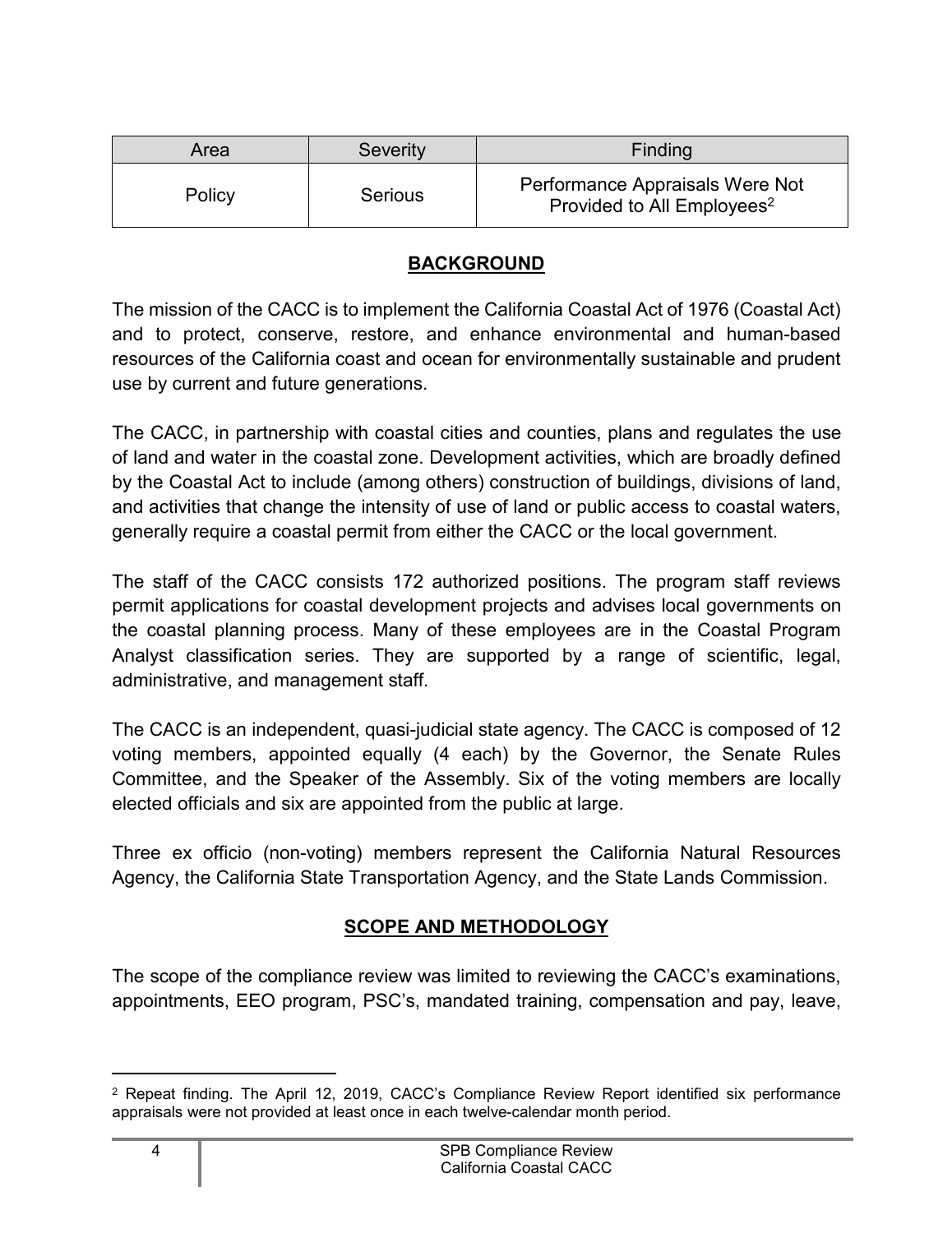and policy and processes<sup>[3](#page-6-0)</sup>. The primary objective of the review was to determine if the CACC's personnel practices, policies, and procedures complied with state civil service laws and Board regulations, Bargaining Unit Agreements, CalHR policies and guidelines, CalHR Delegation Agreements, and to recommend corrective action where deficiencies were identified.

A cross-section of the CACC's examinations were selected for review to ensure that samples of various examination types, classifications, and levels were reviewed. The CRU examined the documentation that the CACC provided, which included examination plans, examination bulletins, job analyses, and scoring results. The CACC did not conduct any permanent withhold actions during the compliance review period.

A cross-section of the CACC's appointments were selected for review to ensure that samples of various appointment types, classifications, and levels were reviewed. The CRU examined the documentation that the CACC provided, which included Notice of Personnel Action (NOPA) forms, Request for Personnel Actions, vacancy postings, certification lists, transfer movement worksheets, employment history records, correspondence, and probation reports. The CACC did not conduct any unlawful appointment investigations during the compliance review period. Additionally, the CACC did not make any additional appointments during the compliance review period.

The CACC's appointments were also selected for review to ensure the CACC applied salary regulations accurately and correctly processed employees' compensation and pay. The CRU examined the documentation that the CACC provided, which included employees' employment and pay history and any other relevant documentation such as certifications, degrees, and/or the appointee's application. Additionally, the CRU reviewed specific documentation for the following personnel functions related to compensation and pay: hire above minimum (HAM) requests, bilingual pay, monthly pay differentials, alternate range movements, and out-of-class assignments. During the compliance review period, the CACC did not issue or authorize red circle rate requests or arduous pay.

The review of the CACC's EEO program included examining written EEO policies and procedures; the EEO Officer's role, duties, and reporting relationship; the internal discrimination complaint process; the reasonable accommodation program; the discrimination complaint process; and the Disability Advisory Committee.

<span id="page-6-0"></span><sup>&</sup>lt;sup>3</sup> Timeframes of the compliance review varied depending on the area of review. Please refer to each section for specific compliance review timeframes.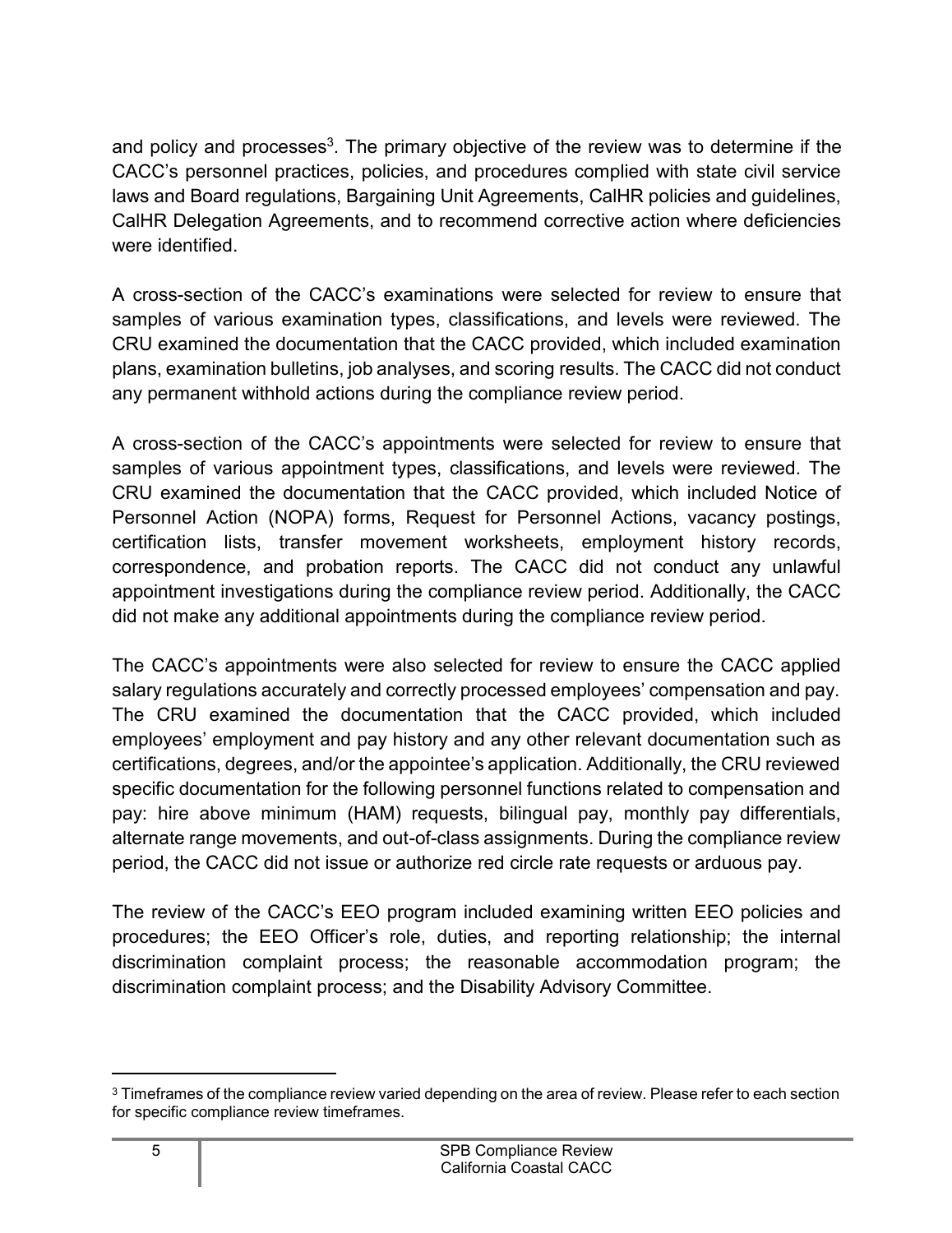The CACC's PSC's were also reviewed.<sup>[4](#page-7-1)</sup> It was beyond the scope of the compliance review to make conclusions as to whether the CACC's justifications for the contracts were legally sufficient. The review was limited to whether the CACC's practices, policies, and procedures relative to PSC's complied with procedural requirements.

The CACC's mandated training program was reviewed to ensure all employees required to file statements of economic interest were provided ethics training, and that all supervisors, managers, and those in Career Executive Assignments (CEA) were provided sexual harassment prevention training within statutory timelines.

The CRU reviewed the CACC's monthly internal audit process to verify all leave input into any leave accounting system was keyed accurately and timely and ensure the department certified that all leave records have been reviewed and corrected if necessary. The CRU selected a small cross-section of the CACC's units in order to ensure they maintained accurate and timely leave accounting records. Part of this review also examined a crosssection of the CACC's employees' employment and pay history, state service records, and leave accrual histories to ensure employees with non-qualifying pay periods did not receive vacation/sick leave and/or annual leave accruals or state service credit. Additionally, the CRU reviewed a selection of the CACC employees who used Administrative Time Off (ATO) in order to ensure that ATO was appropriately administered. Further, the CRU reviewed a selection of the CACC's positive paid employees whose hours are tracked during the compliance review period in order to ensure that they adhered to procedural requirements.

Moreover, the CRU reviewed the CACC's policies and processes concerning nepotism, workers' compensation, and performance appraisals. The review was limited to whether the CACC's policies and processes adhered to procedural requirements.

On November 19, 2021, an exit conference was held with the CACC to explain and discuss the CRU's initial findings and recommendations. The CRU received and carefully reviewed the CACC's written response on December 10, 2021, which is attached to this final compliance review report.

#### **FINDINGS AND RECOMMENDATIONS**

<span id="page-7-1"></span><span id="page-7-0"></span><sup>4</sup> If an employee organization requests the SPB to review any personal services contract during the SPB compliance review period or prior to the completion of the final compliance review report, the SPB will not audit the contract. Instead, the SPB will review the contract pursuant to its statutory and regulatory process. In this instance, none of the reviewed PSC's were challenged.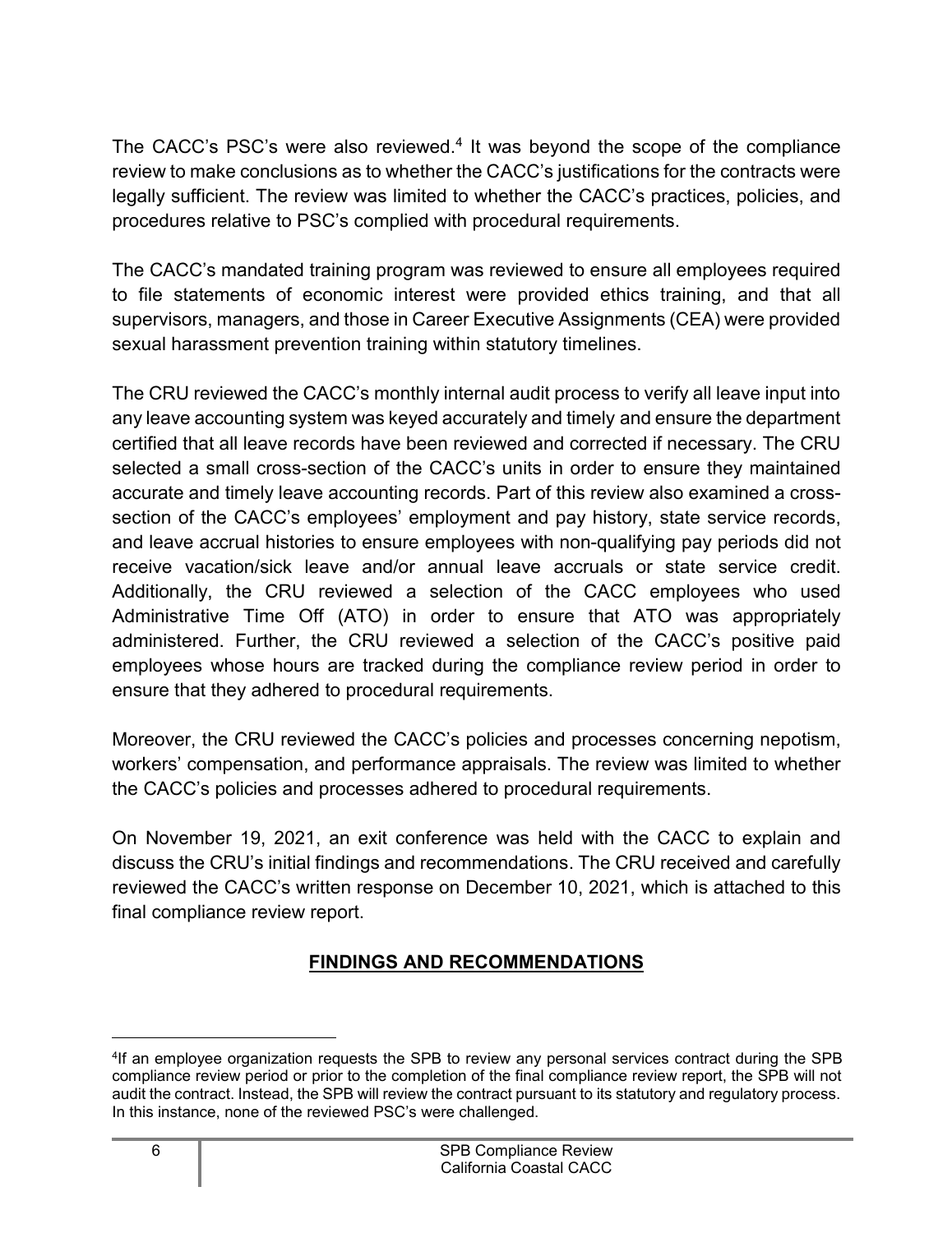#### <span id="page-8-0"></span>**Examinations**

Examinations to establish an eligible list must be competitive and of such character as fairly to test and determine the qualifications, fitness, and ability of competitors to perform the duties of the class of position for which he or she seeks appointment. (Gov. Code, § 18930.) Examinations may be assembled or unassembled, written or oral, or in the form of a demonstration of skills, or any combination of those tests. (*Ibid*.) The Board establishes minimum qualifications for determining the fitness and qualifications of employees for each class of position and for applicants for examinations. (Gov. Code, § 18931, subd. (a).) Within a reasonable time before the scheduled date for the examination, the designated appointing power shall announce or advertise the examination for the establishment of eligible lists. (Gov. Code, § 18933, subd. (a).) The advertisement shall contain such information as the date and place of the examination and the nature of the minimum qualifications. (*Ibid*.) Every applicant for examination shall file an application with the department or a designated appointing power as directed by the examination announcement. (Gov. Code, § 18934, subd. (a)(1).) The final earned rating of each person competing in any examination is to be determined by the weighted average of the earned ratings on all phases of the examination. (Gov. Code, § 18936.) Each competitor shall be notified in writing of the results of the examination when the employment list resulting from the examination is established. (Gov. Code, § 18938.5.)

During the period under review, September 1, 2020, through May 31, 2021, the CACC con conducted six examinations. The CRU reviewed those six examinations, which are listed below:

| Classification                                         | Exam Type   | <b>Exam Components</b>                          | <b>Final File</b><br>Date | No. of<br>Apps |
|--------------------------------------------------------|-------------|-------------------------------------------------|---------------------------|----------------|
| <b>CEA C, Chief Deputy</b><br><b>Director</b>          | <b>CEA</b>  | Statement of<br>Qualifications <sup>5</sup>     | 12/7/2020                 | 4              |
| <b>Associate Business</b><br><b>Management Analyst</b> | Promotional | <b>Education and</b><br>Experience <sup>6</sup> | 10/30/2020                |                |

<span id="page-8-1"></span> $<sup>5</sup>$  In a Statement of Qualifications examination, applicants submit a written summary of their qualifications</sup> and experience related to a published list of desired qualifications. Raters, typically subject matter experts, evaluate the responses according to a predetermined rating scale designed to assess their ability to perform in a job classification, assign scores and rank the competitors in a list.

<span id="page-8-2"></span><sup>6</sup> In an Education and Experience examination, one or more raters reviews the applicants' Standard 678 application forms, and scores and ranks them according to a predetermined rating scale that may include years of relevant higher education, professional licenses or certifications, and/or years of relevant work experience.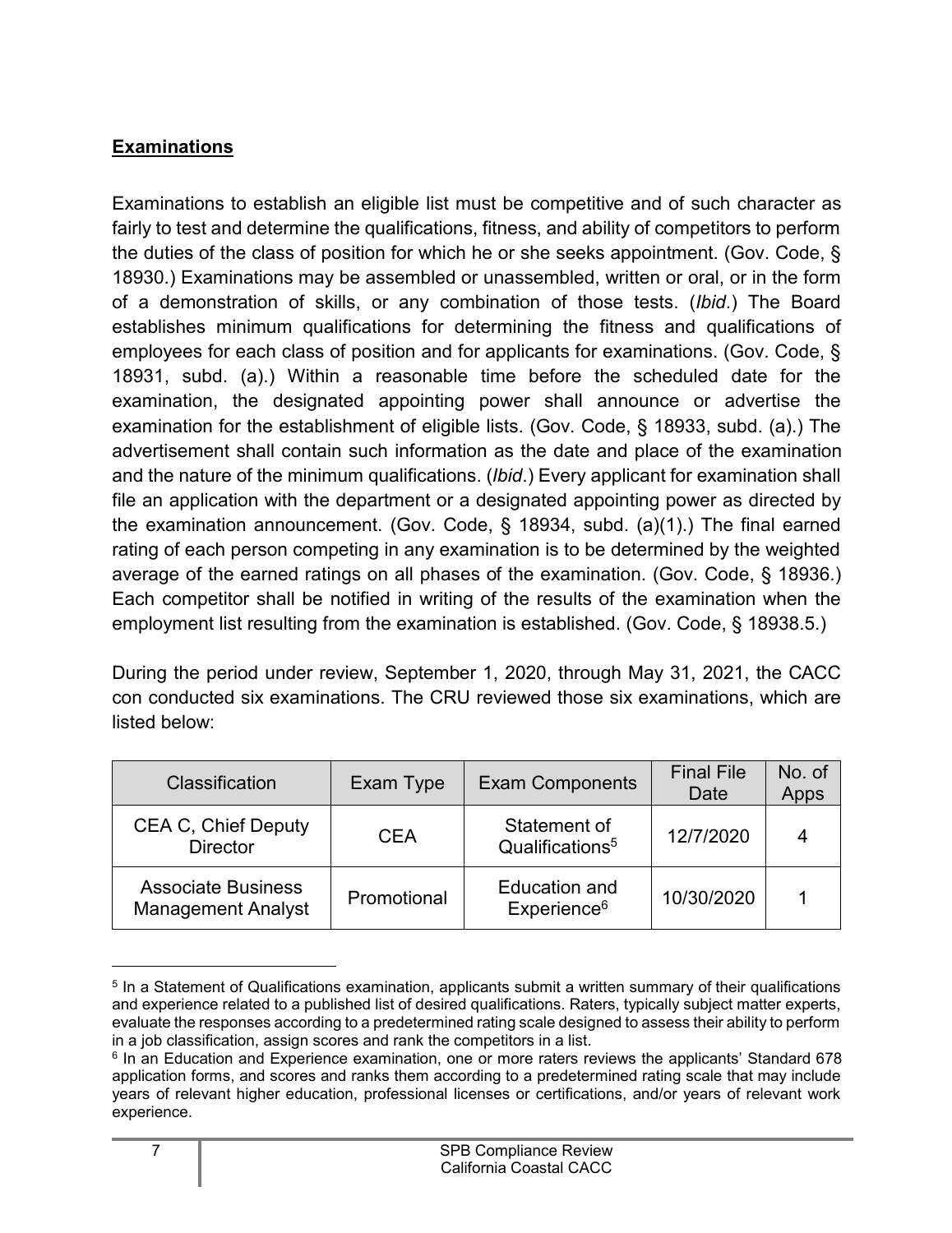| Classification                 | Exam Type | <b>Exam Components</b>                               | <b>Final File</b><br>Date | No. of<br>Apps |
|--------------------------------|-----------|------------------------------------------------------|---------------------------|----------------|
| Coastal Program<br>Analyst I   | Open      | Qualification<br><b>Appraisal Panel</b><br>$(QAP)^7$ | Continuous                | 112            |
| Coastal Program<br>Analyst II  | Open      | QAP                                                  | Continuous                | 18             |
| Coastal Program<br>Analyst III | Open      | QAP                                                  | Continuous                | 21             |
| Coastal Program<br>Manager     | Open      | QAP                                                  | Continuous                | 21             |

| IN COMPLIANCE   FINDING NO. 1 | <b>EXAMINATIONS COMPLIED WITH CIVIL SERVICE LAWS</b> |
|-------------------------------|------------------------------------------------------|
|                               | <b>AND BOARD RULES</b>                               |

The CRU reviewed one CEA, one departmental promotional and four open examinations which the CACC administered in order to create eligible lists from which to make appointments. The CACC published and distributed examination bulletins containing the required information for all examinations. Applications received by the CACC were accepted prior to the final filing date. Applicants were notified about the next phase of the examination process. After all phases of the examination process were completed, the score of each competitor was computed, and a list of eligible candidates was established. The examination results listed the names of all successful competitors arranged in order of the score received by rank. The CRU found no deficiencies in the examinations that the CACC conducted during the compliance review period.

#### <span id="page-9-0"></span>**Appointments**

In all cases not excepted or exempted by Article VII of the California Constitution, the appointing power must fill positions by appointment, including cases of transfers, reinstatements, promotions, and demotions in strict accordance with the Civil Service Act and Board rules. (Gov. Code, § 19050.) The hiring process for eligible candidates chosen for job interviews shall be competitive and be designed and administered to hire candidates who will be successful. (Cal. Code Regs., tit. 2, § 250, subd. (b).) Interviews shall be conducted using job-related criteria. *(Ibid.)* Persons selected for appointment

<span id="page-9-1"></span> $7$  The Qualification Appraisal Panel interview is the oral component of an examination whereby competitors appear before a panel of two or more evaluators. Candidates are rated and ranked against one another based on an assessment of their ability to perform in a job classification.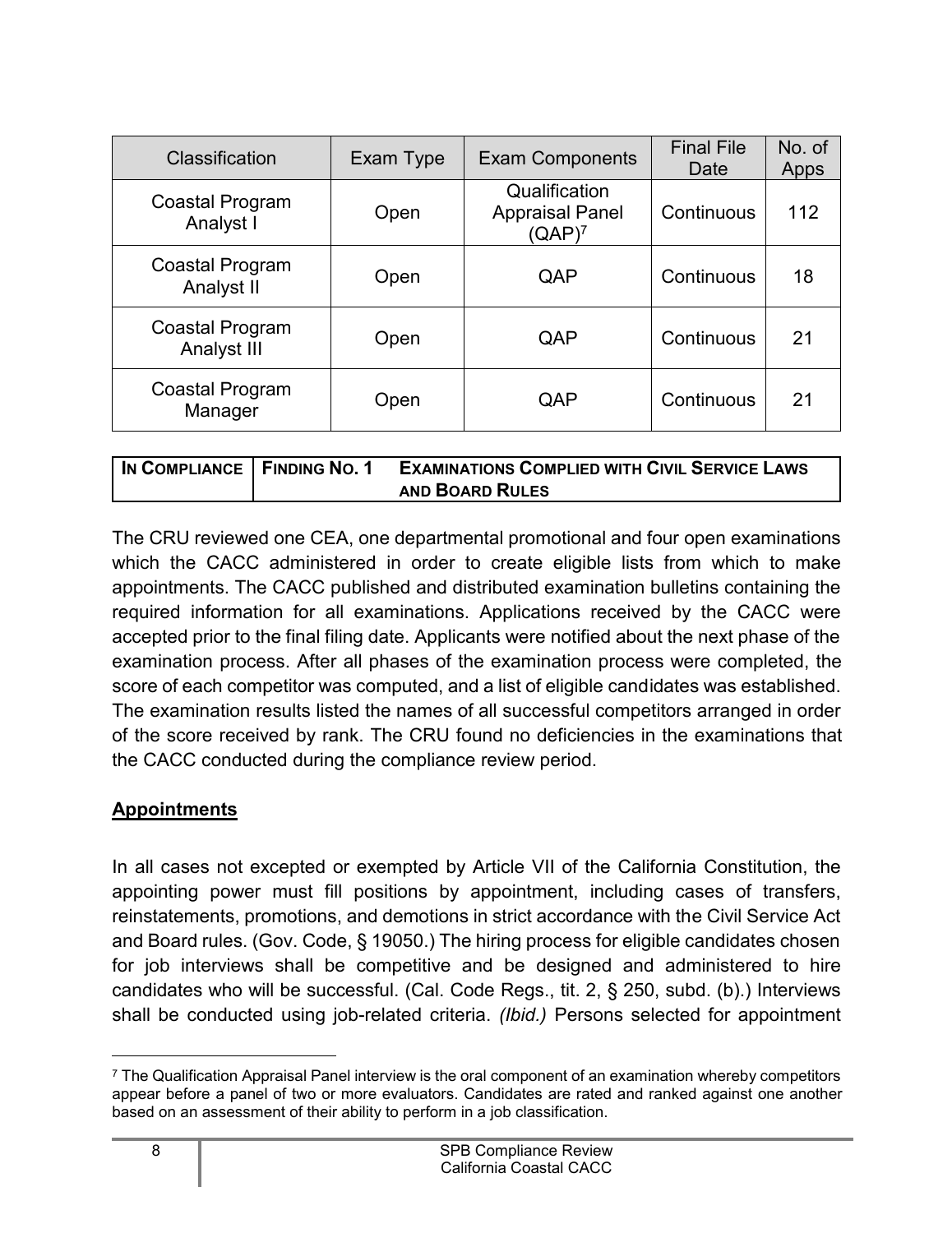shall satisfy the minimum qualifications of the classification to which he or she is appointed or have previously passed probation and achieved permanent status in that same classification. (Cal. Code Regs., tit. 2, § 250, subd. (d).) While persons selected for appointment may meet some or most of the preferred or desirable qualifications, they are not required to meet all the preferred or desirable qualifications. *(Ibid.)* This section does not apply to intra-agency job reassignments. (Cal. Code Regs., tit. 2, § 250, subd. (e).)

During the period under review, September 1, 2020, through May 31, 2021, the CACC made 46 appointments. The CRU reviewed 16 of those appointments, which are listed below:

| Classification                                         | Appointment<br>Type       | <b>Tenure</b>       | <b>Time Base</b> | No. of<br>Appts. |
|--------------------------------------------------------|---------------------------|---------------------|------------------|------------------|
| <b>Administrative Assistant II</b>                     | <b>Certification List</b> | Permanent           | <b>Full Time</b> |                  |
| <b>Associate Business</b><br><b>Management Analyst</b> | <b>Certification List</b> | Permanent           | <b>Full Time</b> | 1                |
| <b>Associate Governmental</b><br>Program Analyst       | <b>Certification List</b> | <b>Limited Term</b> | <b>Full Time</b> | 1                |
| Coastal Program Analyst I                              | <b>Certification List</b> | <b>Limited Term</b> | <b>Full Time</b> | 1                |
| <b>Coastal Program Analyst II</b>                      | <b>Certification List</b> | Permanent           | <b>Full Time</b> | 1                |
| Coastal Program Analyst III                            | <b>Certification List</b> | Permanent           | <b>Full Time</b> | 1                |
| Coastal Program Manager                                | <b>Certification List</b> | Permanent           | <b>Full Time</b> | 1                |
| Engineer, Civil                                        | <b>Certification List</b> | <b>Limited Term</b> | <b>Full Time</b> | 1                |
| <b>Environmental Scientist</b>                         | <b>Certification List</b> | Permanent           | <b>Full Time</b> | 1                |
| <b>Management Services</b><br>Technician               | <b>Certification List</b> | Permanent           | <b>Full Time</b> | 1                |
| <b>Senior Accounting Officer</b><br>(Specialist)       | <b>Certification List</b> | Permanent           | <b>Full Time</b> | 1                |
| <b>Senior Environmental</b><br>Scientist (Specialist)  | <b>Certification List</b> | Permanent           | <b>Full Time</b> | 1                |
| <b>Staff Services Analyst</b><br>(General)             | <b>Certification List</b> | Permanent           | <b>Full Time</b> | 1                |
| <b>Management Services</b><br>Technician               | Reinstatement             | Permanent           | <b>Full Time</b> | 1                |
| Coastal Program Manager                                | <b>Transfer</b>           | Permanent           | <b>Full Time</b> | 1                |
| <b>Environmental Scientist</b>                         | Transfer                  | Permanent           | <b>Full Time</b> | 1                |

| SEVERITY:      | <b>FINDING NO. 2</b> | <b>PROBATIONARY EVALUATIONS WERE NOT PROVIDED</b> |
|----------------|----------------------|---------------------------------------------------|
| <b>SERIOUS</b> |                      | FOR ALL APPOINTMENTS REVIEWED                     |

**Summary:** The CACC did not provide 7 probationary reports of performance for 6 of the 16 appointments reviewed by the CRU, as reflected in the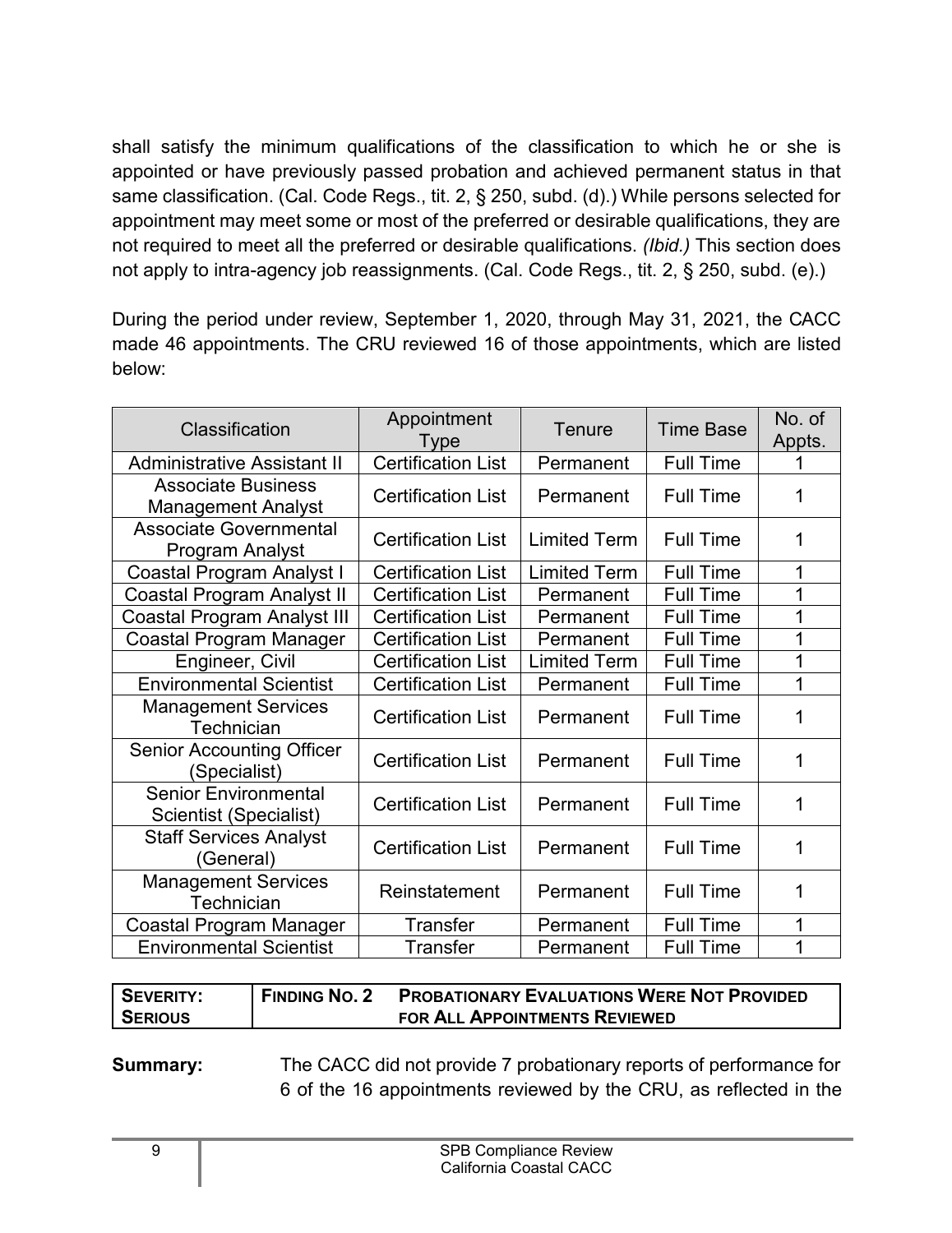table below. This is the second consecutive time this has been a finding for the CACC.

| Classification                                   | Appointment<br><b>Type</b> | Number of<br>Appointments | <b>Total Number of</b><br><b>Missing Probation</b><br>Reports |
|--------------------------------------------------|----------------------------|---------------------------|---------------------------------------------------------------|
| <b>Administrative Assistant II</b>               | <b>Certification List</b>  |                           |                                                               |
| <b>Coastal Program Analyst III</b>               | <b>Certification List</b>  |                           |                                                               |
| Coastal Program Manager                          | <b>Transfer</b>            |                           |                                                               |
| <b>Environmental Scientist</b>                   | <b>Certification List</b>  |                           |                                                               |
| <b>Management Services</b><br>Technician         | <b>Certification List</b>  |                           |                                                               |
| <b>Senior Accounting Officer</b><br>(Specialist) | <b>Certification List</b>  |                           | 2                                                             |

**Criteria:** The service of a probationary period is required when an employee enters or is promoted in the state civil service by permanent appointment from an employment list; upon reinstatement after a break in continuity of service resulting from a permanent separation; or after any other type of appointment situation not specifically excepted from the probationary period. (Gov. Code, § 19171.) During the probationary period, the appointing power shall evaluate the work and efficiency of a probationer in the manner and at such periods as the department rules may require. (Gov. Code, § 19172.) A report of the probationer's performance shall be made to the employee at sufficiently frequent intervals to keep the employee adequately informed of progress on the job. (Cal. Code Regs., tit. 2, § 599.795.) A written appraisal of performance shall be made to the Department within 10 days after the end of each one-third portion of the probationary period. *(Ibid*.) The Board's record retention rules require that appointing powers retain all probationary reports for five years from the date the record is created. (Cal. Code Regs., tit. 2, § 26, subd. (a)(3).)

**Severity:** Serious. The probationary period is the final step in the selection process to ensure that the individual selected can successfully perform the full scope of their job duties. Failing to use the probationary period to assist an employee in improving his or her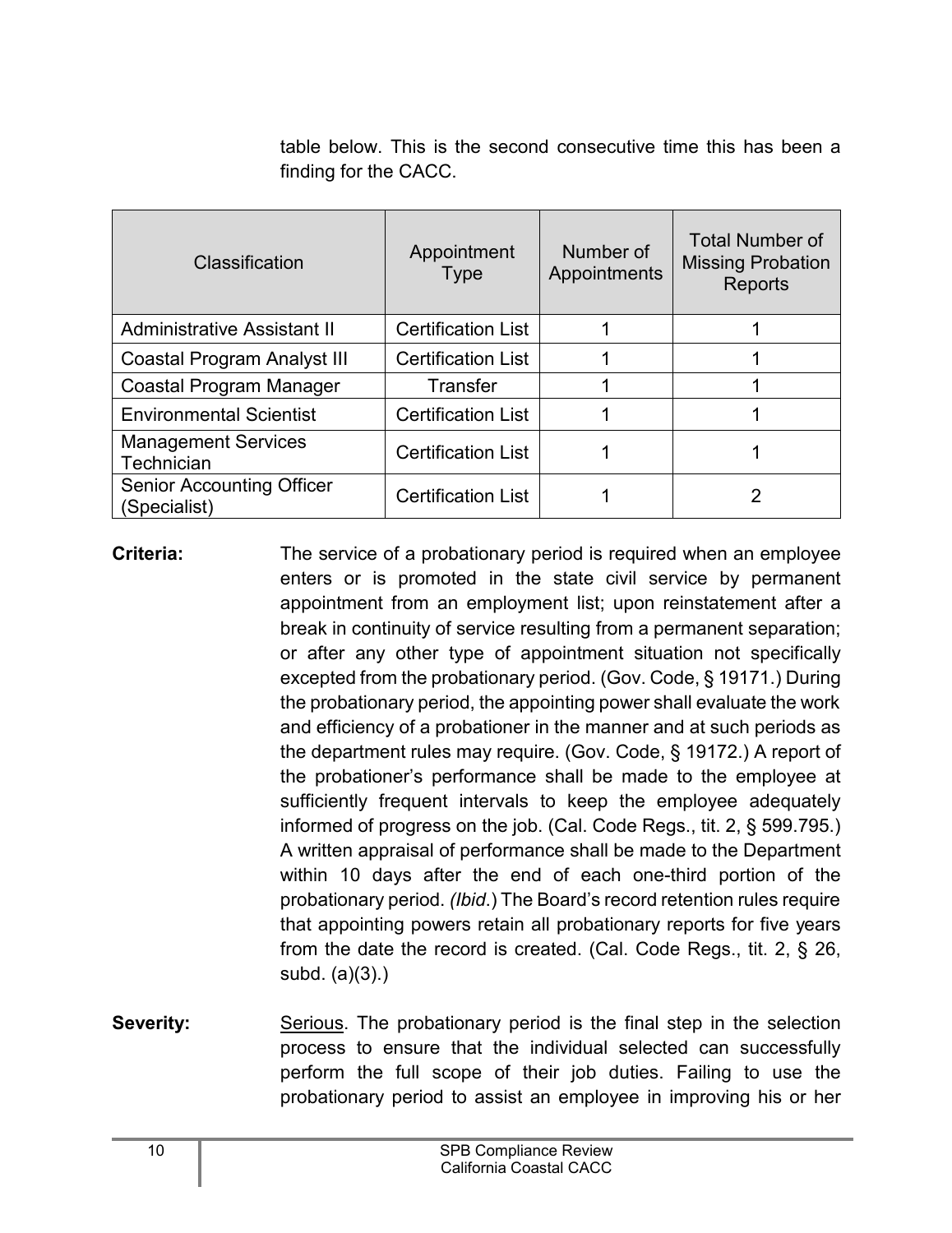performance or terminating the appointment upon determination that the appointment is not a good job/person match is unfair to the employee and serves to erode the quality of state government.

- **Cause:** These errors can be attributed to non-responsive supervisors. The CACC acknowledges that not all probationary employees received the required probationary reports. This is an ongoing challenge and since the audit period, the CACC has implemented an electronic tracking system to track missing reports and escalate the issue to appropriate management sooner.
- **Corrective Action:** The CACC provides it has taken steps to achieve compliance in this area. Within 90 days of the date of this report, the CACC must submit to the SPB written documentation which demonstrates the corrections the department has implemented to ensure conformity with Government Code section 19172

| <b>SEVERITY:</b> | <b>FINDING NO. 3</b> | <b>APPOINTMENT DOCUMENTATION WAS NOT KEPT FOR</b> |
|------------------|----------------------|---------------------------------------------------|
| <b>TECHNICAL</b> |                      | THE APPROPRIATE AMOUNT OF TIME                    |

- **Summary:** The CACC failed to retain personnel records such as NOPA's, duty statements, job announcements/bulletins, and applications. Of the 16 appointments reviewed, the CACC did not retain the following: 2 NOPAs, 1 job announcement/bulletin and 2 applications. Importantly, 2 of the 16 appointments reviewed were missing the hired applicant's application.
- **Criteria:** As specified in section 26 of the Board's Regulations, appointing powers are required to retain records related to affirmative action, equal employment opportunity, examinations, merit, selection, and appointments for a minimum period of five years from the date the record is created. These records are required to be readily accessible and retained in an orderly and systematic manner. (Cal. Code Regs., tit. 2, § 26.)
- **Severity:** Technical. Without documentation, the CRU could not verify if the appointments were properly conducted.
- **Cause:** These errors can be attributed to the immediate statewide Covid-19 pandemic lockdown and the concurrent office relocation move. Post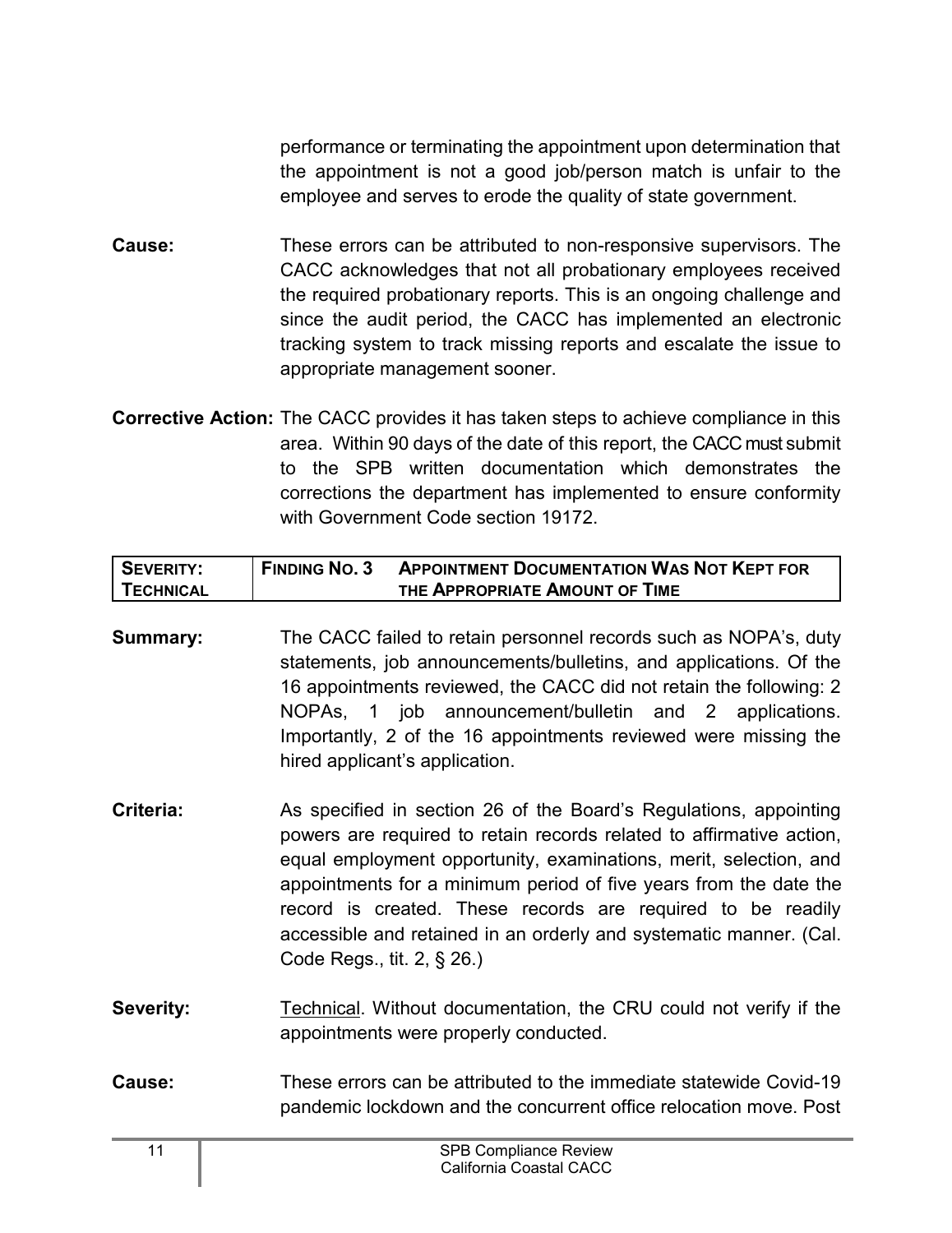lockdown, the CACC had to quickly switch to a combination of electronic documents while maintaining paper files. Five months later, the Headquarters Office was relocated. The CACC believes the missing documents will resurface as it continues to organize its files in the new office.

**Corrective Action:** Within 90 days of the date of this report, the CACC must submit to the SPB a written corrective action response which addresses the corrections the department will implement to ensure conformity with the record retention requirements of California Code of Regulations, title 2, section 26. Copies of relevant documentation demonstrating that the corrective action has been implemented must be included with the corrective action response.

| I SEVERITY:  | <b>FINDING NO. 4</b> | <b>EQUAL EMPLOYMENT OPPORTUNITY QUESTIONNAIRES</b> |
|--------------|----------------------|----------------------------------------------------|
| VERY SERIOUS |                      | <b>WERE NOT SEPARATED FROM APPLICATIONS</b>        |

- **Summary:** Out of 16 appointments reviewed, one appointment file included one application where the EEO questionnaire was not separated from the STD 678 employment application.
- **Criteria:** Government Code section 19704 makes it unlawful for a hiring department to require or permit any notation or entry to be made on any application indicating or in any way suggesting or pertaining to any protected category listed in Government Code section 12940, subdivision (a) (e.g., a person's race, religious creed, color, national origin, ancestry, physical disability, mental disability, medical condition, genetic information, marital status, sex, gender, gender identity, gender expression, age, sexual orientation, or military and veteran status). Applicants for employment in state civil service are asked to voluntarily provide ethnic data about themselves where such data is determined by the CalHR to be necessary to an assessment of the ethnic and sex fairness of the selection process and to the planning and monitoring of affirmative action efforts. (Gov. Code, § 19705.) The EEO questionnaire of the state application form (STD. 678) states, "This questionnaire will be separated from the application prior to the examination and will not be used in any employment decisions."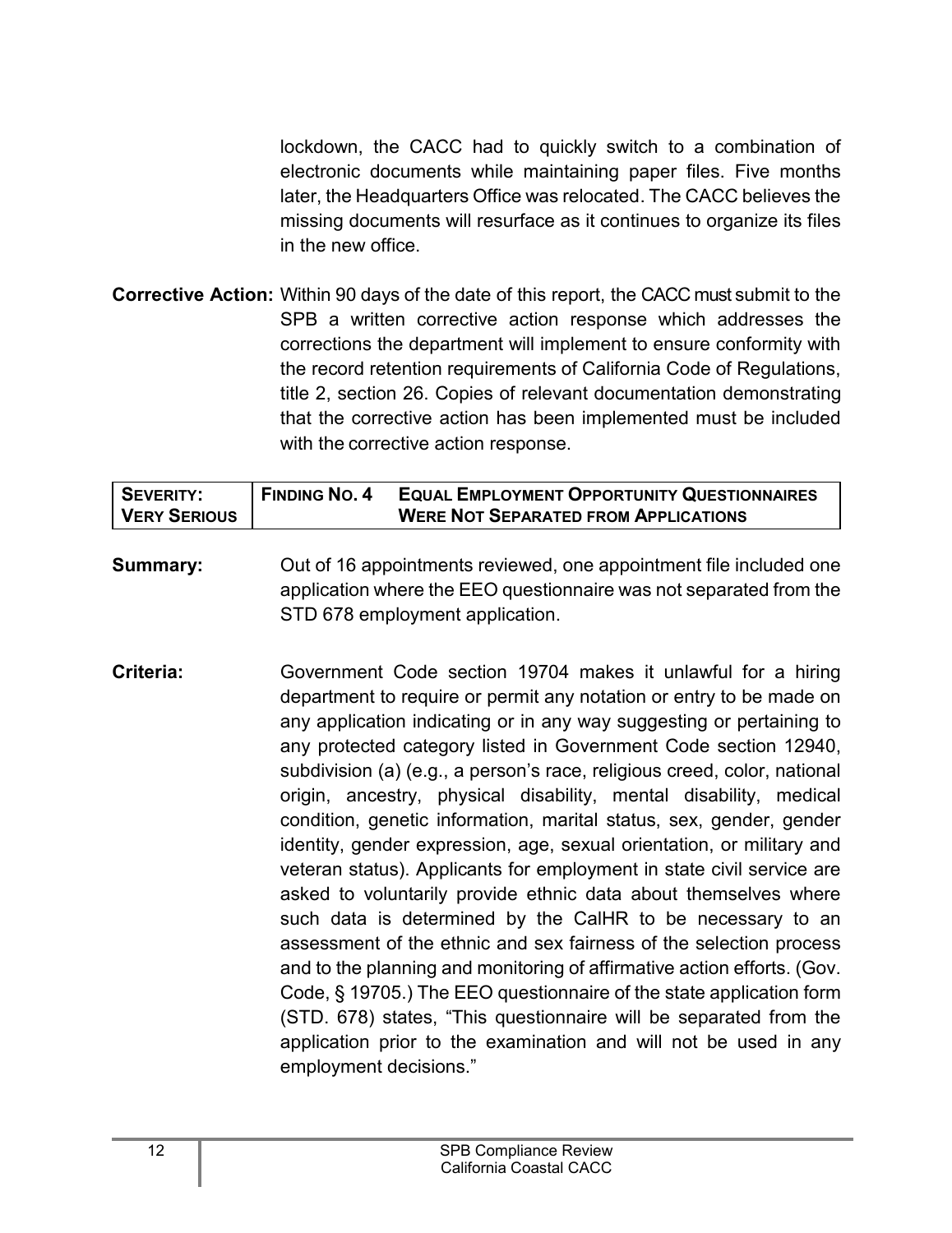- **Severity:** Very Serious. The applicants' protected classes were visible, subjecting the agency to potential liability.
- **Cause:** Staff is adjusting to a variety of new ways in which applications are submitted and filed. The CACC recognizes the severity of inappropriate ethnicity information about candidates and acknowledges that one application was provided to the Compliance Review Unit with the ethnicity questionnaire attached. This was likely the result of providing a document as it was originally submitted by the applicant and not directly from the hiring file. The CACC stated the ethnicity questionnaire is separated before the hard copy application is scanned and transmitted to the hiring manager. Therefore, it is unlikely that hiring supervisors and managers were provided the ethnicity questionnaire as part of the hiring package.
- **Corrective Action:** Within 90 days of the date of this report, the CACC must submit to the SPB a written corrective action response which addresses the corrections the department will implement to ensure that future EEO questionnaires are separated from all applications*.* Copies of relevant documentation demonstrating that the corrective action has been implemented must be included with the corrective action response.

| <b>FINDING NO. 5</b><br>SEVERITY:<br><b>UNLAWFUL APPOINTMENTS</b> | <b>VERY SERIOUS</b> |  |
|-------------------------------------------------------------------|---------------------|--|
|                                                                   |                     |  |

**Summary:** The CACC failed to ensure that all appointments are based on merit, and comply with the laws and rules governing equitable administration of the civil service merit system.

> The CACC made one appointment utilizing the certification list for the Associate Governmental Program Analyst. The hired candidate did not meet minimum qualifications for the classification.

> Further, the CACC made one Environmental Scientist appointment in which a candidate, who did not have limited term eligibility, was hired for a limited term position, contrary to selection rules. Subsequently, the CACC appointed the employee to a permanent Environmental Scientist position approximately one month after the employee's permanent Environmental Scientist list eligibility expired.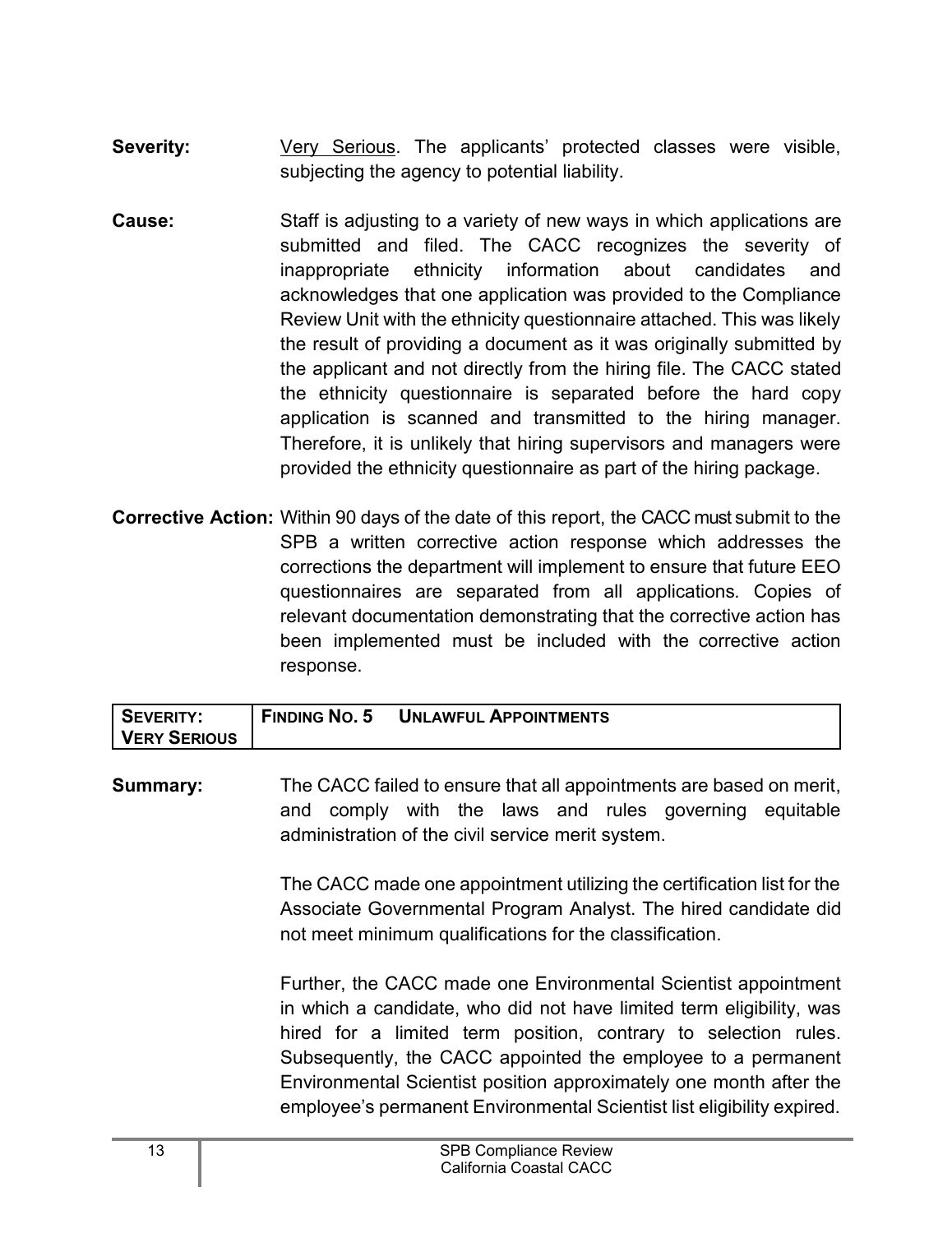Both Environmental Scientist appointments will be allowed to stand pursuant to California Code of Regulations section 243.2, as there was no evidence that either the department or the employee engaged in other than good faith in either appointment and more than one year has elapsed.

**Criteria:** Pursuant to Government Code section 18931, subdivision (a), the Board shall establish minimum qualifications for determining the fitness and qualifications of employees for each class of position. In accordance with California Code of Regulations, title 2, section 249.4 subdivision (a), appointing powers shall verify that the candidate satisfies the minimum qualifications of the classification before the candidate is appointed.

> Article VII, Section 1, subdivision (b), of the California Constitution requires that permanent appointment and promotion shall be made under a general system based on merit ascertained by competitive examination.

**Severity:** Very Serious. An unlawful appointment provides the employee with an unfair and unearned appointment advantage over other employees whose appointments have been processed in compliance with the requirements of civil service law. Unlawful appointments which are not corrected also create appointment inconsistencies that jeopardize the equitable administration of the civil service merit system.

> When an unlawful appointment is voided, the employee loses any tenure in the position, as well as seniority credits, eligibility to take promotional examinations, and compensation at the voided appointment level. If "bad faith" is determined on the part of the appointing power, civil or criminal action may be initiated. Disciplinary action may also be pursued against any officer or employee in a position of authority who directs any officer or employee to take action in violation of the appointment laws. If bad faith is determined on the part of the employee, the employee may be required to reimburse all compensation resulting from the unlawful appointment and may also be subject to disciplinary action.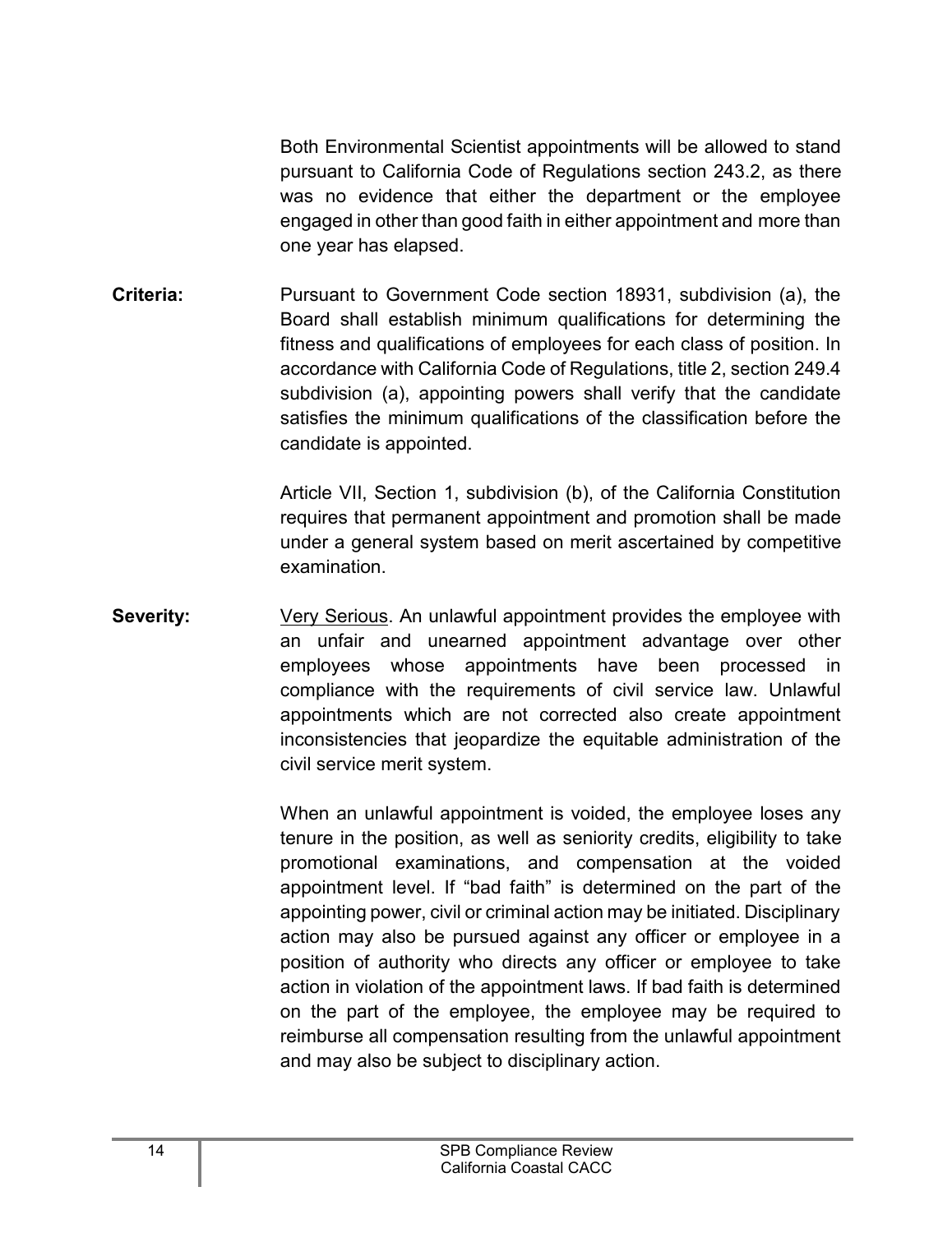- **Cause:** This error can be attributed to misinterpretation of minimum qualifications for the Associate Governmental Program Analyst classification.
- **Corrective Action:** Within 90 days of the date of this report, the CACC must submit to the SPB a written corrective action response which addresses the corrections the department will implement to demonstrate that the department will improve its hiring practices to ensure conformity with California Code of Regulations, title 2, section 249.4 subdivision (a). Copies of relevant documentation demonstrating that the corrective action has been implemented must be included with the corrective action response.

#### <span id="page-16-0"></span>**Equal Employment Opportunity**

Each state agency is responsible for an effective EEO program. (Gov. Code, § 19790.) The appointing power for each state agency has the major responsibility for monitoring the effectiveness of its EEO program. (Gov. Code, § 19794.) To that end, the appointing power must issue a policy statement committed to EEO; issue procedures for filing, processing, and resolving discrimination complaints; and cooperate with the CalHR, in accordance with Civil Code section 1798.24, subdivisions (o) and (p), by providing access to all required files, documents and data necessary to carry out these mandates. (*Ibid*.) In addition, the appointing power must appoint, at the managerial level, an EEO Officer, who shall report directly to, and be under the supervision of, the director of the department to develop, implement, coordinate, and monitor the department's EEO program. (Gov. Code, § 19795, subd. (a).)

Pursuant to Government Code section 19795, subdivision (a), in a state agency with less than 500 employees, like the CACC, the EEO Officer may be the Personnel Officer.

Each state agency must establish a separate committee of employees who are individuals with a disability, or who have an interest in disability issues, to advise the head of the agency on issues of concern to employees with disabilities. (Gov. Code, § 19795, subd. (b)(1).) The department must invite all employees to serve on the committee and take appropriate steps to ensure that the final committee is comprised of members who have disabilities or who have an interest in disability issues. (Gov. Code, § 19795, subd. (b)(2).)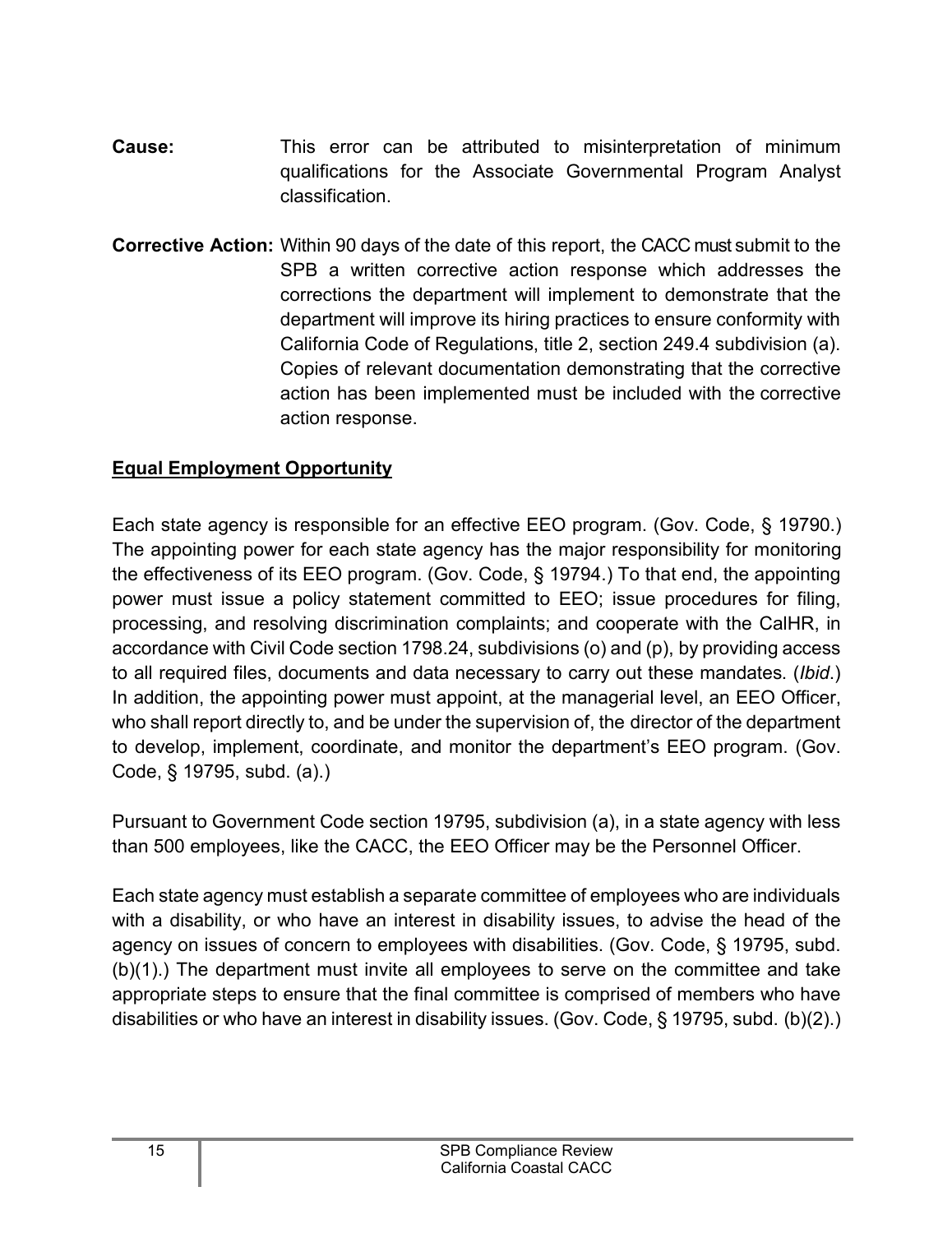| IN COMPLIANCE   FINDING NO. 6 | <b>EQUAL EMPLOYMENT OPPORTUNITY PROGRAM</b>           |
|-------------------------------|-------------------------------------------------------|
|                               | <b>COMPLIED WITH ALL CIVIL SERVICE LAWS AND BOARD</b> |
|                               | <b>RULES</b>                                          |

After reviewing the policies, procedures, and programs necessary for compliance with the EEO program's role and responsibilities according to statutory and regulatory guidelines, the CRU determined that the CACC's EEO program provided employees with information and guidance on the EEO process including instructions on how to file discrimination claims. Furthermore, the EEO program outlines the roles and responsibilities of the EEO Officer, as well as supervisors and managers. The EEO Officer, who is at a managerial level, reports directly to the Executive Director of the CACC. The CACC also provided evidence of its efforts to promote EEO in its hiring and employment practices and to increase its hiring of persons with a disability.

#### <span id="page-17-0"></span>**Personal Services Contracts**

A PSC includes any contract, requisition, or purchase order under which labor or personal services is a significant, separately identifiable element, and the business or person performing the services is an independent contractor that does not have status as an employee of the state. (Cal. Code Regs., tit. 2, § 547.59.) The California Constitution has an implied civil service mandate limiting the state's authority to contract with private entities to perform services the state has historically or customarily performed. Government Code section 19130, subdivision (a), however, codifies exceptions to the civil service mandate where PSC's achieve cost savings for the state. PSC's that are of a type enumerated in subdivision (b) of Government Code section 19130 are also permissible. Subdivision (b) contracts include, but are not limited to, private contracts for a new state function, services that are not available within state service, services that are incidental to a contract for the purchase or lease of real or personal property, and services that are of an urgent, temporary, or occasional nature.

For cost-savings PSC's, a state agency is required to notify SPB of its intent to execute such a contract. (Gov. Code, § 19131.) For subdivision (b) contracts, the SPB reviews the adequacy of the proposed or executed contract at the request of an employee organization representing state employees. (Gov. Code, § 19132.)

During the period under review, September 1, 2020, through May 31, 2021, the CACC had seven PSC's that were in effect. The CRU reviewed one of those, which is listed below: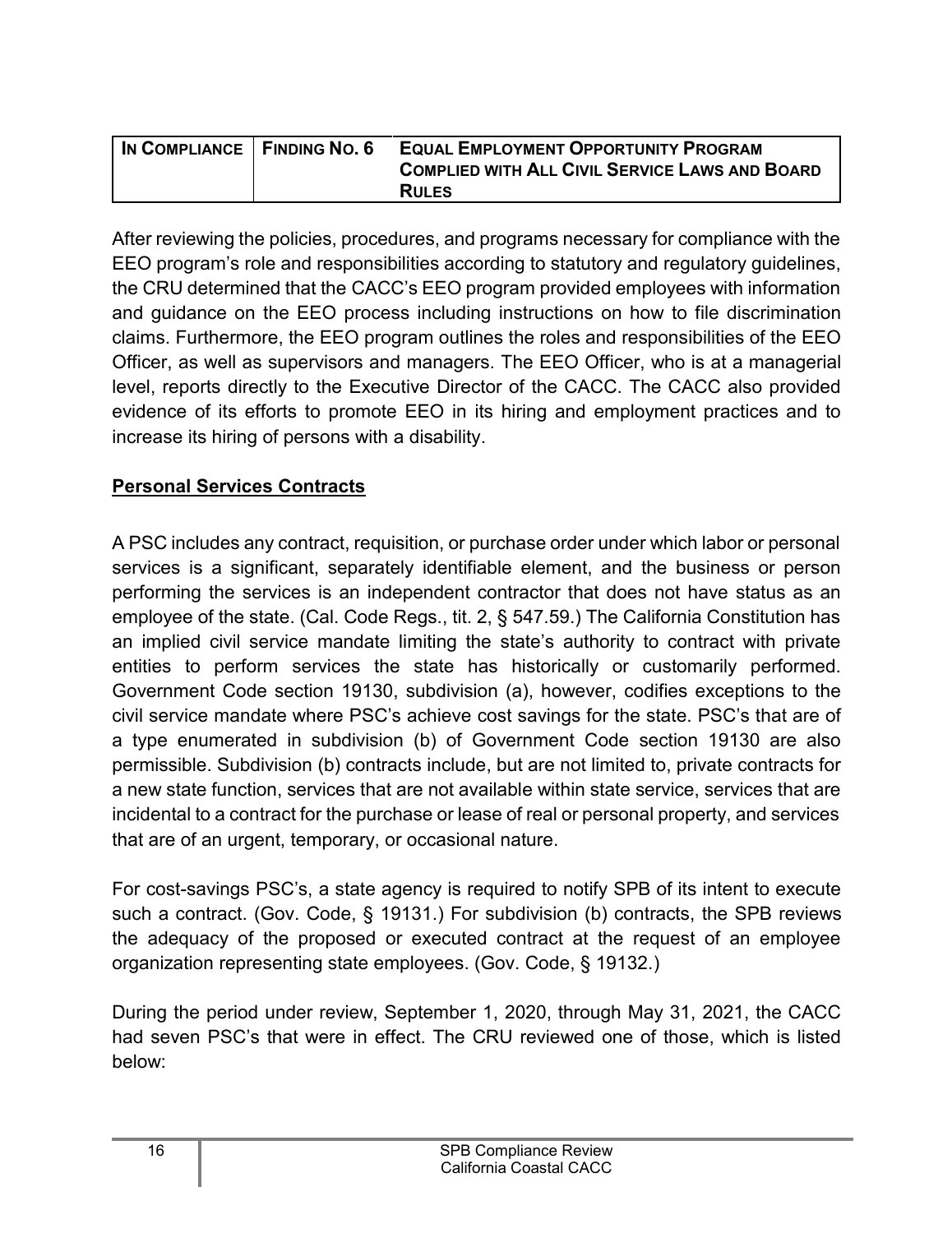| Vendor                               | <b>Services</b>                                | Contract<br>Date(s)       | Contract<br>Amount | Justification<br>Identified? | Union<br>Notification? |
|--------------------------------------|------------------------------------------------|---------------------------|--------------------|------------------------------|------------------------|
| Language<br>Testing<br>International | Language<br>proficiency<br>testing<br>services | $2/1/2021 -$<br>1/31/2022 | \$420              | Yes                          | No                     |

| SEVERITY: | <b>FINDING NO. 7</b> | <b>UNION WAS NOT NOTIFIED OF PERSONAL SERVICES</b> |
|-----------|----------------------|----------------------------------------------------|
| SERIOUS   |                      | <b>CONTRACT</b>                                    |

- **Summary:** The CACC did not notify the union prior to entering into the one PSC reviewed.
- **Criteria:** The contract shall not be executed until the state agency proposing to execute the contract has notified all organizations that represent state employees who perform the type of work to be contracted. (Gov. Code, § 19132, subd. (b)(1).)
- **Severity:** Serious. Unions must be notified of impending personal services contracts in order to ensure they are aware contracts are being proposed for the type of work that their members could perform.
- **Cause:** This error can be attributed to human error and workload issues. Fiscal and Business Services Staff are responsible for notifying appropriate unions when executing personal services contracts. The CACC stated it is unclear whether the union was ever noticed, or if documentation of the notice was misfiled.
- **Corrective Action:** It is the contracting department's responsibility to identify and notify any unions whose members could potentially perform the type of work to be contracted prior to executing the PSC. The PSC's reviewed during this compliance review involved language proficiency testing services, functions which various rank-and-file civil service classifications may be able to perform. Within 90 days of the date of this report, the CACC must submit to the SPB a written corrective action response which addresses the corrections the department will implement to ensure conformity with the requirements of Government Code section 19132*.* Copies of relevant documentation demonstrating that the corrective action has been implemented must be included with the corrective action response.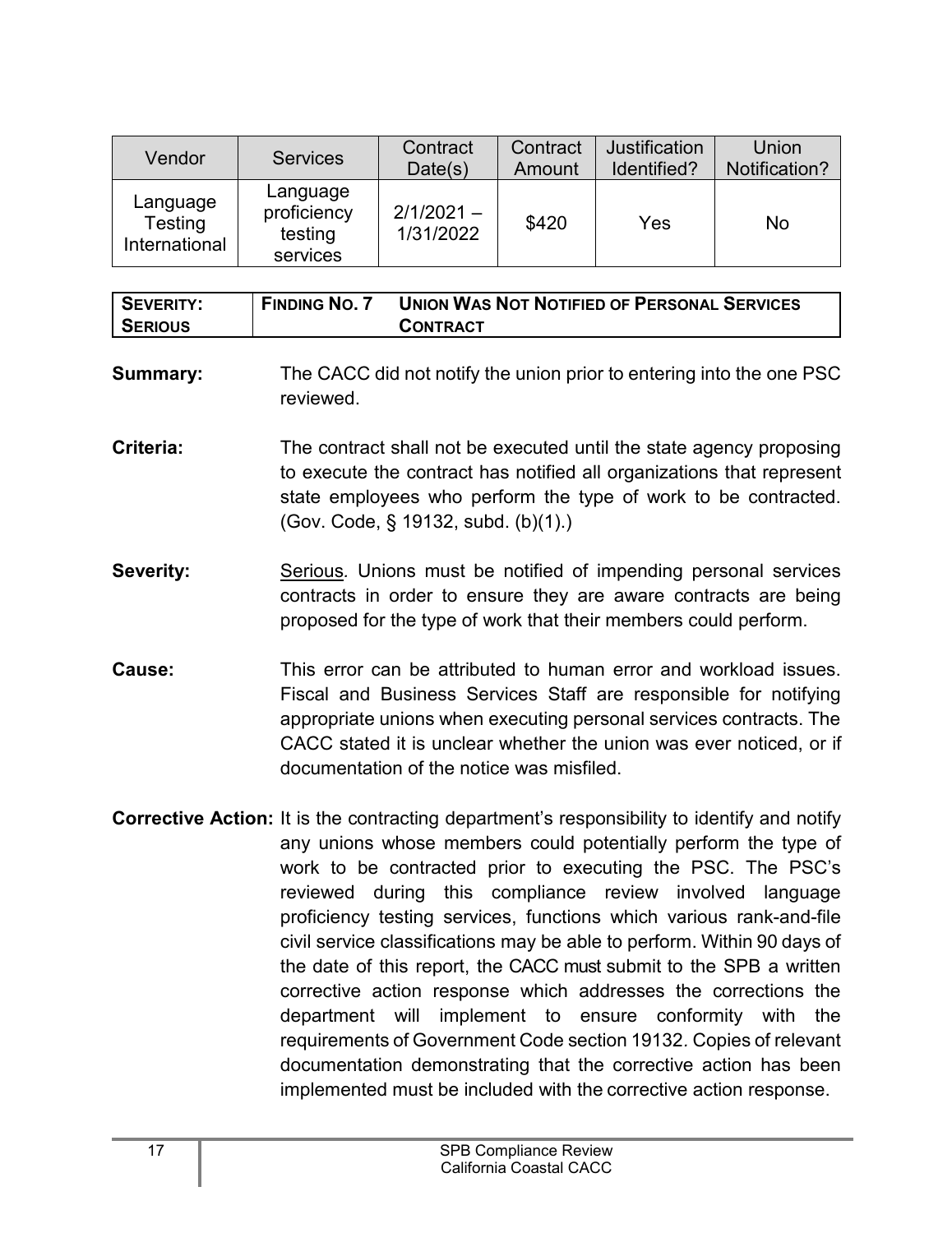#### <span id="page-19-0"></span>**Mandated Training**

Each member, officer, or designated employee of a state agency who is required to file a statement of economic interest (referred to as "filers") because of the position he or she holds with the agency is required to take an orientation course on the relevant ethics statutes and regulations that govern the official conduct of state officials. (Gov. Code, §§ 11146 & 11146.1.) State agencies are required to offer filers the orientation course on a semi-annual basis. (Gov. Code, § 11146.1.) New filers must be trained within six months of appointment and at least once during each consecutive period of two calendar years, commencing on the first odd-numbered year thereafter. (Gov. Code, § 11146.3.)

Additionally, new supervisors must be provided sexual harassment prevention training within six months of appointment. Thereafter, each department must provide its supervisors two hours of sexual harassment prevention training every two years. (Gov. Code, § 12950.1, subds. (a) and (b); Gov. Code, § 19995.4.)

The Board may conduct reviews of any appointing power's personnel practices to ensure compliance with civil service laws and Board regulations. (Gov. Code, § 18661, subd. (a).) In particular, the Board may audit personnel practices related to such matters as selection and examination procedures, appointments, promotions, the management of probationary periods, and any other area related to the operation of the merit principle in state civil service. (*Ibid*.) Accordingly, the CRU reviews documents and records related to training that appointing powers are required by the afore-cited laws to provide its employees.

The CRU reviewed the CACC's mandated training program that was in effect during the compliance review period, May 31, 2019, through May 31, 2021.

| <b>SEVERITY:</b><br><b>VERY SERIOUS</b> | <b>ETHICS TRAINING WAS NOT PROVIDED FOR ALL FILERS</b><br><b>FINDING NO. 8</b>                                                                                                                  |
|-----------------------------------------|-------------------------------------------------------------------------------------------------------------------------------------------------------------------------------------------------|
| Summary:                                | The CACC did not provide ethics training to 3 of 123 existing filers.<br>In addition, the CACC did not provide ethics training to 6 of 27 new<br>filers within six months of their appointment. |
| Criteria:                               | New filers must be provided ethics training within six months of<br>appointment. Existing filers must be trained at least once during each                                                      |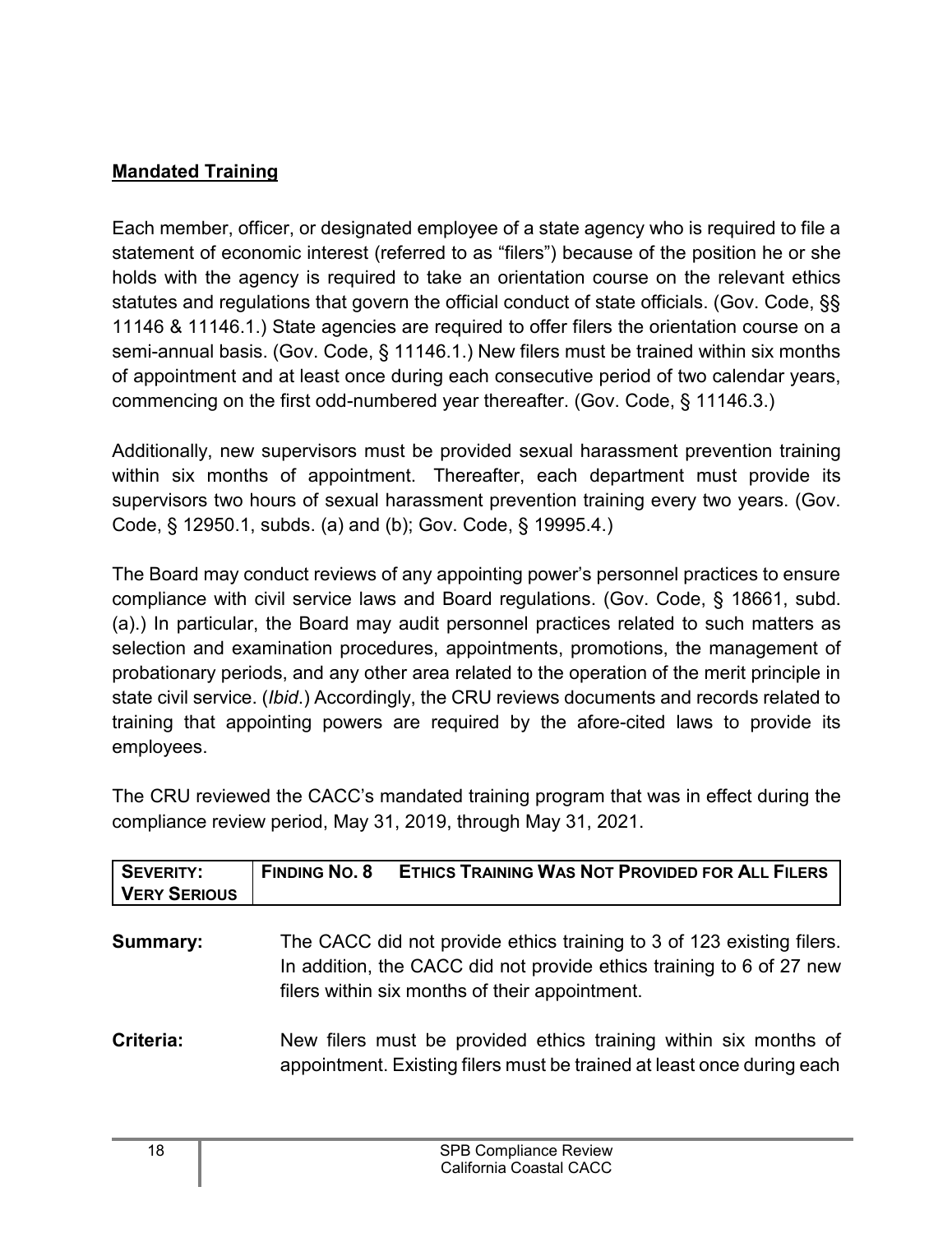consecutive period of two calendar years commencing on the first odd-numbered year thereafter. (Gov. Code, § 11146.3, subd. (b).)

- **Severity:** Very Serious. The department does not ensure that its filers are aware of prohibitions related to their official position and influence.
- **Cause**: These errors can be attributed to a lack of consequences for filers who miss the deadline. The CACC provides information regarding the ethics training requirements to all employees who are required to file. Staff follow up with employees prior to the deadline but are not always successful in obtaining certificates of completion timely.
- **Corrective Action:** Within 90 days of this report, the CACC must submit to the SPB a written correction action response which addresses the corrections the department will implement to demonstrate conformity with Government Code section 11146.3. Copies of relevant documentation demonstrating that the corrective action has been implemented must be included with the corrective action response.

| SEVERITY:           | <b>FINDING NO. 9</b> | <b>SEXUAL HARASSMENT PREVENTION TRAINING WAS</b> |
|---------------------|----------------------|--------------------------------------------------|
| <b>VERY SERIOUS</b> |                      | <b>NOT PROVIDED FOR ALL SUPERVISORS</b>          |

- **Summary:** The CACC did not provide sexual harassment prevention training to 1 of 45 existing supervisors every 2 years.
- **Criteria:** Each department must provide its supervisors two hours of sexual harassment prevention training every two years. New supervisors must be provided sexual harassment prevention training within six months of appointment. (Gov. Code, § 12950.1, subds. (a) and (b); Gov. Code, § 19995.4.)
- **Severity:** Very Serious. The department does not ensure that all new and existing supervisors are properly trained to respond to sexual harassment or unwelcome sexual advances, requests for sexual favors, and other verbal or physical harassment of a sexual nature. This limits the department's ability to retain a quality workforce, impacts employee morale and productivity, and subjects the department to litigation.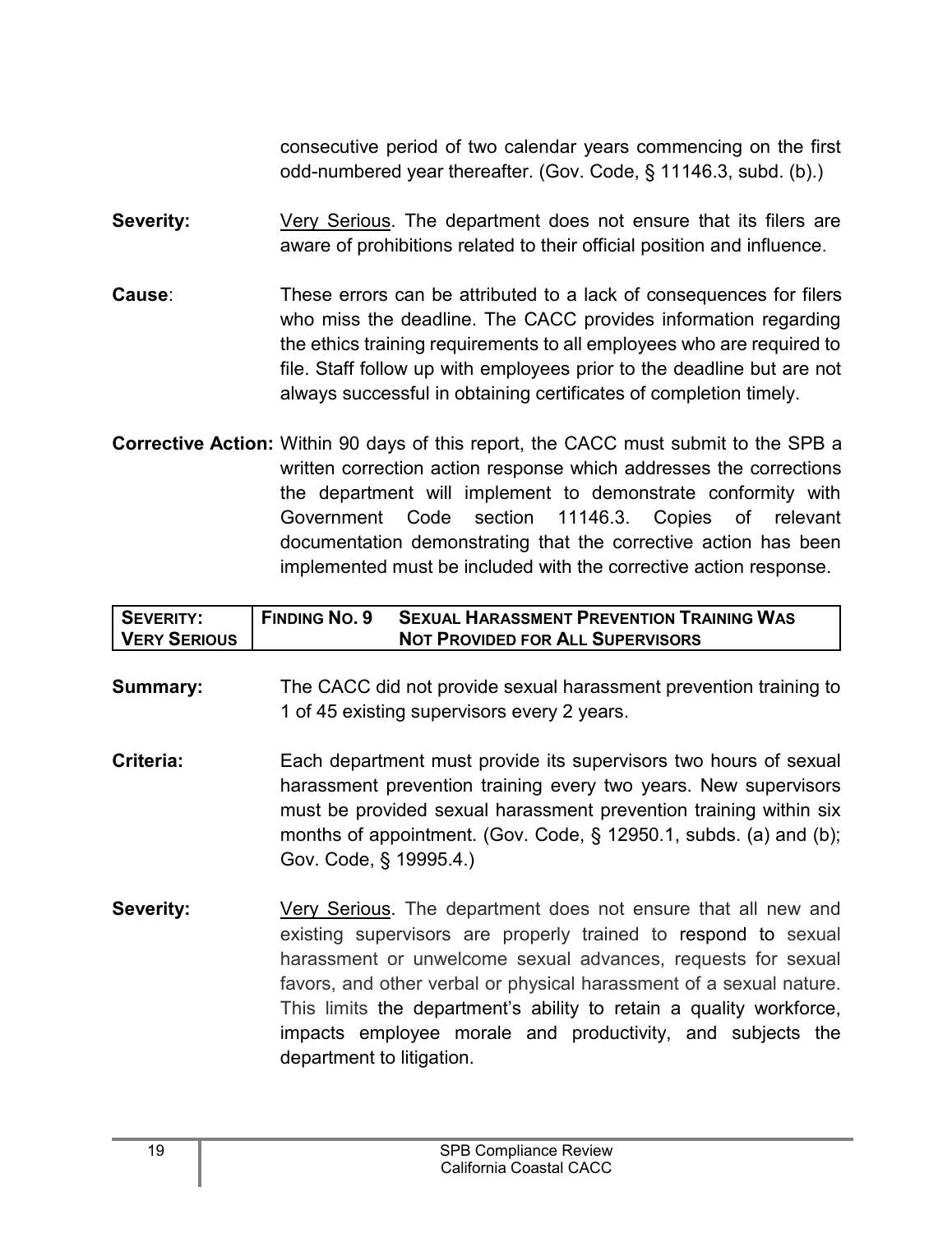- **Cause**: One existing supervisor was unable to complete the sexual harassment prevention training by the deadline. The CACC places a high priority on preventing harassment or bullying in the workplace and has provided training not only to supervisors, but to every employee. Announcements are made during staff meetings regarding the importance of this legally mandated training. Additionally, supervisors are sent reminders of due dates via emails throughout the year.
- **Corrective Action:** Within 90 days of the date of this report, the CACC must submit to the SPB a written corrective action response which addresses the corrections the department will implement to ensure that supervisors are provided sexual harassment prevention training in accordance with Government Code section 12950.1*.* Copies of relevant documentation demonstrating that the corrective action has been implemented must be included with the corrective action response.

#### <span id="page-21-0"></span>**Compensation and Pay**

#### **Salary Determination**

The pay plan for state civil service consists of salary ranges and steps established by CalHR. (Cal. Code Regs., tit. 2, § 599.666.) Several salary rules dictate how departments calculate and determine an employee's salary rate<sup>[8](#page-21-1)</sup> upon appointment depending on the appointment type, the employee's state employment and pay history, and tenure.

Typically, agencies appoint employees to the minimum rate of the salary range for the class. Special provisions for appointments above the minimum exist to meet special recruitment needs and to accommodate employees who transfer into a class from another civil service class and are already receiving salaries above the minimum.

During the period under review, September 1, 2020, through May 31, 2021, the CACC made 46 appointments. The CRU reviewed 13 of those appointments to determine if the CACC applied salary regulations accurately and correctly processed employees' compensation, which are listed below:

<span id="page-21-1"></span> $^8$  "Rate" is any one of the salary rates in the resolution by CalHR which establishes the salary ranges and steps of the Pay Plan (Cal. Code Regs., tit. 2, section 599.666).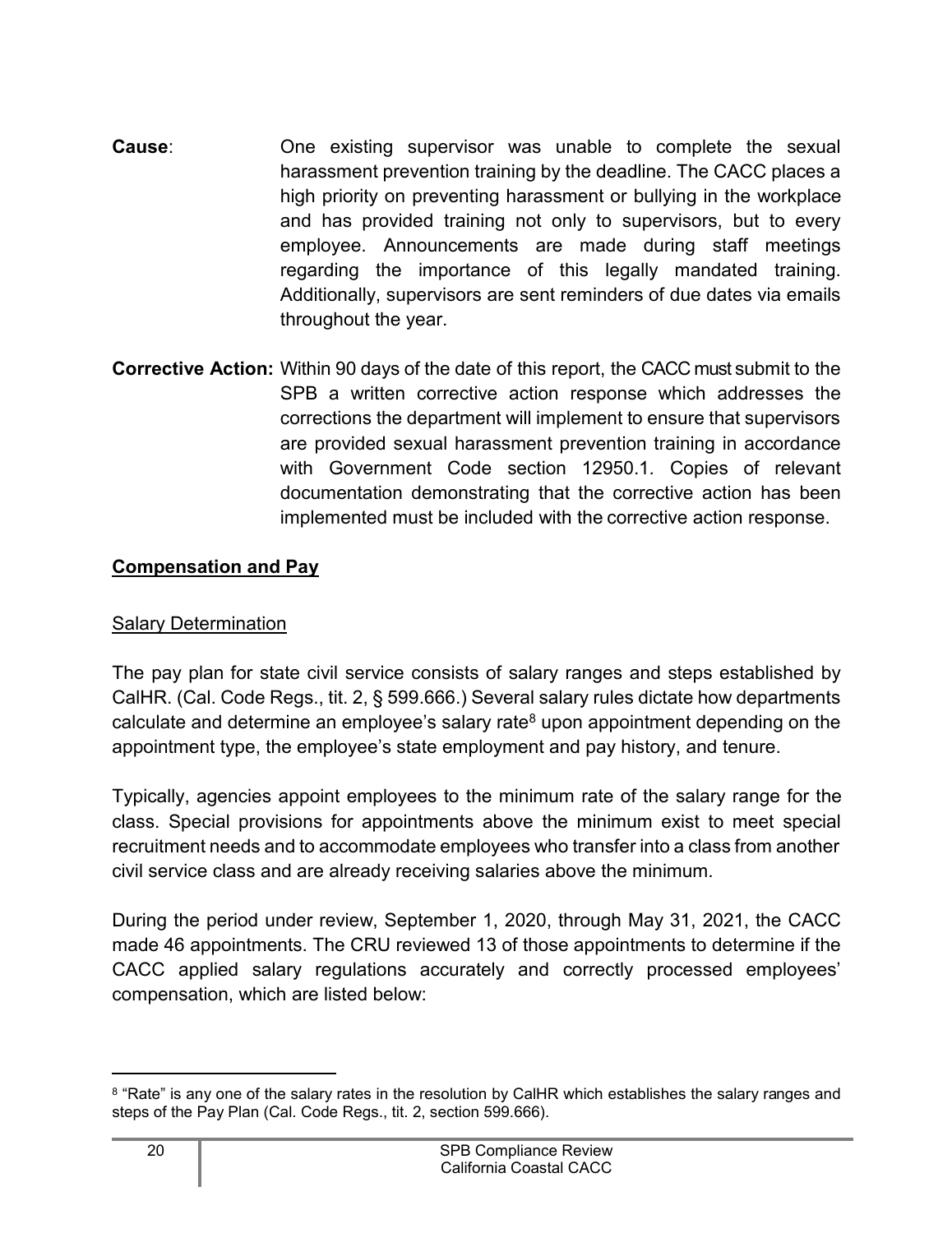| Classification                                         | Appointment<br><b>Type</b> | Tenure              | Time<br><b>Base</b> | Salary<br>(Monthly<br>Rate) |
|--------------------------------------------------------|----------------------------|---------------------|---------------------|-----------------------------|
| <b>Associate Business</b><br><b>Management Analyst</b> | <b>Certification List</b>  | Permanent           | <b>Full Time</b>    | \$5,628                     |
| <b>Associate Governmental</b><br>Program Analyst       | <b>Certification List</b>  | <b>Limited Term</b> | <b>Full Time</b>    | \$5,149                     |
| Coastal Program Analyst I                              | <b>Certification List</b>  | <b>Limited Term</b> | <b>Full Time</b>    | \$4,496                     |
| <b>Coastal Program Analyst II</b>                      | <b>Certification List</b>  | Permanent           | <b>Full Time</b>    | \$5.604                     |
| <b>Coastal Program Analyst III</b>                     | <b>Certification List</b>  | Permanent           | <b>Full Time</b>    | \$6,201                     |
| Coastal Program Manager                                | <b>Certification List</b>  | Permanent           | <b>Full Time</b>    | \$7,988                     |
| <b>Environmental Scientist</b>                         | <b>Certification List</b>  | Permanent           | <b>Full Time</b>    | \$5,160                     |
| <b>Management Services</b><br>Technician               | <b>Certification List</b>  | Permanent           | <b>Full Time</b>    | \$3,298                     |
| <b>Senior Environmental</b><br>Scientist (Specialist)  | <b>Certification List</b>  | Permanent           | <b>Full Time</b>    | \$6,857                     |
| <b>Staff Services Analyst</b><br>(General)             | <b>Certification List</b>  | Permanent           | <b>Full Time</b>    | \$4,339                     |
| <b>Management Services</b><br>Technician               | Reinstatement              | Permanent           | <b>Full Time</b>    | \$3,640                     |
| Coastal Program Manager                                | <b>Transfer</b>            | Permanent           | <b>Full Time</b>    | \$8,352                     |
| <b>Environmental Scientist</b>                         | Transfer                   | Permanent           | <b>Full Time</b>    | \$6,857                     |

| IN COMPLIANCE   FINDING NO. | 10 | <b>SALARY DETERMINATIONS COMPLIED WITH CIVIL</b><br><b>SERVICE LAWS, BOARD RULES, AND CALHR POLICIES</b> |
|-----------------------------|----|----------------------------------------------------------------------------------------------------------|
|                             |    | <b>AND GUIDELINES</b>                                                                                    |

The CRU found no deficiencies in the salary determinations that were reviewed. The CACC appropriately calculated and keyed the salaries for each appointment and correctly determined employees' anniversary dates ensuring that subsequent merit salary adjustments will satisfy civil service laws, Board rules and CalHR policies and guidelines.

#### Alternate Range Movement Salary Determination (within same classification)

If an employee qualifies under established criteria and moves from one alternate range to another alternate range of a class, the employee shall receive an increase or a decrease equivalent to the total of the range differential between the maximum salary rates of the alternate ranges. (Cal. Code Regs., tit. 2, § 599.681.) However, in many instances, the CalHR provides salary rules departments must use when employees move between alternate ranges. These rules are described in the alternate range criteria. (CalHR Pay Scales). When no salary rule or method is cited in the alternate range criteria, departments must default to Rule 599.681.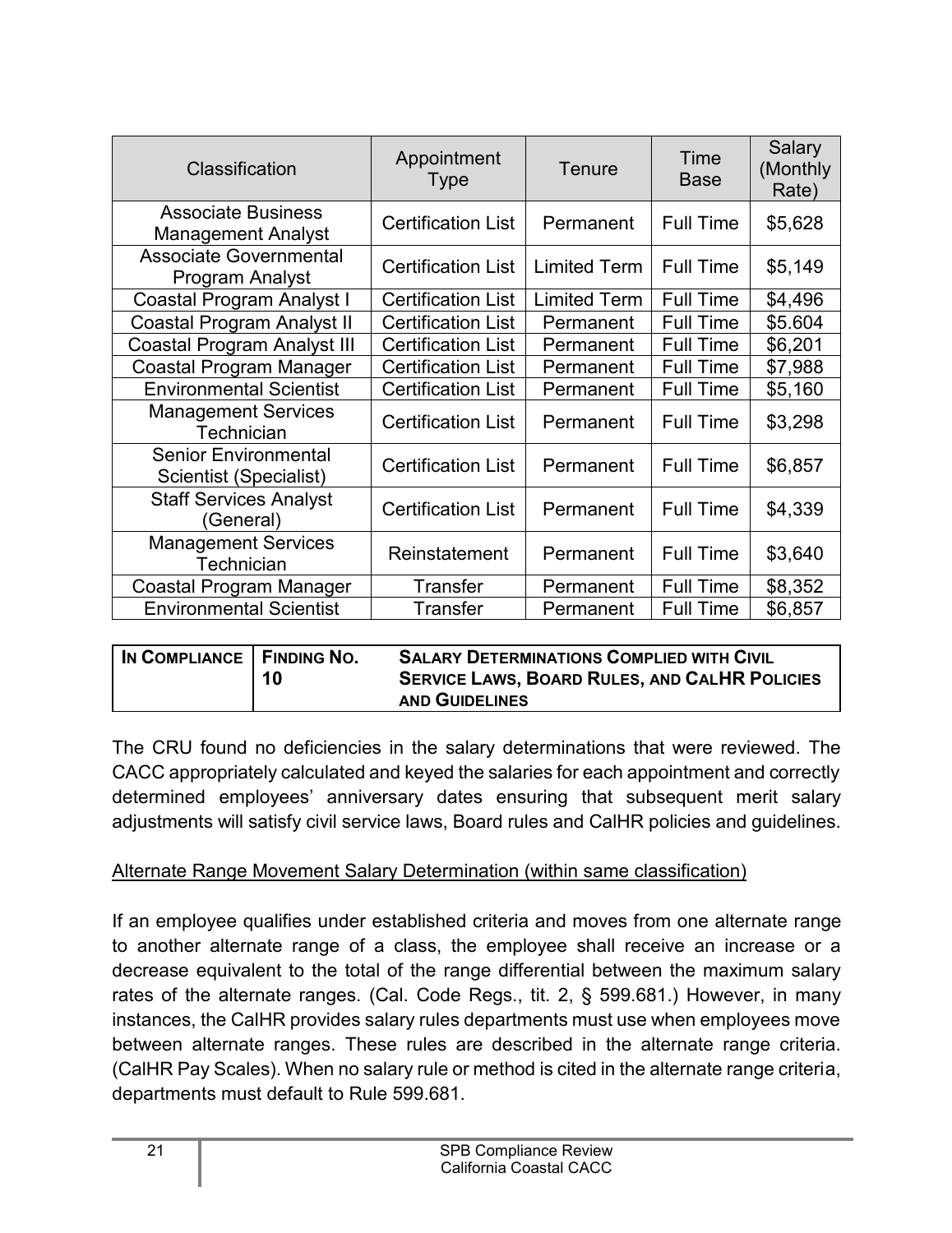During the period under review, September 1, 2020, through May 31, 2021, the CACC employees made two alternate range movements within a classification. The CRU reviewed those two alternate range movements to determine if the CACC applied salary regulations accurately and correctly processed each employee's compensation, which are listed below:

| <b>Classification</b>            | Prior<br>Range | Current<br>Range | Time<br><b>Base</b> | Salary<br>(Monthly)<br>Rate) |
|----------------------------------|----------------|------------------|---------------------|------------------------------|
| Attorney                         | Range B        | Range C          | <b>Full Time</b>    | \$6,946                      |
| Information Technology Associate | Range C        | Range D          | <b>Full Time</b>    | \$6,327                      |

| IN COMPLIANCE   FINDING NO. | 11 | <b>ALTERNATIVE RANGE MOVEMENTS COMPLIED WITH</b><br>CIVIL SERVICE LAWS, BOARD RULES, AND CALHR |
|-----------------------------|----|------------------------------------------------------------------------------------------------|
|                             |    | <b>POLICIES AND GUIDELINES</b>                                                                 |

The CRU determined that the alternate range movements the CACC made during the compliance review period, satisfied civil service laws, Board rules and CalHR policies and guidelines.

#### Hiring Above Minimum Requests

The CalHR may authorize payment at any step above the minimum limit to classes or positions to meet recruiting problems, or to obtain a person who has extraordinary qualifications. (Gov. Code, § 19836.) For all employees new to state service, departments are delegated to approve HAMs for extraordinary qualifications. (Human Resources Manual Section 1707.) Appointing authorities may request HAMs for current state employees with extraordinary qualifications. *(Ibid.)* Delegated HAM authority does not apply to current state employees. *(Ibid.)*

Extraordinary qualifications may provide expertise in a particular area of a department's program. *(Ibid.)* This expertise should be well beyond the minimum qualifications of the class. *(Ibid.)* Unique talent, ability or skill as demonstrated by previous job experience may also constitute extraordinary qualifications. *(Ibid.)* The scope and depth of such experience should be more significant than its length. *(Ibid.)* The degree to which a candidate exceeds minimum qualifications should be a guiding factor, rather than a determining one. *(Ibid.)* The qualifications and hiring rates of state employees already in the same class should be carefully considered, since questions of salary equity may arise if new higher entry rates differ from previous ones. *(Ibid.)* Recruitment difficulty is a factor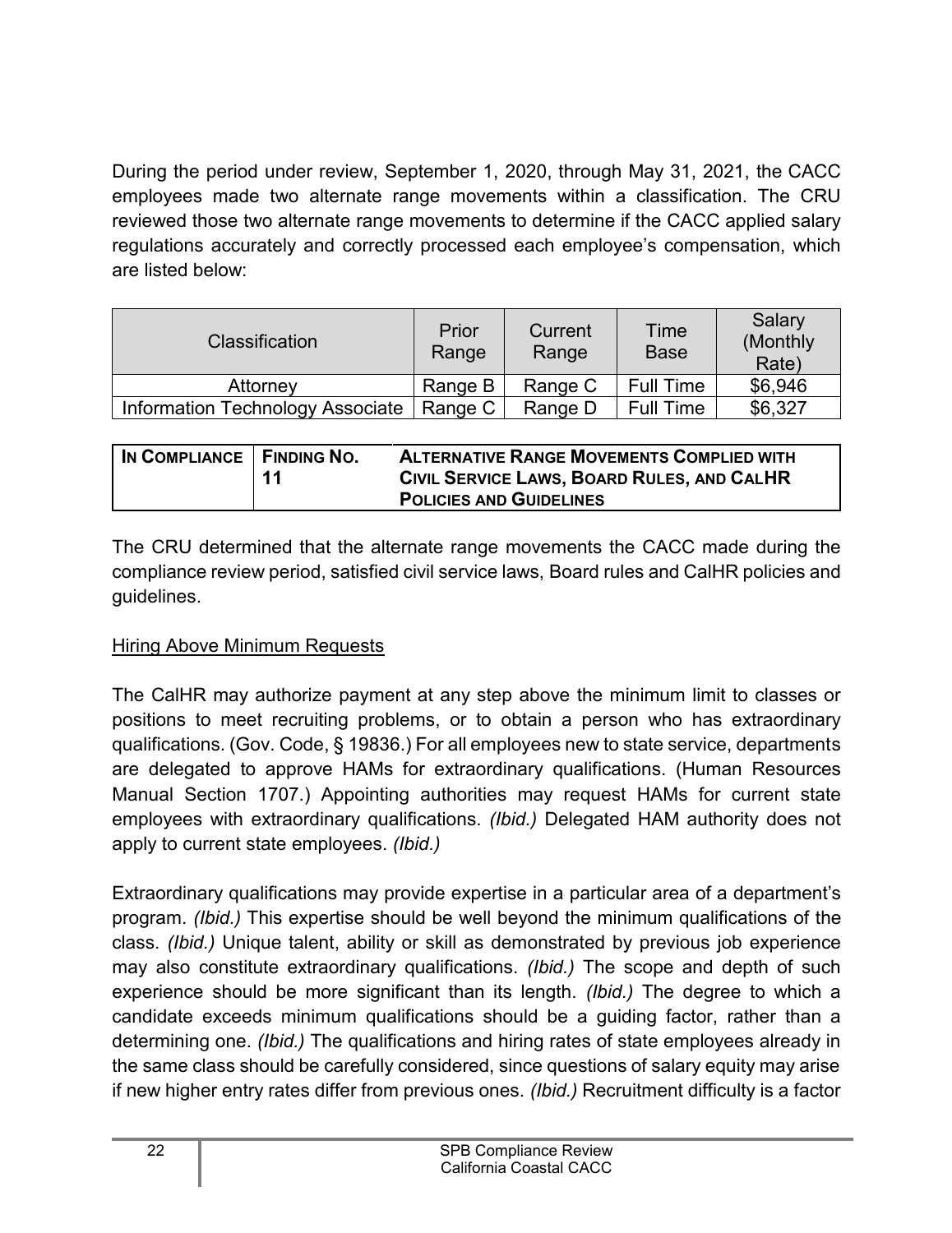to the extent that a specific extraordinary skill should be difficult to recruit, even though some applicants are qualified in the general skills of the class. *(Ibid.)*

If the provisions of this section are in conflict with the provisions of a memorandum of understanding reached pursuant to Government Code section 3517.5, the memorandum of understanding shall be controlling without further legislative action.<sup>[9](#page-24-0)</sup> (Gov. Code, § 19836, subd. (b).)

Appointing authorities may request and approve HAMs for former legislative employees who are appointed to a civil service class and received eligibility for appointment pursuant to Government Code section 18990. (Human Resources Manual Section 1707.) The salary received upon appointment to civil service shall be in accordance with the salary rules specified in the California Code of Regulations. *(Ibid.)* A salary determination is completed comparing the maximum salary rate of the former legislative class and the maximum salary rate of the civil service class to determine applicable salary and anniversary regulation. *(Ibid.)* Typically, the legislative employees are compensated at a higher rate of pay; therefore, they will be allowed to retain the rate they last received, not to exceed the maximum of the civil service class. *(Ibid.)*

Appointing authorities may request/approve HAMs for former exempt employees appointed to a civil service class. (Human Resources Manual Section 1707.) The salary received upon appointment to civil service shall be competitive with the employee's salary in the exempt appointment. *(Ibid.)* For example, an employee appointed to a civil service class which is preceded by an exempt appointment may be appointed at a salary rate comparable to the exempt appointment up to the maximum of the salary range for the civil service class. *(Ibid.)*

During the period under review, September 1, 2020, through May 31, 2021, the CACC authorized eight HAM requests. The CRU reviewed six of those authorized HAM requests to determine if the CACC correctly applied Government Code section 19836 and appropriately verified, approved and documented candidates' extraordinary qualifications, which are listed below:

<span id="page-24-0"></span><sup>9</sup> Except that if the provisions of the memorandum of understanding requires the expenditure of funds, the provisions shall not become effective unless approved by the Legislature in the annual Budget Act.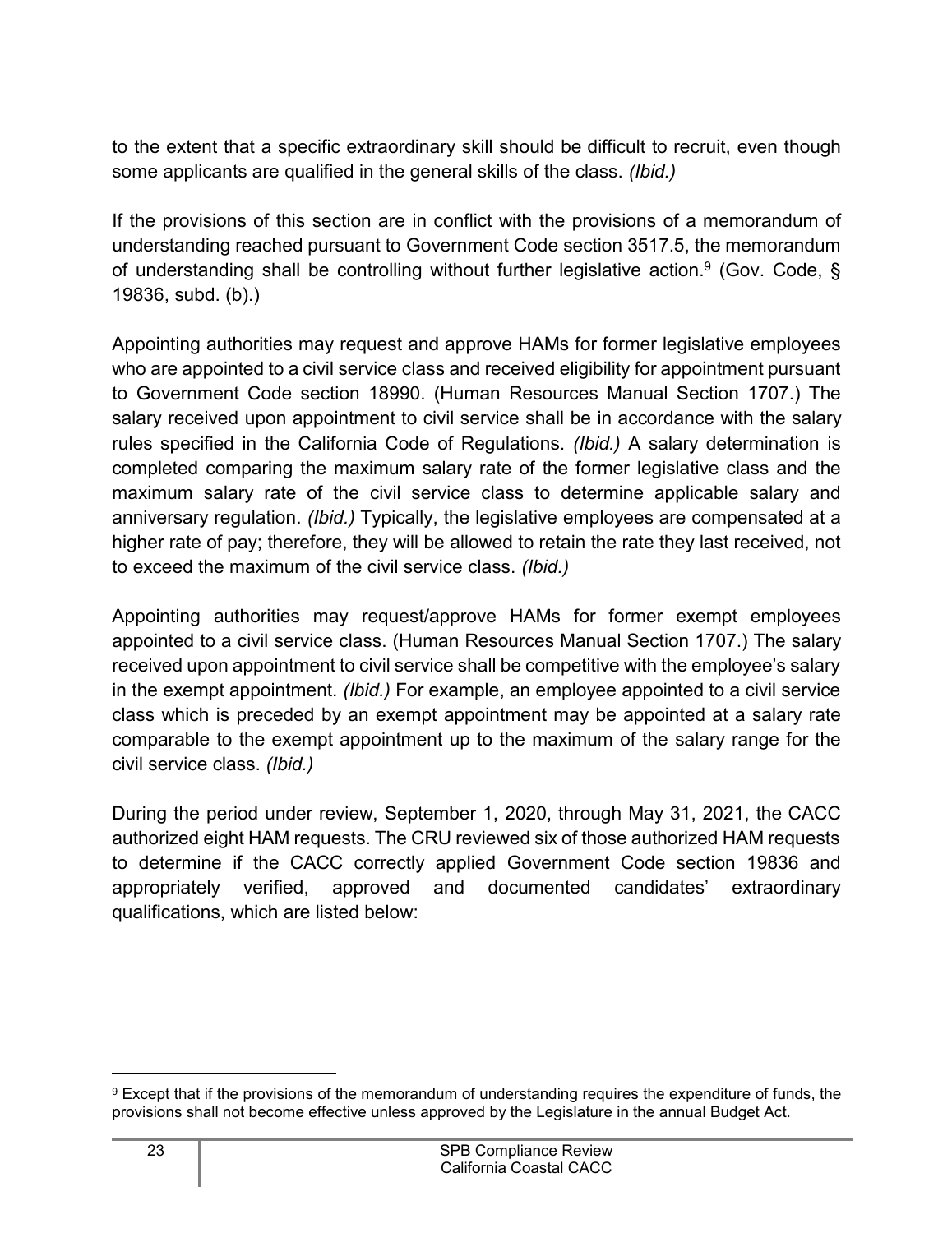| Classification                            | Appointment<br>Type | <b>Status</b>   | Salary<br>Range      | Salary<br>(Monthly<br>Rate) |
|-------------------------------------------|---------------------|-----------------|----------------------|-----------------------------|
| <b>Administrative Assistant II</b>        | New to the State    | Permanent       | $$5,149-$<br>\$6,446 | \$6,446                     |
| Associate Governmental<br>Program Analyst | New to the State    | Limited<br>Term | $$5,149-$<br>\$6,446 | \$5,676                     |
| Coastal Program Analyst I                 | New to the State    | Limited<br>Term | $$3,635-$<br>\$4,130 | \$3,750                     |
| Engineer, Civil                           | New to the State    | Limited<br>Term | $$5,540-$<br>\$6,606 | \$7,344                     |
| <b>Environmental Scientist</b>            | New to the State    | Limited<br>Term | $$3,851-$<br>\$4,768 | \$7,364                     |
| <b>Management Services</b><br>Technician  | New to the State    | Permanent       | $$3,054-$<br>\$3,825 | \$4,132                     |

| IN COMPLIANCE   FINDING NO.<br>12 | <b>HIRE ABOVE MINIMUM REQUESTS COMPLIED WITH CIVIL</b><br><b>SERVICE LAWS, BOARD RULES, AND CALHR POLICIES</b><br><b>AND GUIDELINES</b> |
|-----------------------------------|-----------------------------------------------------------------------------------------------------------------------------------------|
|-----------------------------------|-----------------------------------------------------------------------------------------------------------------------------------------|

The CRU found that the HAM requests the CACC made during the compliance review period, satisfied civil service laws, Board rules and CalHR policies and guidelines.

#### Bilingual Pay

A certified bilingual position is a position where the incumbent uses bilingual skills on a continuous basis and averages 10 percent or more of the total time worked. According to the Pay Differential 14, the 10 percent time standard is calculated based on the time spent conversing, interpreting, or transcribing in a second language and time spent on closely related activities performed directly in conjunction with the specific bilingual transactions.

Typically, the department must review the position duty statement to confirm the percentage of time performing bilingual skills and verify the monthly pay differential is granted to a certified bilingual employee in a designated bilingual position. The position, not the employee, receives the bilingual designation and the department must verify that the incumbent successfully participated in an Oral Fluency Examination prior to issuing the additional pay.

During the period under review, September 1, 2020, through May 31, 2021, the CACC issued bilingual pay to two employees. The CRU reviewed those two bilingual pay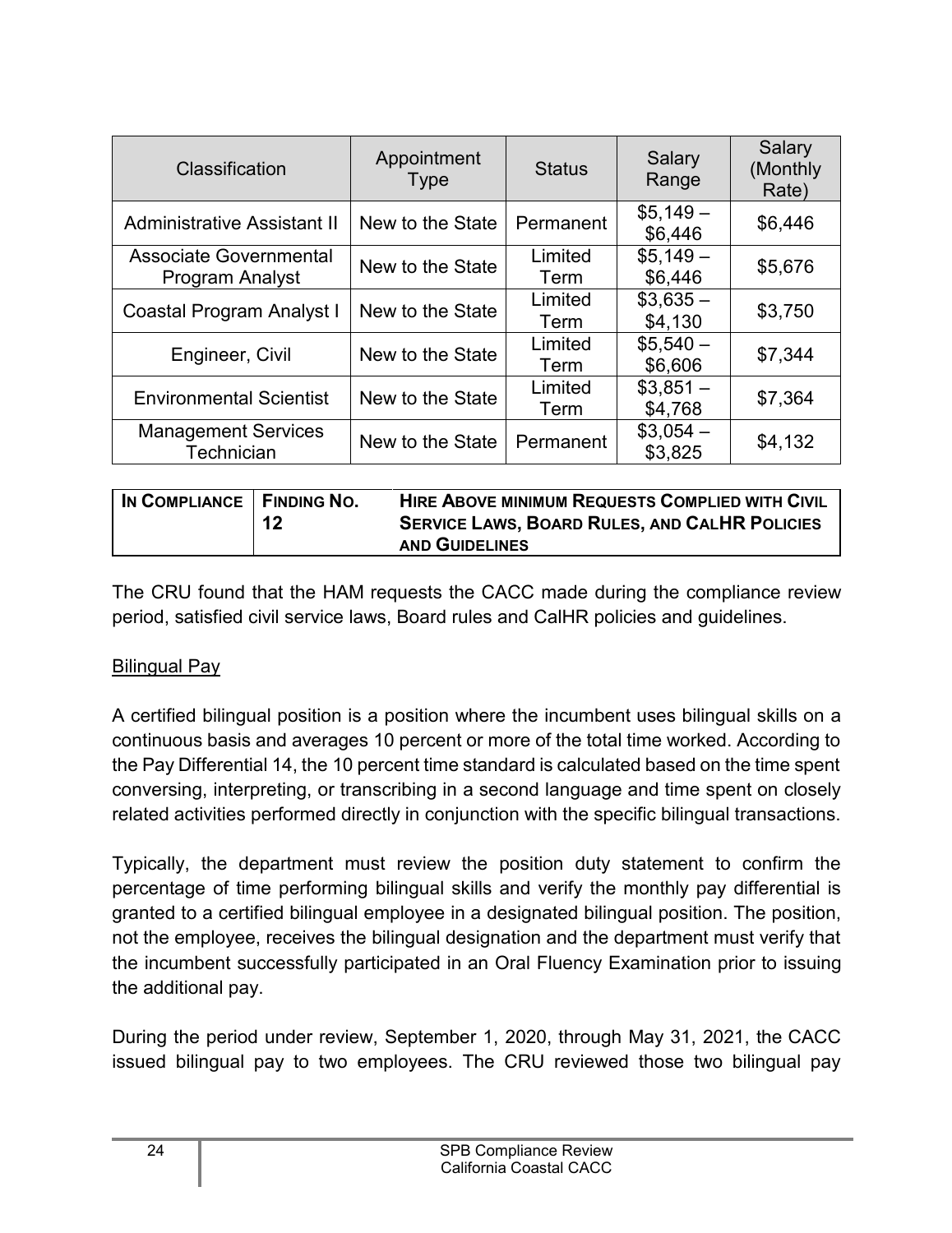authorizations to ensure compliance with applicable CalHR policies and guidelines. These are listed below:

| <b>Classification</b>                  | Bargaining<br><b>Time Base</b><br><b>Unit</b> |                  | No. of<br>Appts. |
|----------------------------------------|-----------------------------------------------|------------------|------------------|
| Associate Governmental Program Analyst | R <sub>0</sub> 1                              | <b>Full Time</b> |                  |
| Coastal Program Analyst II             | R <sub>0</sub> 1                              | <b>Full Time</b> |                  |

| SEVERITY:         | <sup>1</sup> FINDING NO. | INCORRECT AUTHORIZATION OF BILINGUAL PAY |
|-------------------|--------------------------|------------------------------------------|
| VERY SERIOUS   13 |                          |                                          |

**Summary:** The CRU found one error in the CACC's authorization of bilingual pay:

| <b>Classification</b>         | Description of Finding(s)                                                                                 | Criteria                                                          |
|-------------------------------|-----------------------------------------------------------------------------------------------------------|-------------------------------------------------------------------|
| Coastal Program<br>Analyst II | Department failed to supply supporting<br>documentation demonstrating the need<br>for bilingual services. | <b>Government Code</b><br>section 7296 and<br>Pay Differential 14 |

- **Criteria:** For any state agency, a "qualified" bilingual employee, person, or interpreter is someone who CalHR has tested and certified, someone who was tested and certified by a state agency or other approved testing authority, and/or someone who has met the testing or certification standards for outside or contract interpreters as proficient in both the English language and the non-English language to be used. (Gov. Code, § 7296, subd. (a)(3).) An individual must be in a position that has been certified by the department as a position which requires the use of bilingual skills on a continuing basis averaging 10 percent of the time spent either conversing, interpreting or transcribing in a second language and time spent on closely related activities performed directly in conjunction with specific bilingual transactions. (Pay Differential 14.)
- **Severity:** Very Serious. Failure to comply with the state civil service pay plan by incorrectly applying compensation rules in accordance with CalHR's policies and guidelines results in civil service employees receiving incorrect and/or inappropriate pay.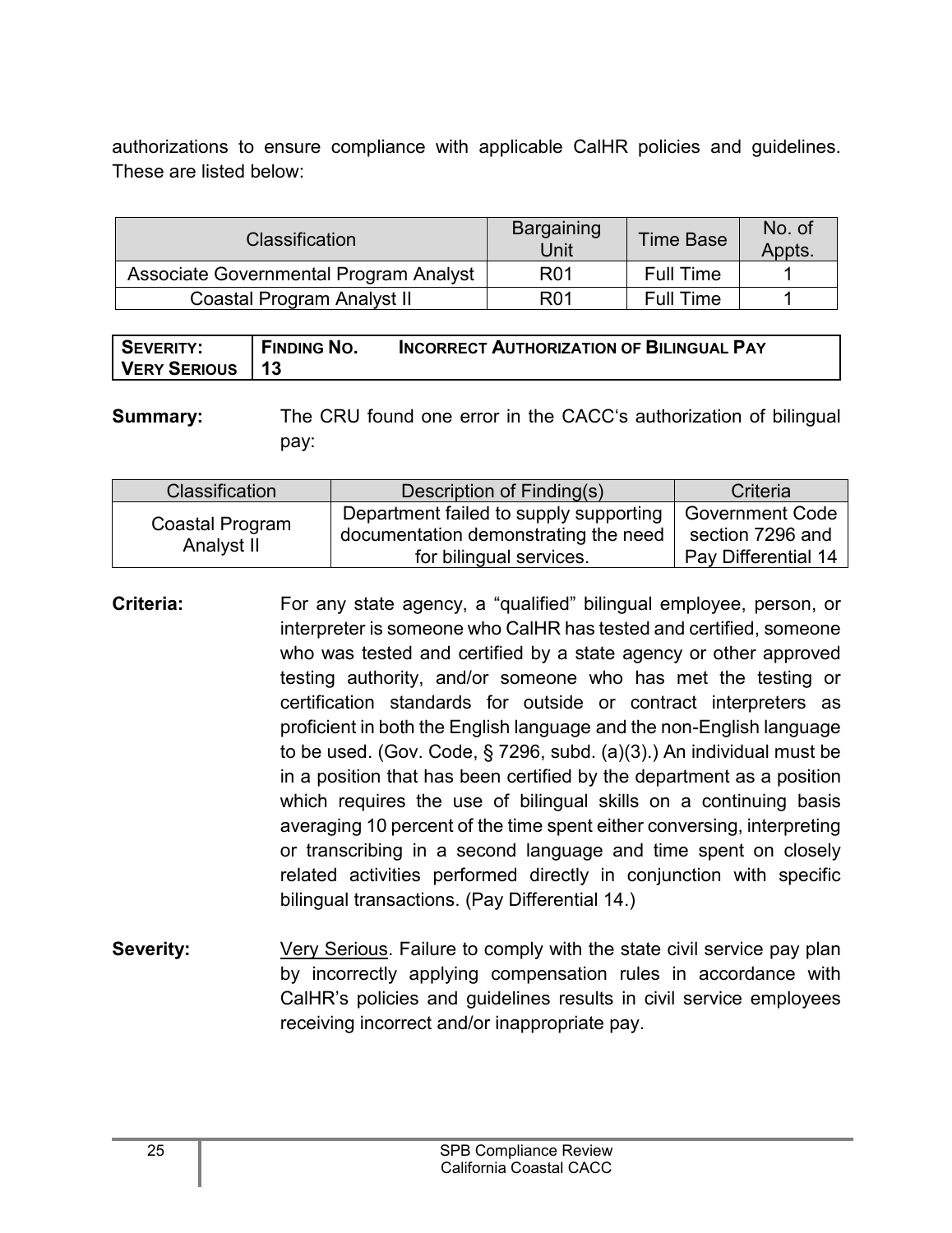- **Cause**: This error is due to inexperienced staff who had no prior experience authorizing bilingual pay. Therefore, the CACC was unaware of the correct form that was required to document the authorization.
- **SPB Reply:** While there is a form to document the need for a bilingual employee, the CACC did not provide that or any other documentation which would support the need for an employee with bilingual skills.
- **Corrective Action:** Within 90 days of the date of this report, the CACC must submit to the SPB a written corrective action response which addresses the corrections the department will implement to ensure conformity with Government Code section 7296. Copies of relevant documentation demonstrating that the corrective action has been implemented must be included with the corrective action response.

#### Pay Differentials

A pay differential is special additional pay recognizing unusual competencies, circumstances, or working conditions applying to some or all incumbents in select classes. A pay differential may be appropriate in those instances when a subgroup of positions within the overall job class might have unusual circumstances, competencies, or working conditions that distinguish these positions from other positions in the same class. Typically, pay differentials are based on qualifying pay criteria such as: work locations or shift assignments; professional or educational certification; temporary responsibilities; special licenses, skills or training; performance-based pay; incentivebased pay; or, recruitment and retention. (Classification and Pay Manual Section 230.)

California State Civil Service Pay Scales Section 14 describes the qualifying pay criteria for the majority of pay differentials. However, some of the alternate range criteria in the pay scales function as pay differentials. Generally, departments issuing pay differentials should, in order to justify the additional pay, document the following: the effective date of the pay differential, the collective bargaining unit identifier, the classification applicable to the salary rate and conditions along with the specific criteria, and any relevant documentation to verify the employee meets the criteria.

During the period under review, September 1, 2020, through May 31, 2021, the CACC issued pay differentials<sup>[10](#page-27-0)</sup> to three employees. The CRU reviewed those three pay

<span id="page-27-0"></span><sup>&</sup>lt;sup>10</sup> For the purposes of CRU's review, only monthly pay differentials were selected for review at this time.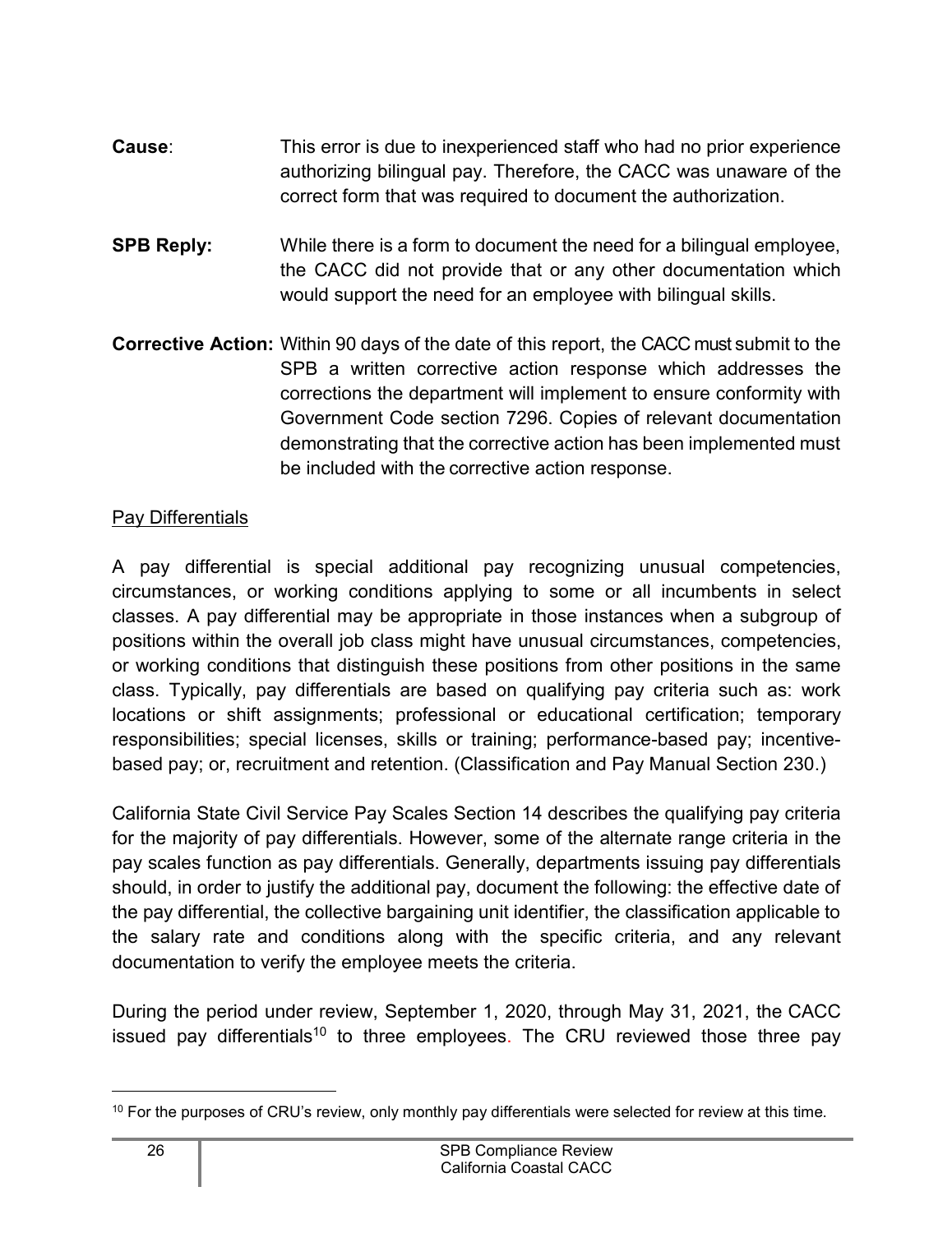differentials to ensure compliance with applicable CalHR policies and guidelines. These are listed below:

| <b>Classification</b>                   | Pay Differential | <b>Monthly Amount</b> |
|-----------------------------------------|------------------|-----------------------|
| Information Technology Associate        | 13               | 5%                    |
| <b>Information Technology Associate</b> | 13               | 5%                    |
| Information Technology Associate        | 13               | 5%                    |

| IN COMPLIANCE   FINDING NO. | 14 | PAY DIFFERENTIAL AUTHORIZATIONS COMPLIED WITH<br>CIVIL SERVICE LAWS, BOARD RULES, AND CALHR |
|-----------------------------|----|---------------------------------------------------------------------------------------------|
|                             |    | <b>POLICIES AND GUIDELINES</b>                                                              |

The CRU found no deficiencies in the pay differentials that the CACC authorized during the compliance review period. Pay differentials were issued correctly in recognition of unusual competencies, circumstances, or working conditions in accordance with applicable rules and guidelines.

#### Out-of-Class Assignments and Pay

For excluded<sup>[11](#page-28-0)</sup> and most rank and file employees, out-of-class (OOC) work is defined as performing, more than 50 percent of the time, the full range of duties and responsibilities allocated to an existing class and not allocated to the class in which the person has a current, legal appointment. (Cal. Code Regs., tit. 2, § 599.810, subd. (a)(2).) A higher classification is one with a salary range maximum that is any amount higher than the salary range maximum of the classification to which the employee is appointed. (Cal. Code Regs., tit. 2, § 599.810, subd. (a)(3).)

According to the Classification and Pay Guide, OOC assignments should only be used as a last resort to accommodate temporary staffing needs. All civil service alternatives should be explored first before using OOC assignments. However, certain MOU provisions and the California Code of Regulations, title 2, section 599.810 allow for shortterm OOC assignments to meet temporary staffing needs. Should OOC work become necessary, the assignment would be made pursuant to the applicable MOU provisions or salary regulations. Before assigning the OOC work, the department should have a plan to correct the situation before the time period outlined in applicable law, policy or MOU expires. (Classification and Pay Guide Section 375.)

<span id="page-28-0"></span><sup>11</sup> "Excluded employee" means an employee as defined in Government Code section 3527, subdivision (b) (Ralph C. Dills Act) except those excluded employees who are designated managerial pursuant to Government Code section 18801.1.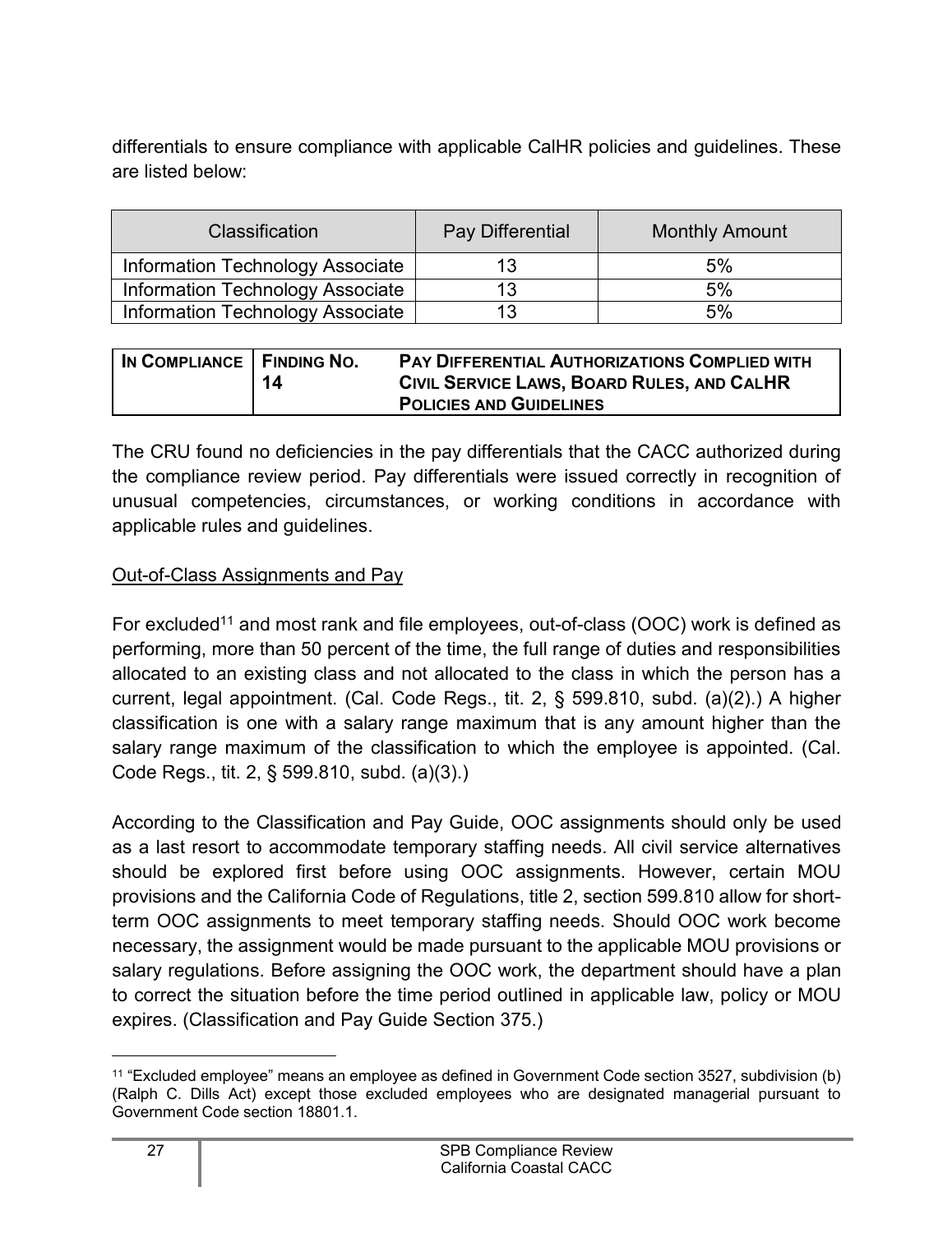During the period under review, September 1, 2020, through May 31, 2021, the CACC issued OOC pay to two employees. The CRU reviewed those two OOC assignments to ensure compliance with applicable MOU provisions, salary regulations, and CalHR policies and guidelines. These are listed below:

| Classification                           | Bargaining<br>Unit | <b>Out-of-Class</b><br>Classification                   | <b>Time Frame</b>          |
|------------------------------------------|--------------------|---------------------------------------------------------|----------------------------|
| <b>Legal Secretary</b>                   | <b>R04</b>         | <b>Associate Governmental</b><br><b>Program Analyst</b> | $8/11/2020 -$<br>7/12/2021 |
| <b>Management Services</b><br>Technician | <b>R01</b>         | <b>Staff Services Analyst</b><br>(General)              | $6/8/2020 -$<br>10/12/2020 |

| IN COMPLIANCE   FINDING NO. | 15 | OUT OF CLASS PAY AUTHORIZATIONS COMPLIED WITH<br>CIVIL SERVICE LAWS, BOARD RULES, AND CALHR |
|-----------------------------|----|---------------------------------------------------------------------------------------------|
|                             |    | <b>POLICIES AND GUIDELINES</b>                                                              |

The CRU found no deficiencies in the OOC pay assignments that the CACC authorized during the compliance review period. OOC pay was issued appropriately to employees performing, more than 50 percent of the time, the full range of duties and responsibilities allocated to an existing class and not allocated to the class in which the person has a current, legal appointment.

#### <span id="page-29-0"></span>**Leave**

#### Positive Paid Employees

Actual Time Worked (ATW) is a method that can be used to keep track of a Temporary Authorization Utilization (TAU) employee's time to ensure that the Constitutional limit of 9 months in any 12 consecutive months is not exceeded. The ATW method of counting time is used in order to continue the employment status for an employee until the completion of an examination, for seasonal type work, while attending school, or for consulting services.

An employee is appointed TAU-ATW when he/she is not expected to work all of the working days of a month. When counting 189 days, every day worked, including partial days $^{12}$  $^{12}$  $^{12}$  worked and paid absences $^{13}$  $^{13}$  $^{13}$ , are counted. (Cal. Code Regs., tit. 2, § 265.1, subd. (b).) The hours worked in one day is not limited by this rule. *(Ibid.)* The 12-consecutive

<span id="page-29-1"></span><sup>&</sup>lt;sup>12</sup> For example, two hours or ten hours count as one day.

<span id="page-29-2"></span><sup>&</sup>lt;sup>13</sup> For example, vacation, sick leave, compensating time off, etc.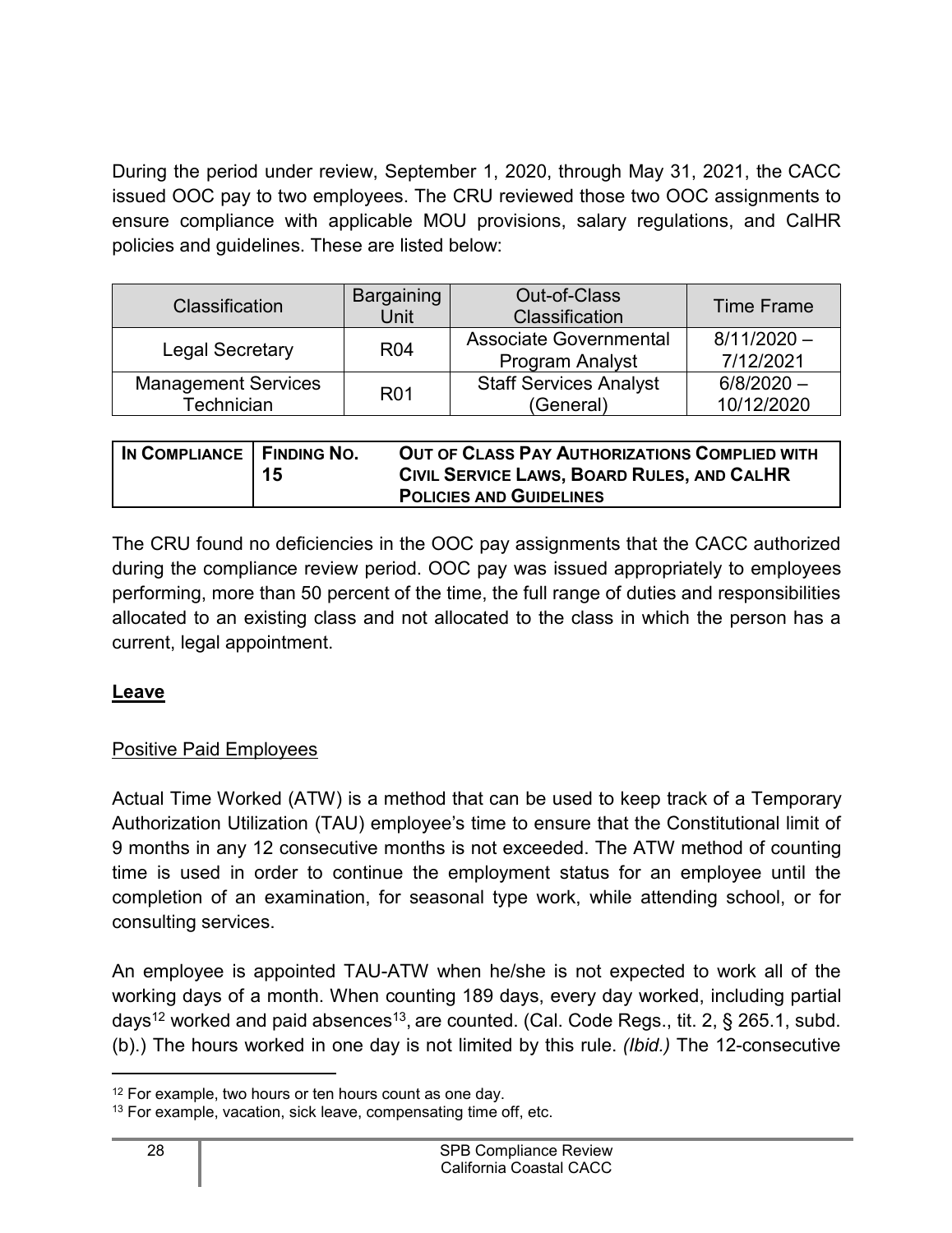month timeframe begins by counting the first pay period worked as the first month of the 12-consecutive month timeframe. *(Ibid.)* The employee shall serve no longer than 189 days in a 12 consecutive month period. *(Ibid.)* A new 189-days working limit in a 12 consecutive month timeframe may begin in the month immediately following the month that marks the end of the previous 12-consecutive month timeframe. *(Ibid.)*

It is an ATW appointment because the employee does not work each workday of the month, and it might become desirable or necessary for the employee to work beyond nine calendar months. The appointing power shall monitor and control the days worked to ensure the limitations set forth are not exceeded. (Cal. Code Regs., tit. 2, § 265.1, subd. (f).)

For student assistants, graduate student assistants, youth aides, and seasonal classifications a maximum work-time limit of 1500 hours within 12 consecutive months may be used rather than the 189-day calculation. (Cal. Code Regs., tit. 2, § 265.1, subd. (d).)

Generally, permanent intermittent employees may work up to 1500 hours in any calendar year. (Applicable Bargaining Unit Agreements.) However, Bargaining Unit 6 employees may work up to 2000 hours in any calendar year.

Additionally, according to Government Code section 21224, retired annuitant appointments shall not exceed a maximum of 960 hours in any fiscal year (July-June), regardless of the number of state employers, without reinstatement, loss or interruption of benefits.

At the time of the review, the CACC had five positive paid employees whose hours were tracked. The CRU reviewed those five positive paid appointments to ensure compliance with applicable laws, regulations, policies and guidelines, which are listed below:

| Classification                        | Tenure                   | <b>Time Frame</b> | <b>Time Worked</b> |
|---------------------------------------|--------------------------|-------------------|--------------------|
| Chief Counsel, CEA                    | <b>Retired Annuitant</b> | Intermittent      | 12 hours           |
| <b>Coastal Program Analyst II</b>     | Permanent                | Intermittent      | 438 hours          |
| <b>Coastal Program Analyst III</b>    | <b>Retired Annuitant</b> | Intermittent      | 232 hours          |
| Environmental Program Manager II      | <b>Retired Annuitant</b> | Intermittent      | 332.5 hours        |
| <b>Management Services Technician</b> | <b>Retired Annuitant</b> | Intermittent      | 177 hours          |

| IN COMPLIANCE   FINDING NO. | 16 | <b>POSITIVE PAID EMPLOYEES' TRACKED HOURS</b><br><b>COMPLIED WITH CIVIL SERVICE LAWS, BOARD RULES,</b> |
|-----------------------------|----|--------------------------------------------------------------------------------------------------------|
|                             |    | AND/OR CALHR POLICIES AND GUIDELINES                                                                   |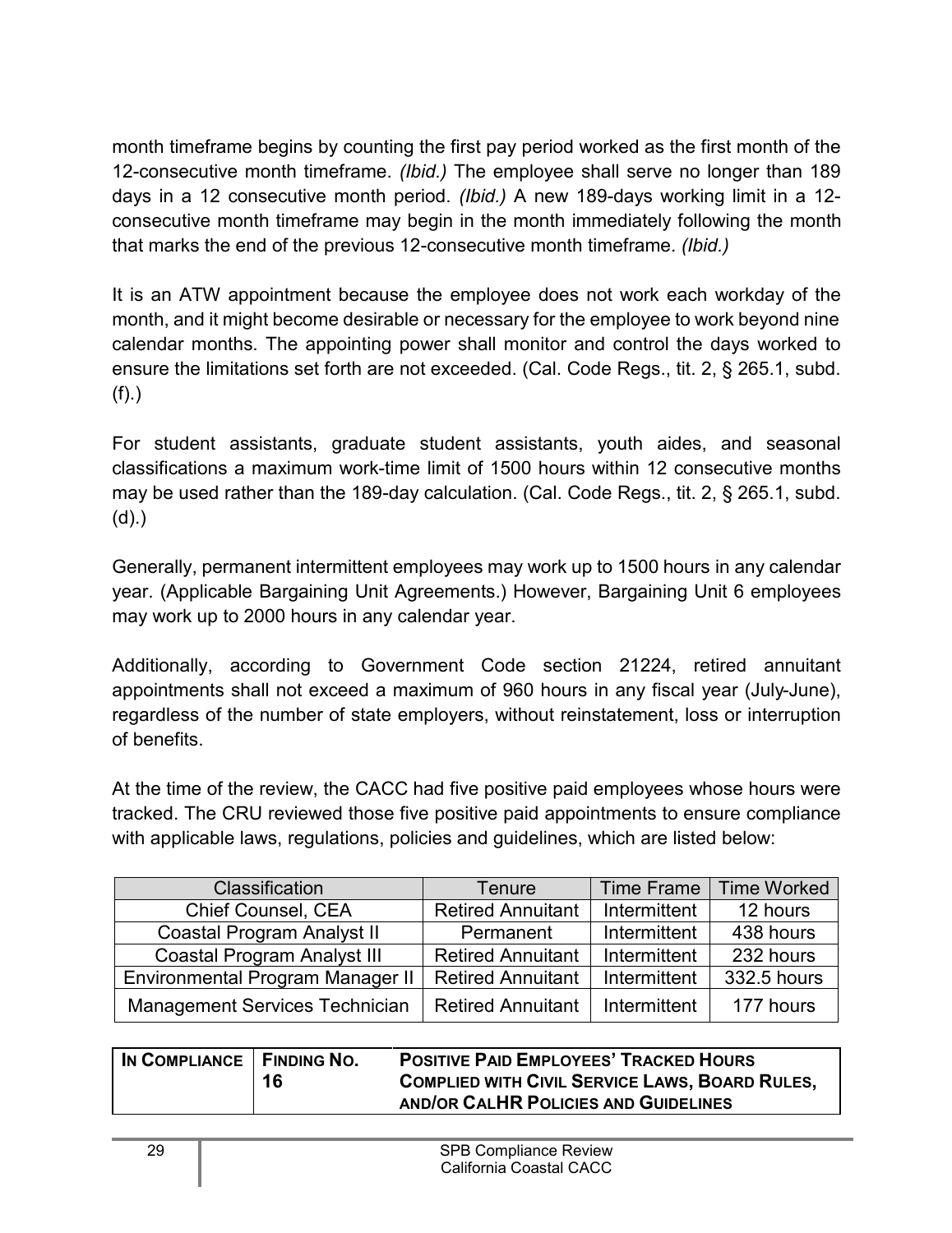The CRU found no deficiencies in the positive paid employees reviewed during the compliance review period. The CACC provided sufficient justification and adhered to applicable laws, regulations and CalHR policy and guidelines for positive paid employees.

#### Administrative Time Off

ATO is a form of paid administrative leave status initiated by appointing authorities for a variety of reasons. (Human Resources Manual Section 2121.) Most often, ATO is used when an employee cannot come to work because of a pending investigation, fitness for duty evaluation, or when work facilities are unavailable. *(Ibid.)* ATO can also be granted when employees need time off for reasons such as blood or organ donation, extreme weather preventing safe travel to work, states of emergency, voting, and when employees need time off to attend special events. *(Ibid.)* 

During the period under review, March 1, 2020, through March 1, 2021, the CACC placed 14 employees on ATO. The CRU reviewed 12 of these ATO appointments to ensure compliance with applicable laws, regulations, and CalHR policy and guidelines, which are listed below:

| Classification                           | <b>Time Frame</b>       | Amount of Time on<br><b>ATO</b> |
|------------------------------------------|-------------------------|---------------------------------|
| <b>Attorney III</b>                      | 10/1/2020 - 2/1/2020    | 20 hours                        |
| <b>Attorney III</b>                      | $8/1/2020 - 11/1/2020$  | 40 hours                        |
| <b>Coastal Program Analyst II</b>        | $9/1/2020 - 11/1/2020$  | 52.6 hours                      |
| <b>Coastal Program Analyst II</b>        | $9/24/2020 - 9/25/2020$ | 12 hours                        |
| <b>Coastal Program Analyst II</b>        | 11/1/2020 - 2/31/2020   | 152 hours                       |
| <b>Coastal Program Manager</b>           | $8/1/2020 - 3/4/2021$   | 64 hours                        |
| <b>Coastal Program Manager</b>           | $1/7/2021 - 1/15/2021$  | 56 hours                        |
| <b>Environmental Scientist</b>           | 8/19/2020 - 8/31/2020   | 44 hours                        |
| <b>Environmental Scientist</b>           | 12/10/2020 - 12/24/2020 | 12 hours                        |
| <b>Information Officer III CEA</b>       | 9/1/2020                | 4 hours                         |
| <b>Management Services Technician</b>    | 8/20/2020               | 8 hours                         |
| <b>Supervising Environmental Planner</b> | $8/20/2020 - 8/27/2020$ | 48 hours                        |

| IN COMPLIANCE   FINDING NO. | -17 | <b>ADMINISTRATIVE TIME OFF AUTHORIZATIONS COMPLIED</b><br>WITH CIVIL SERVICE LAWS, BOARD RULES, AND/OR |
|-----------------------------|-----|--------------------------------------------------------------------------------------------------------|
|                             |     | <b>CALHR POLICIES AND GUIDELINES</b>                                                                   |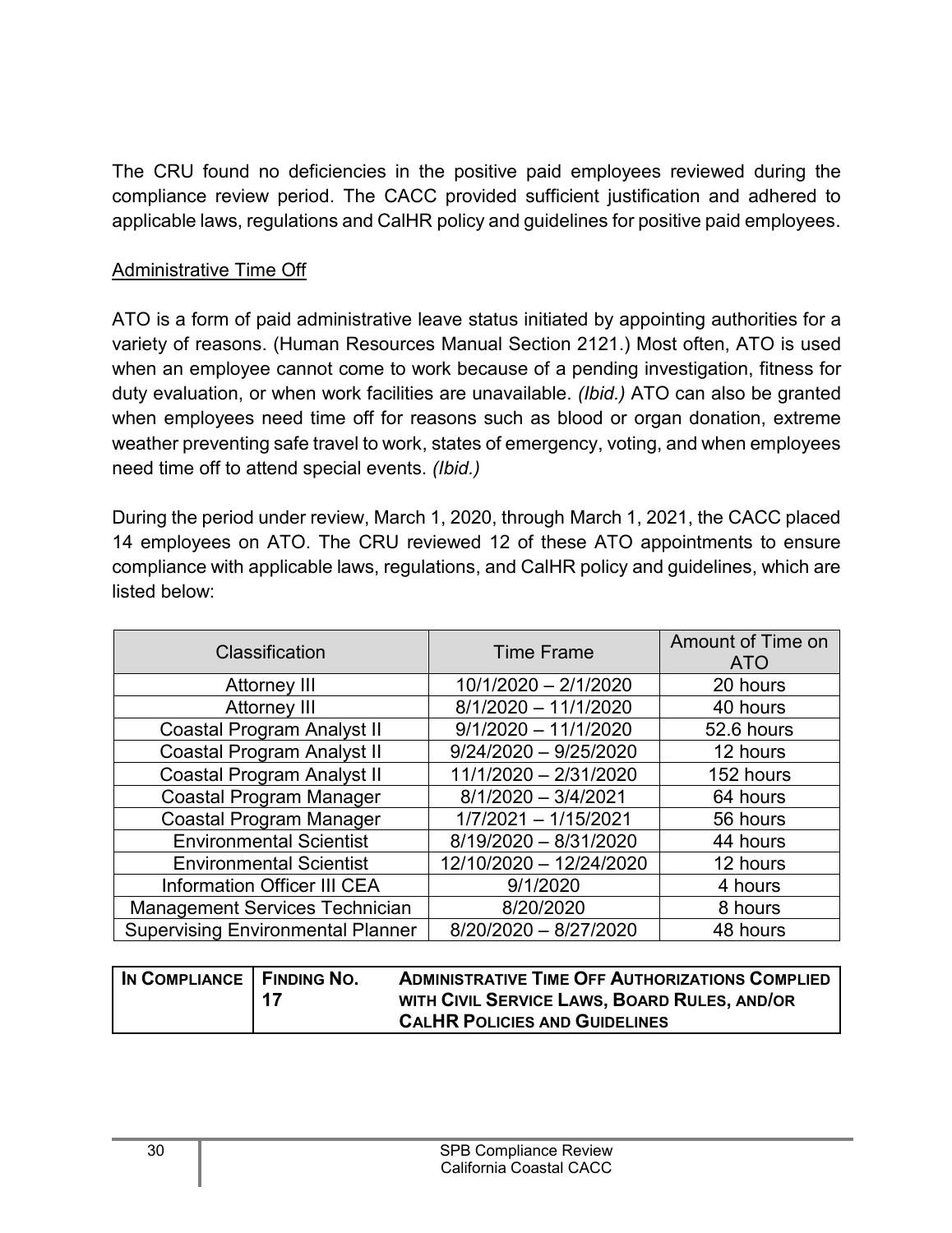The CRU found no deficiencies in the ATO transactions reviewed during the compliance review period. The CACC provided the proper documentation justifying the use of ATO and adhered to applicable laws, regulations and CalHR policy and guidelines.

#### Leave Auditing and Timekeeping

Departments must keep complete and accurate time and attendance records for each employee and officer employed within the agency over which it has jurisdiction. (Cal. Code Regs., tit. 2, § 599.665.)

Departments are directed to create a monthly internal audit process to verify all leave input into any leave accounting system is keyed accurately and timely. (Human Resources Manual Section 2101.) Departments shall create an audit process to review and correct leave input errors on a monthly basis. The review of leave accounting records shall be completed by the pay period following the pay period in which the leave was keyed into the leave accounting system. *(Ibid.)* If an employee's attendance record is determined to have errors or it is determined that the employee has insufficient balances for a leave type used, the attendance record must be amended. *(Ibid.)* Attendance records shall be corrected by the pay period following the pay period in which the error occurred. *(Ibid.)* Accurate and timely attendance reporting is required of all departments and is subject to audit. *(Ibid.)*

During the period under review, December 2, 2020, through March 1, 2021, the CACC reported 7 units comprised of 176 active employees. The pay periods and timesheets reviewed by the CRU are summarized below:

| <b>Timesheet</b><br><b>Leave Period</b> | <b>Unit Reviewed</b> | Number of<br><b>Employees</b> | Number of<br><b>Timesheets</b><br><b>Reviewed</b> | Number of<br><b>Missing</b><br><b>Timesheets</b> |
|-----------------------------------------|----------------------|-------------------------------|---------------------------------------------------|--------------------------------------------------|
| December 2020                           | 104                  | 14                            | 14                                                |                                                  |
| January 2021                            | 105                  | 16                            | 16                                                |                                                  |
| February 2021                           | 106                  | 23                            | 23                                                |                                                  |

| IN COMPLIANCE   FINDING NO. | 18 | LEAVE AUDITING AND TIMEKEEPING COMPLIED WITH<br>CIVIL SERVICE LAWS, BOARD RULES, AND/OR CALHR |
|-----------------------------|----|-----------------------------------------------------------------------------------------------|
|                             |    | <b>POLICIES AND GUIDELINES</b>                                                                |

The CRU reviewed employee leave records from three different leave periods to ensure compliance with applicable laws, regulations and CalHR policy and guidelines. Based on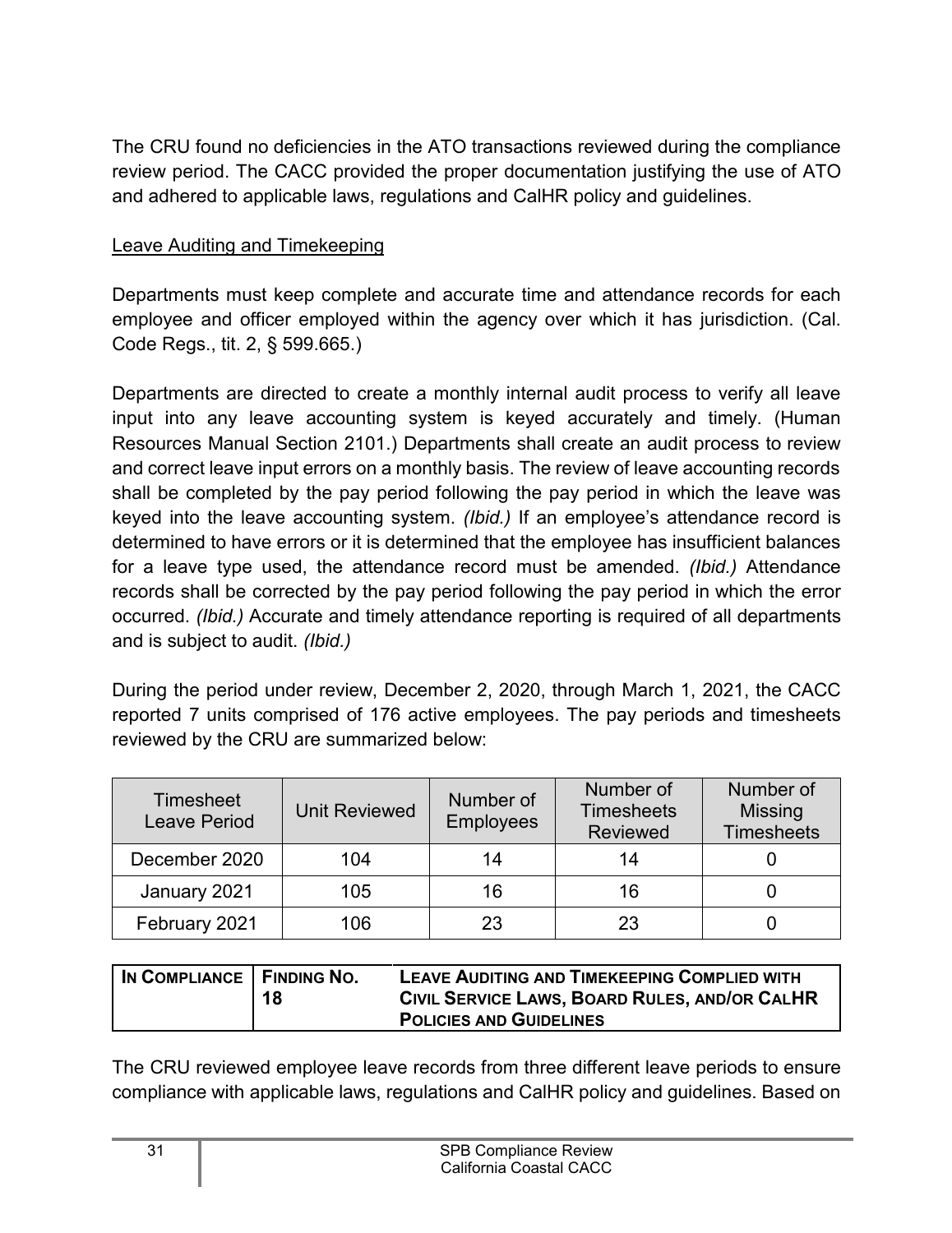our review, the CRU found no deficiencies. The CACC kept complete and accurate time and attendance records for each employee and officer employed within the department and utilized a monthly internal audit process to verify all leave input into any leave accounting system was keyed accurately and timely.

#### **State Service**

The state recognizes two different types of absences while an employee is on pay status; paid or unpaid. The unpaid absences can affect whether a pay period is considered to be a qualifying or non-qualifying pay period for state service and leave accruals.

Generally, an employee who has 11 or more working days of service in a monthly pay period shall be considered to have a complete month, a month of service, or continuous service. [14](#page-33-0) (Cal. Code Regs., tit. 2, § 599.608.) Full time and fractional employees who work less than 11 working days in a pay period will have a non-qualifying month and will not receive state service or leave accruals for that month.

Hourly or daily rate employees working at a department in which the full-time workweek is 40 hours who earn the equivalent of 160 hours of service in a monthly pay period or accumulated pay periods shall be considered to have a complete month, a month of service, or continuous service. (Cal. Code Regs., tit. 2, § 599.609.)

For each qualifying monthly pay period, the employee shall be allowed credit for vacation with pay on the first day of the following monthly pay period. (Cal. Code Regs., tit. 2, § 599.608.) When computing months of total state service to determine a change in the monthly credit for vacation with pay, only qualifying monthly pay periods of service before and after breaks in service shall be counted. (Cal. Code Regs., tit. 2, § 599.739.) Portions of non-qualifying monthly pay periods of service shall not be counted nor accumulated. *(Ibid.)* On the first day following a qualifying monthly pay period, excluded employees<sup>[15](#page-33-1)</sup> shall be allowed credit for annual leave with pay. (Cal. Code Regs., tit. 2, § 599.752.)

<span id="page-33-0"></span><sup>14</sup> Government Code sections 19143, 19849.9, 19856.1, 19858.1, 19859, 19861, 19863.1, and 19997.4 and California Code of Regulations, title 2, sections 599.609, 599.682, 599.683, 599.685, 599.687, 599.737, 599.738, 599.739, 599.740, 599.746, 599.747, 599.776.1, 599.787, 599.791, 599.840 and 599.843 provide further clarification for calculating state time.

<span id="page-33-1"></span><sup>15</sup> As identified in Government Code sections 19858.3, subdivisions (a), (b), or (c), or as it applies to employees excluded from the definition of state employee under Government Code section 3513, subdivision (c), or California Code of Regulations, title 2, section 599.752, subdivision (a), and appointees of the Governor as designated by the Department and not subject to section 599.752.1.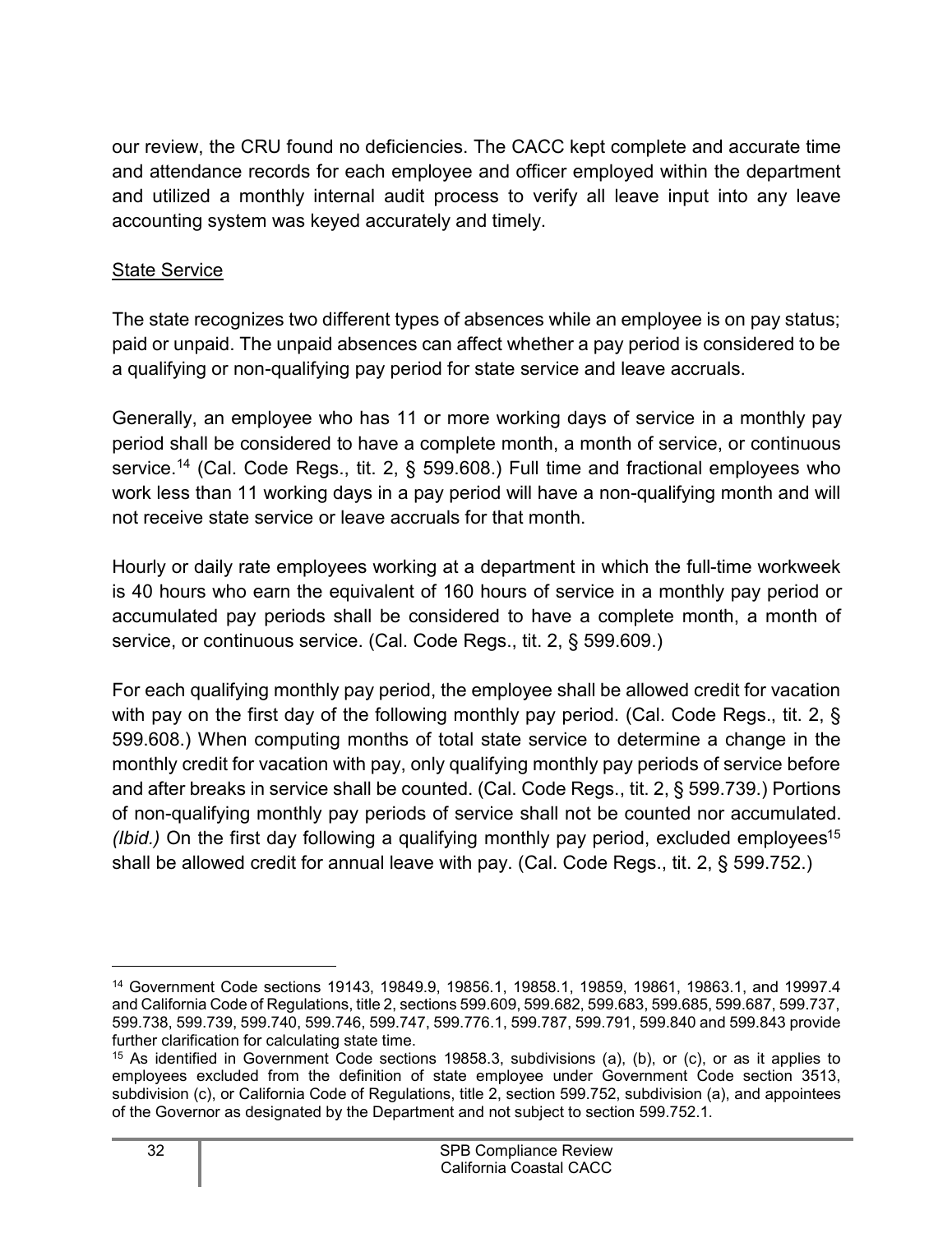Permanent intermittent employees also earn leave credits on the pay period following the accumulated accrual of 160 hours worked. Hours worked in excess of 160 hours in a monthly pay period, are not counted or accumulated towards leave credits.

During the period under review, September 1, 2020, through May 31, 2021, the CACC had two employees with non-qualifying pay period transactions. The CRU reviewed three transactions to ensure compliance with applicable laws, regulations and CalHR policy and guidelines, which are listed below:

| <b>Type of Transaction</b> | Time base  | <b>Number Reviewed</b> |
|----------------------------|------------|------------------------|
| Non-Qualifying Pay Period  | Full Time  |                        |
| Non-Qualifying Pay Period  | $3/5$ Time |                        |

| IN COMPLIANCE   FINDING NO. | 19 | <b>SERVICE AND LEAVE TRANSACTIONS COMPLIED WITH</b><br>CIVIL SERVICE LAWS, BOARD RULES, AND/OR CALHR<br><b>POLICIES AND GUIDELINES</b> |
|-----------------------------|----|----------------------------------------------------------------------------------------------------------------------------------------|
|                             |    |                                                                                                                                        |

The CRU determined that the CACC ensured employees with non-qualifying pay periods did not receive vacation/sick leave, annual leave, and/or state service accruals. The CRU found no deficiencies in this area.

#### <span id="page-34-0"></span>**Policy and Processes**

#### Nepotism

It is the policy of the State of California to recruit, hire and assign all employees on the basis of merit and fitness in accordance with civil service statutes, rules and regulations. (Human Resources Manual Section 1204.) Nepotism is expressly prohibited in the state workplace because it is antithetical to California's merit based civil service. *(Ibid.)* Nepotism is defined as the practice of an employee using his or her influence or power to aid or hinder another in the employment setting because of a personal relationship. *(Ibid.)* Personal relationships for this purpose include association by blood, adoption, marriage and/or cohabitation. *(Ibid.)* All department nepotism policies should emphasize that nepotism is antithetical to a merit-based personnel system and that the department is committed to the state policy of recruiting, hiring and assigning employees on the basis of merit. *(Ibid.)*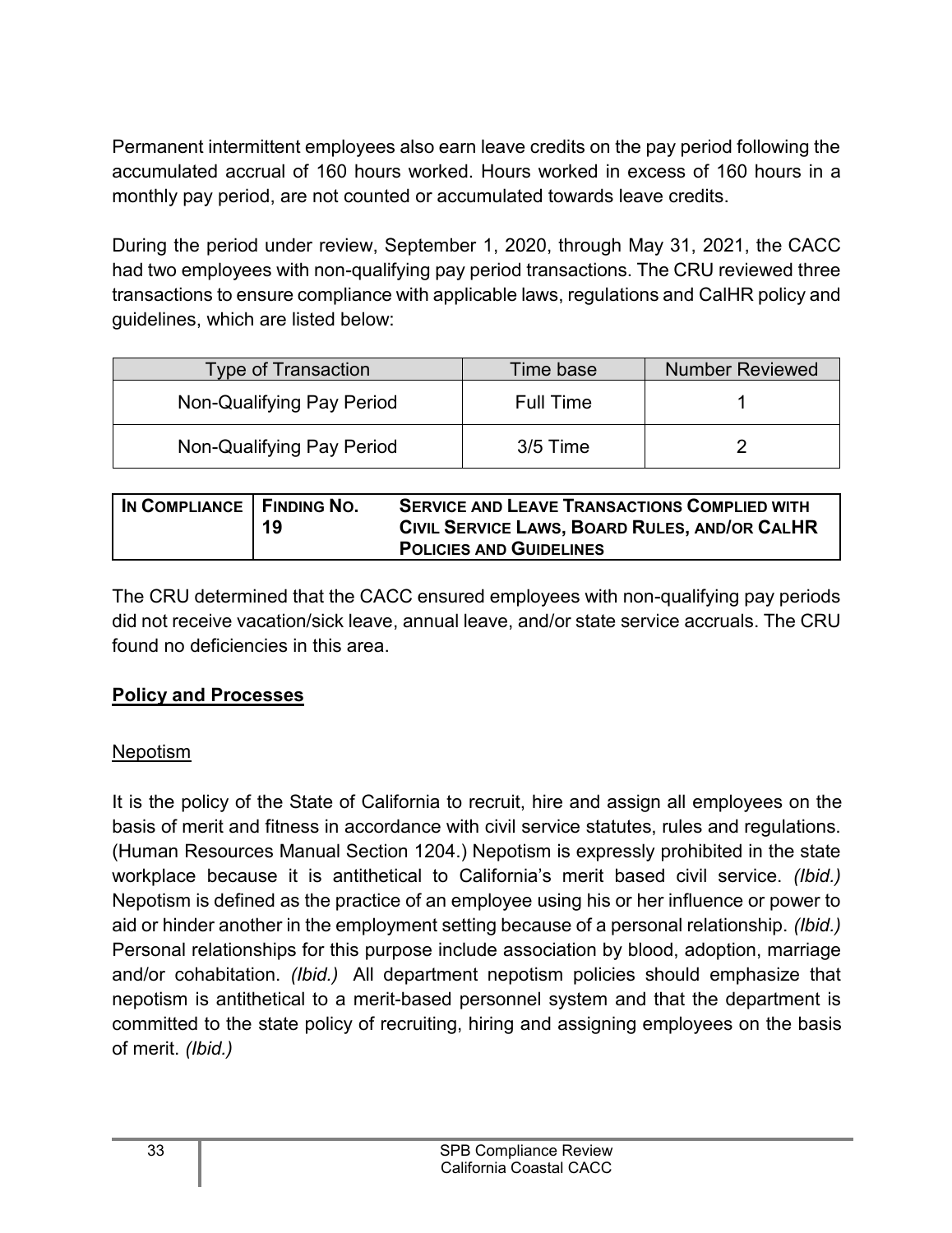| IN COMPLIANCE   FINDING NO. | 20 | <b>NEPOTISM POLICY COMPLIED WITH CIVIL SERVICE</b><br>LAWS, BOARD RULES, AND/OR CALHR POLICIES AND |
|-----------------------------|----|----------------------------------------------------------------------------------------------------|
|                             |    | <b>GUIDELINES</b>                                                                                  |

The CRU verified that the policy was disseminated to all staff and emphasized the CACC's commitment to the state policy of recruiting, hiring and assigning employees on the basis of merit. Additionally, the CACC's nepotism policy was comprised of specific and sufficient components intended to prevent favoritism, or bias, based on a personal relationship from unduly influencing employment decisions.

#### Workers' Compensation

Employers shall provide to every new employee, either at the time of hire or by the end of the first pay period, written notice concerning the rights, benefits, and obligations under workers' compensation law. (Cal. Code Regs., tit. 8, § 9880, subd. (a).) This notice shall include the right to predesignate their personal physician or medical group; a form that the employee may use as an optional method for notifying the employer of the name of employee's "personal physician," as defined by Labor Code section 4600. (Cal. Code Regs., tit. 8, § 9880, subd. (c)(7) & (8).) Additionally, within one working day of receiving notice or knowledge that the employee has suffered a work-related injury or illness, employers shall provide a claim form and notice of potential eligibility for benefits to the injured employee. (Labor Code, § 5401, subd. (a).)

Public employers may choose to extend workers' compensation coverage to volunteers that perform services for the organization. (Human Resources Manual Section 1415.) Workers' compensation coverage is not mandatory for volunteers as it is for employees. *(Ibid.)* This is specific to the legally uninsured state departments participating in the Master Agreement. *(Ibid.)* Departments with an insurance policy for workers' compensation coverage should contact their State Compensation Insurance Fund (State Fund) office to discuss the status of volunteers. *(Ibid.)*

In this case, the CACC did not employ volunteers during the compliance review period.

| IN COMPLIANCE   FINDING NO. | 21 | <b>WORKERS' COMPENSATION PROCESS COMPLIED WITH</b><br>CIVIL SERVICE LAWS, BOARD RULES, AND/OR CALHR |
|-----------------------------|----|-----------------------------------------------------------------------------------------------------|
|                             |    | <b>POLICIES AND GUIDELINES</b>                                                                      |

The CRU verified that the CACC provides notice to their employees to inform them of their rights and responsibilities under California's Workers' Compensation Law. Furthermore, the CRU verified that when the CACC received workers' compensation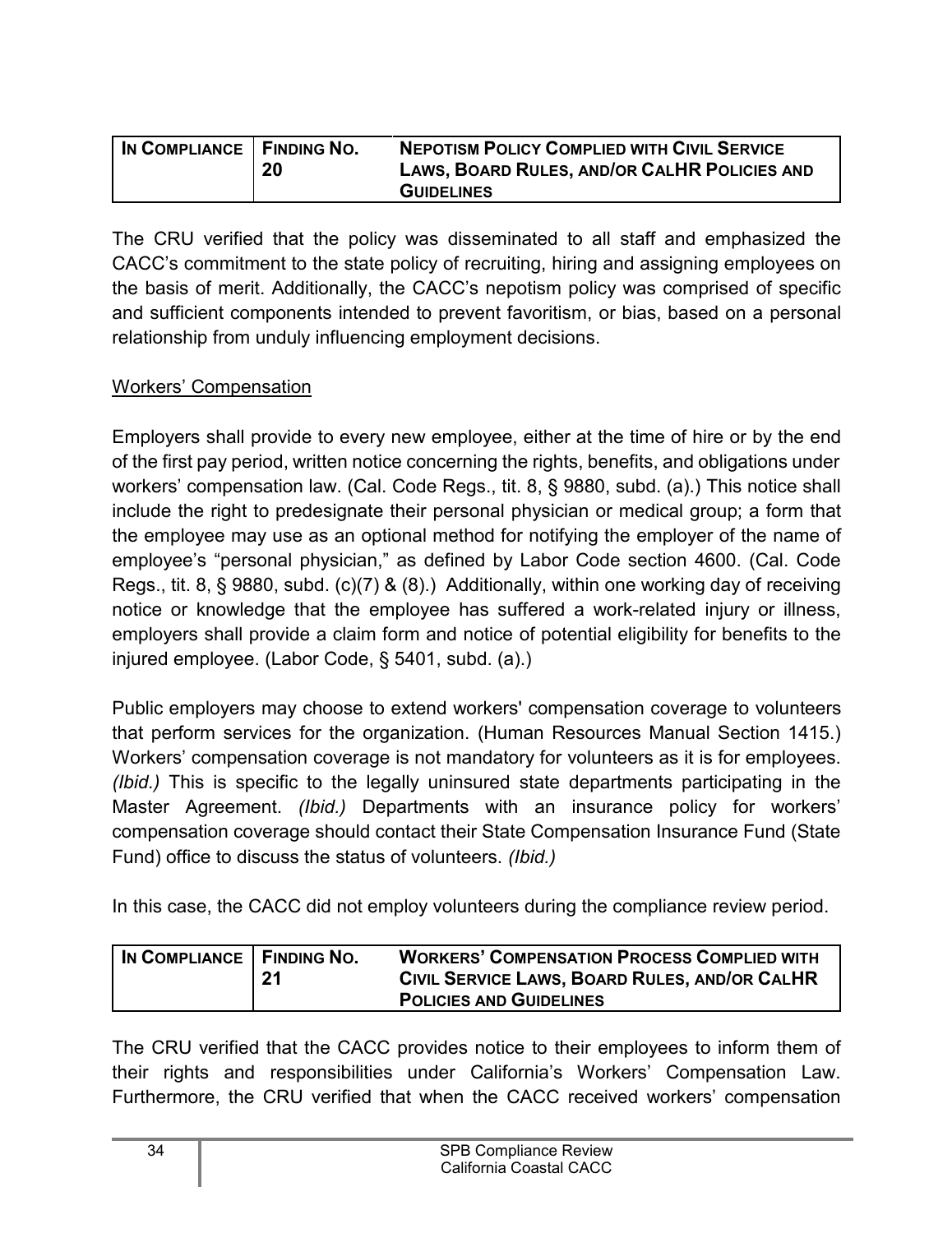claims, they properly provided claim forms within one working day of notice or knowledge of injury.

#### Performance Appraisals

According to Government Code section 19992.2, subdivision (a), appointing powers must "prepare performance reports." Furthermore, California Code of Regulations, title 2, section 599.798, directs supervisors to conduct written performance appraisals and discuss overall work performance with permanent employees at least once in each twelve calendar months after the completion of the employee's probationary period.

The CRU selected 46 permanent CACC employees to ensure that the department was conducting performance appraisals on an annual basis in accordance with applicable laws, regulations, policies and guidelines. These are listed below:

| Classification                         | Date Performance<br><b>Appraisals Due</b> |
|----------------------------------------|-------------------------------------------|
| Associate Governmental Program Analyst | 12/31/2020                                |
| Associate Governmental Program Analyst | 8/31/2020                                 |
| Associate Governmental Program Analyst | 6/30/2020                                 |
| <b>Associate Personnel Analyst</b>     | 7/31/2020                                 |
| <b>Attorney III</b>                    | 5/1/2020                                  |
| <b>Attorney III</b>                    | 9/19/2020                                 |
| <b>Coastal Program Analyst II</b>      | 12/31/2020                                |
| <b>Coastal Program Analyst II</b>      | 11/30/2020                                |
| Coastal Program Analyst II             | 12/31/2020                                |
| <b>Coastal Program Analyst II</b>      | 8/31/2020                                 |
| <b>Coastal Program Analyst II</b>      | 3/1/2020                                  |
| <b>Coastal Program Analyst II</b>      | 3/31/2020                                 |
| <b>Coastal Program Analyst II</b>      | 5/1/2020                                  |
| <b>Coastal Program Analyst II</b>      | 5/1/2020                                  |
| Coastal Program Analyst II             | 3/1/2020                                  |
| <b>Coastal Program Analyst II</b>      | 12/31/2020                                |
| <b>Coastal Program Analyst II</b>      | 5/1/2020                                  |
| Coastal Program Analyst II             | 12/31/2020                                |
| <b>Coastal Program Analyst II</b>      | 12/31/2020                                |
| <b>Coastal Program Analyst III</b>     | 12/31/2020                                |
| <b>Coastal Program Analyst III</b>     | 10/25/2020                                |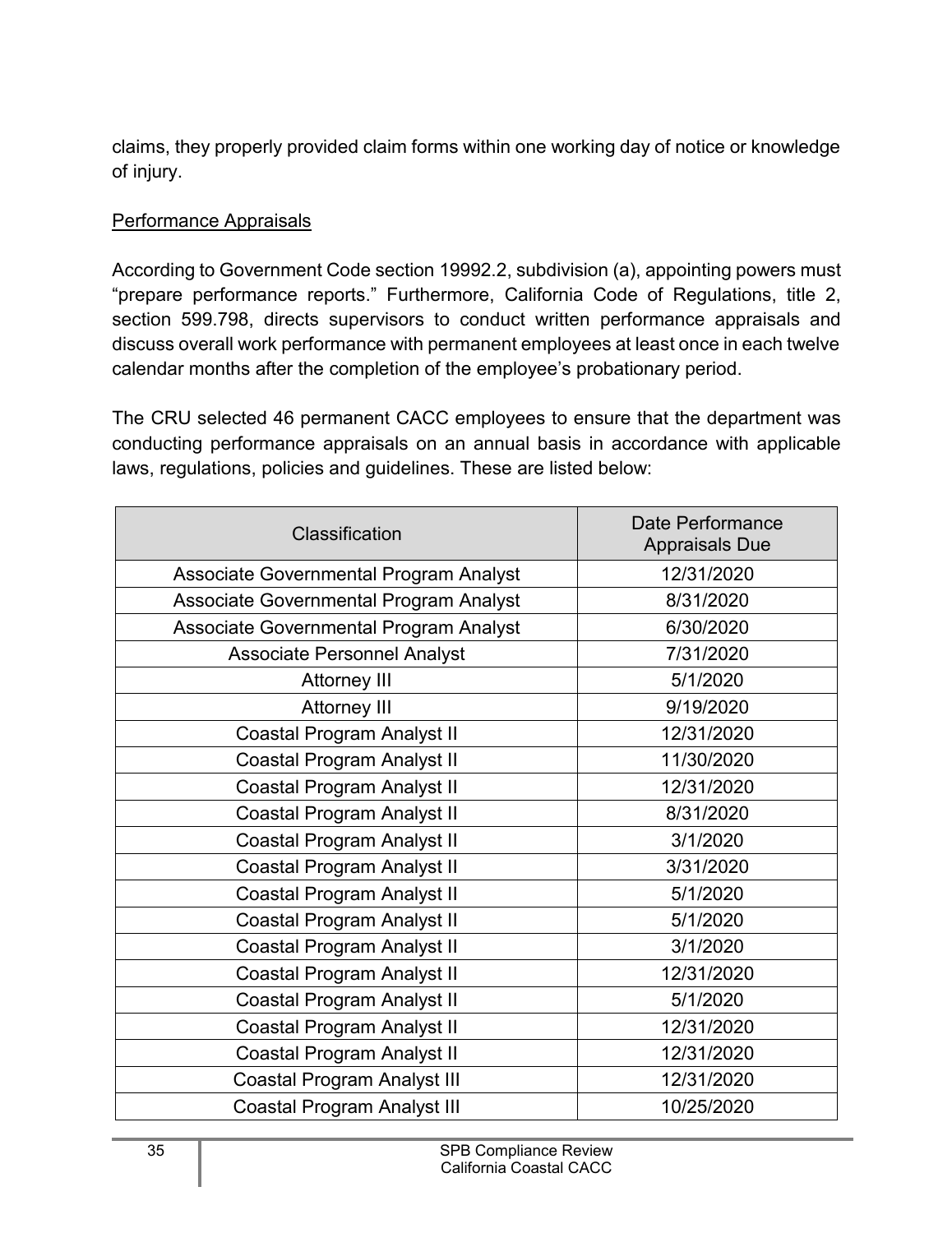| Classification                                                          | Date Performance<br><b>Appraisals Due</b> |
|-------------------------------------------------------------------------|-------------------------------------------|
| <b>Coastal Program Analyst III</b>                                      | 12/31/2020                                |
| <b>Coastal Program Analyst III</b>                                      | 2/29/2020                                 |
| <b>Coastal Program Analyst III</b>                                      | 5/1/2020                                  |
| <b>Coastal Program Analyst III</b>                                      | 10/31/2020                                |
| <b>Coastal Program Analyst III</b>                                      | 12/31/2020                                |
| Coastal Program Manager                                                 | 6/28/2020                                 |
| Coastal Program Manager                                                 | 7/30/2020                                 |
| <b>Coastal Program Manager</b>                                          | 12/1/2020                                 |
| Coastal Program Manager                                                 | 8/30/2020                                 |
| <b>Coastal Program Manager</b>                                          | 12/31/2020                                |
| Environmental Program Manager I/Sup                                     | 7/15/2020                                 |
| <b>Environmental Scientist</b>                                          | 7/31/2020                                 |
| <b>Information Officer II</b>                                           | 5/31/2020                                 |
| <b>Information Technology Associate</b>                                 | 7/1/2020                                  |
| <b>Information Technology Supervisor II</b>                             | 11/8/2020                                 |
| <b>Management Services Technician</b>                                   | 10/30/2020                                |
| Management Services Technician                                          | 10/30/2020                                |
| <b>Personnel Supervisor II</b>                                          | 8/1/2020                                  |
| <b>Research Data Supervisor II</b>                                      | 3/1/2020                                  |
| <b>Senior Accounting Officer (Specialist)</b>                           | 7/1/2020                                  |
| Senior Engineer, San Francisco Bay Conservation<br>and Development CACC | 8/31/2020                                 |
| <b>Senior Environmental Scientist (Specialist)</b>                      | 8/1/2020                                  |
| <b>Senior Environmental Scientist (Specialist)</b>                      | 4/1/2020                                  |
| <b>Staff Services Analyst (General)</b>                                 | 5/22/2020                                 |
| <b>Staff Services Analyst (General)</b>                                 | 8/1/2020                                  |

| <b>SEVERITY:</b> | <b>FINDING NO.</b> | <b>PERFORMANCE APPRAISALS WERE NOT PROVIDED TO</b> |
|------------------|--------------------|----------------------------------------------------|
| <b>SERIOUS</b>   | 22                 | <b>ALL EMPLOYEES</b>                               |

**Summary:** The CACC did not provide annual performance appraisals to 22 of 46 employees reviewed after the completion of the employee's probationary period. This is the second consecutive time this has been a finding for the CACC.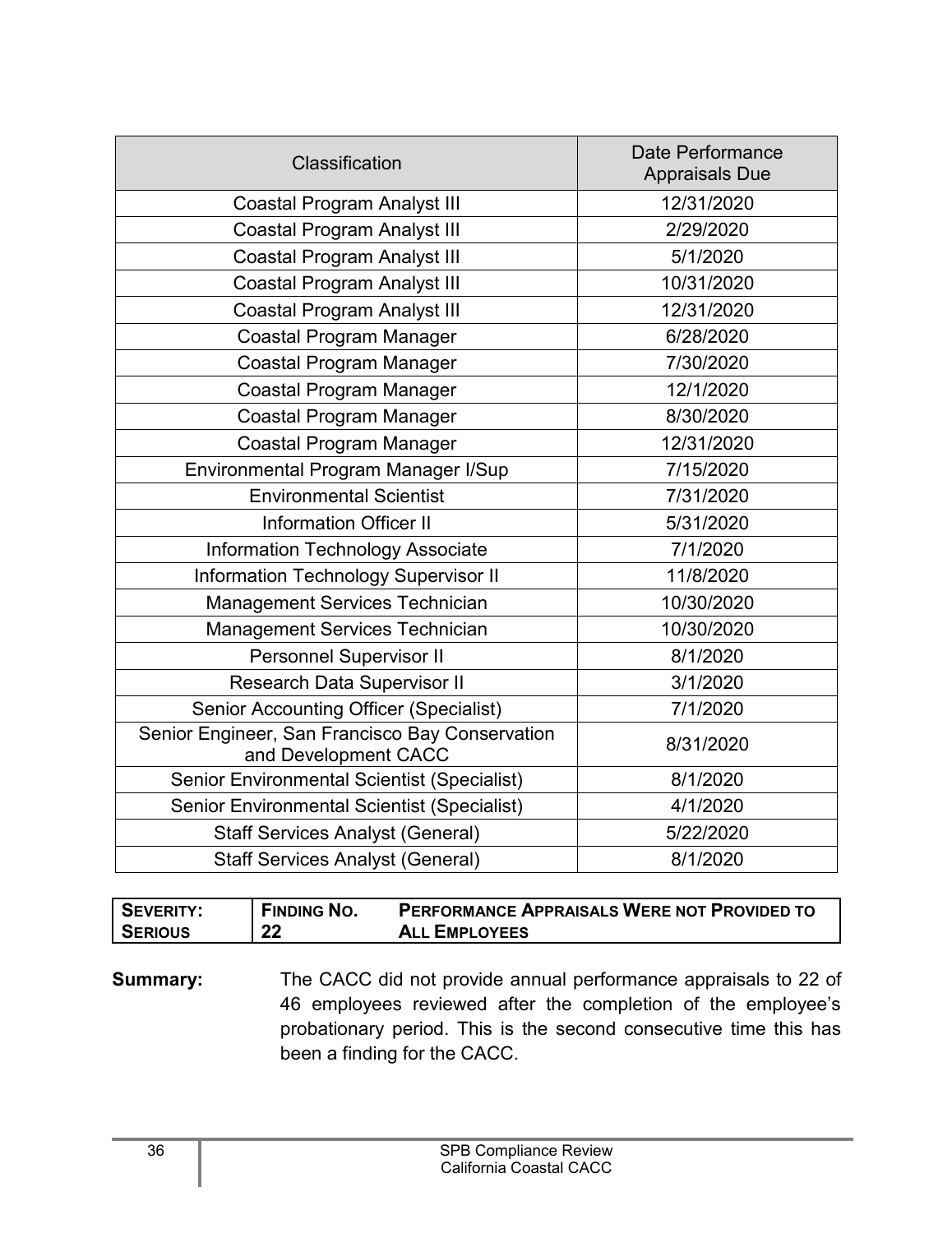- **Criteria:** Appointing powers shall prepare performance reports and keep them on file as prescribed by department rule. (Gov. Code, § 19992.2, subd. (a).) Each supervisor, as designated by the appointing power, shall make an appraisal in writing and shall discuss with the employee overall work performance at least once in each twelve calendar months following the end of the employee's probationary period. (Cal. Code Regs., tit. 2, § 599.798.)
- **Severity:** Serious. The department does not ensure that all of its employees are apprised of work performance issues and/or goals in a systematic manner.
- **Cause:** CACC's Human Resources has provided training and resources to managers; but, has been unable to secure compliance. Human Resources' staff continue to work with management to emphasize the importance of mandatory performance appraisals providing notifications via emails and announcements during management meetings.
- **Corrective Action:** Within 90 days of the date of this report, the CACC must submit to the SPB a written corrective action response which addresses the corrections the department will implement to ensure conformity with Government Code section 19992.2 and California Code of Regulations, title 2, section 599.798. Copies of relevant documentation demonstrating that the corrective action has been implemented must be included with the corrective action response.

### **DEPARTMENTAL RESPONSE**

<span id="page-38-1"></span><span id="page-38-0"></span>The CACC's response is attached as Attachment 1.

#### **SPB REPLY**

Based upon the CACC's written response, the CACC will comply with the corrective actions specified in these report findings. Within 90 days of the date of this report, a written corrective action response including documentation demonstrating implementation of the corrective actions specified must be submitted to the CRU.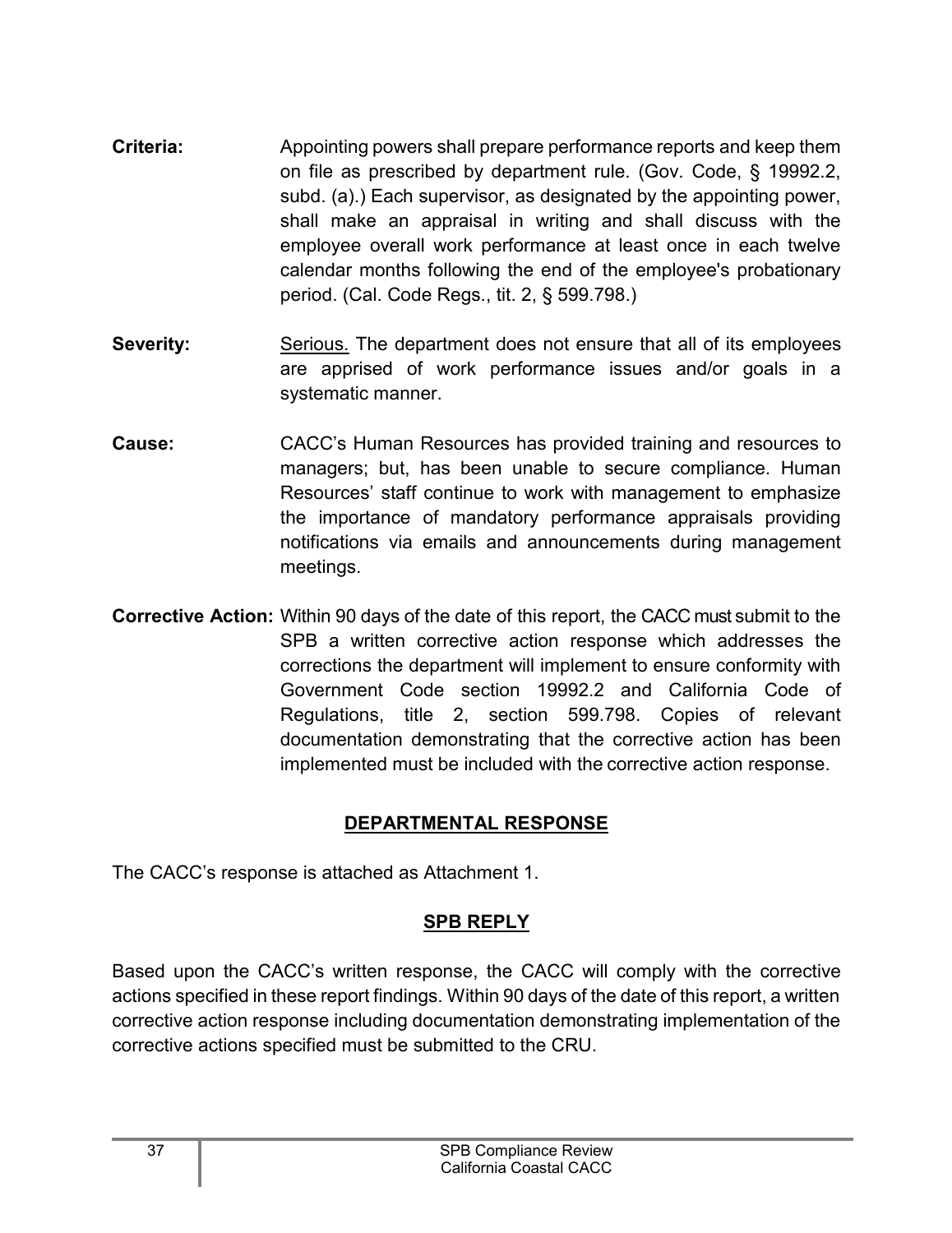CALIFORNIA COASTAL COMMISSION 455 MARKET STREET, SUITE 300 SAN FRANCISCO, CA 94105-2421 VOICE (415) 904-5200 FAX (415) 904-5400



Suzanne M. Ambrose Executive Officer State Personnel Board 801 Capital Mall Sacramento, CA 95818

December 10, 2021

Subject: Response to State Personnel Board draft Compliance Review Report

Dear Ms. Ambrose:

The California Coastal Commission would like to thank the State Personnel Board staff for their professionalism and thoroughness in completing the compliance review. We reviewed the November 2021 draft report and provide the following response:

#### **Finding No. 2 Probationary evaluations were not provided to all appointments reviewed.**

Response: The Coastal Commission acknowledges that not all probationary employees received the required probationary reports. We have found this to be an on-going challenge and since the audit period, we have implemented an electronic tracking system to make it easier to track missing reports and escalate the issue to appropriate management.

Cause: The error can be attributed to non-responsive supervisors.

#### **Finding No. 3 Appointment documentation was not kept for the appropriate amount of time.**

Response: The Coastal Commission was not able to locate some of the documents requested by the Compliance Review Unit. During the period under review, the COVID pandemic caused the Coastal Commission to lockdown all offices without warning. The Coastal Commission had to quickly switch to a combination of electronic documents while maintaining paper files. Then five months later, the Headquarters Office was relocated, which entailed boxing all records and documents while continuing strict social distancing guidelines and then unpacking and refiling the entire Human Resources office. We believe that the missing documents will surface as we continue to organize our files in the new office.

Cause: The error can be attributed to the pandemic lock down and concurrent office move.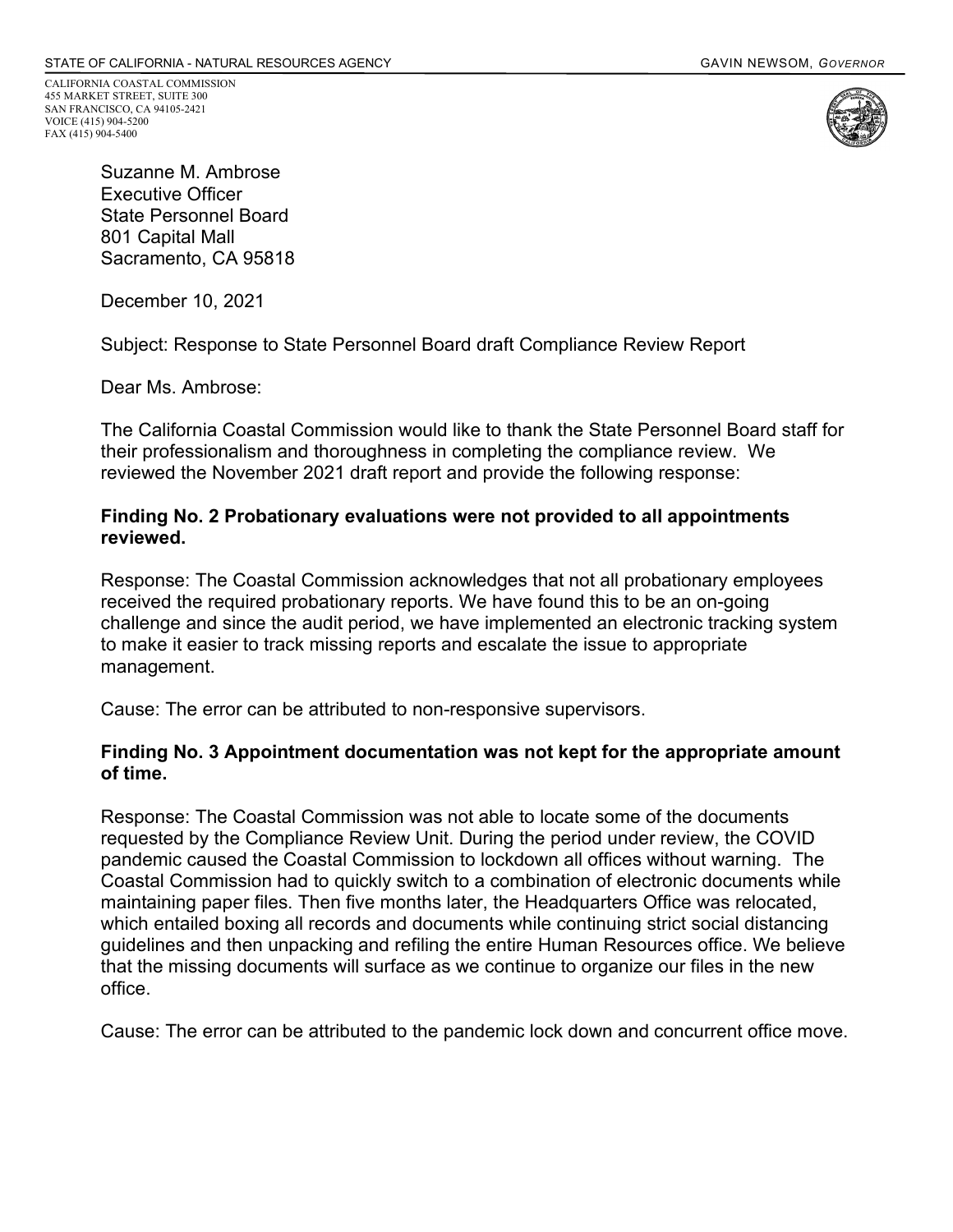#### **Finding No. 4 Equal Opportunity Questionnaires were not separated from applications.**

Response: The Coastal Commission recognizes the severity of inappropriately providing ethnicity information about candidates and acknowledge that an application was provided to the Compliance Review Unit with the ethnicity questionnaire attached. This was likely the result of providing a document as it was originally submitted by the applicant and not directly from the hiring file. Hiring supervisors and managers were provided with scanned versions of the applications that were received as hardcopies and it is unlikely that the ethnicity questionnaire was scanned. Going forward, the Coastal Commission will redouble efforts to prevent any such errors.

Cause: Staff is adjusting to a variety of new ways in which applications are submitted and filed.

#### **Finding No. 5 Unlawful Appointments**

Response: Human Resources staff reviewed work experience on an employment application and determined that the experience described met the Minimum Qualifications of the Associate Governmental Project Analyst classification. SPB informed us that we had misinterpreted the Minimum Qualifications. The Coastal Commission has already complied with the Corrective Action Plan to void the unlawful appointment.

Cause: Misinterpretation of Minimum Qualifications.

#### **Finding No. 7 Union was not notified of personal services contract.**

Response: Fiscal and Business Services staff is responsible for notifying appropriate unions when executing personal services contracts. It is unclear whether the union was never noticed, or if documentation of the notice was misfiled.

Cause: This error can be attributed to human error and workload issues.

#### **Finding No. 8 Ethics training was not provided to all filers.**

Response: The Coastal Commission provides information regarding the ethics training requirements to all employees who are required to file. Human Resources staff follows up with employees with several reminders prior to the deadline but are not always successful in obtaining completion certificates timely.

Cause: This error can be attributed to a lack of consequences for filers who miss the deadline.

#### **Finding No. 9 Sexual Harassment Prevention Training was not provided for all supervisors.**

Response: The Coastal Commission places a high priority on preventing harassment or bullying in the workplace and has provided training not only to supervisors, but to every employee even prior to the change in the requirements. Supervisors are sent reminders of